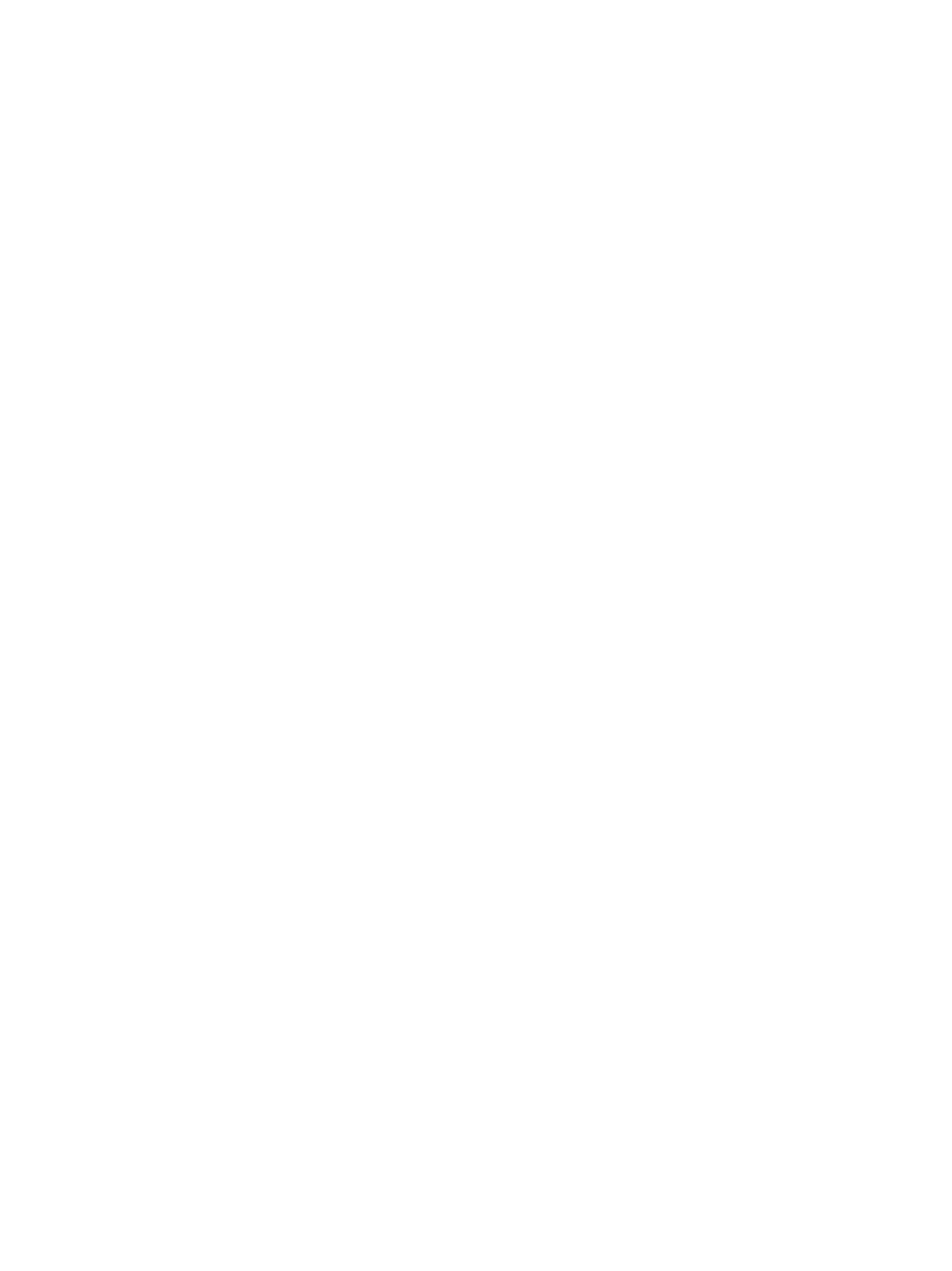# **UNIVERSITY OF MISSOURI SYSTEM**

# **OPERATING BUDGET**

# **FISCAL YEAR 2010**

**October 2009**

**Office of Planning and Budget 104 University Hall Columbia, Missouri 65211 Telephone (573) 882-3400**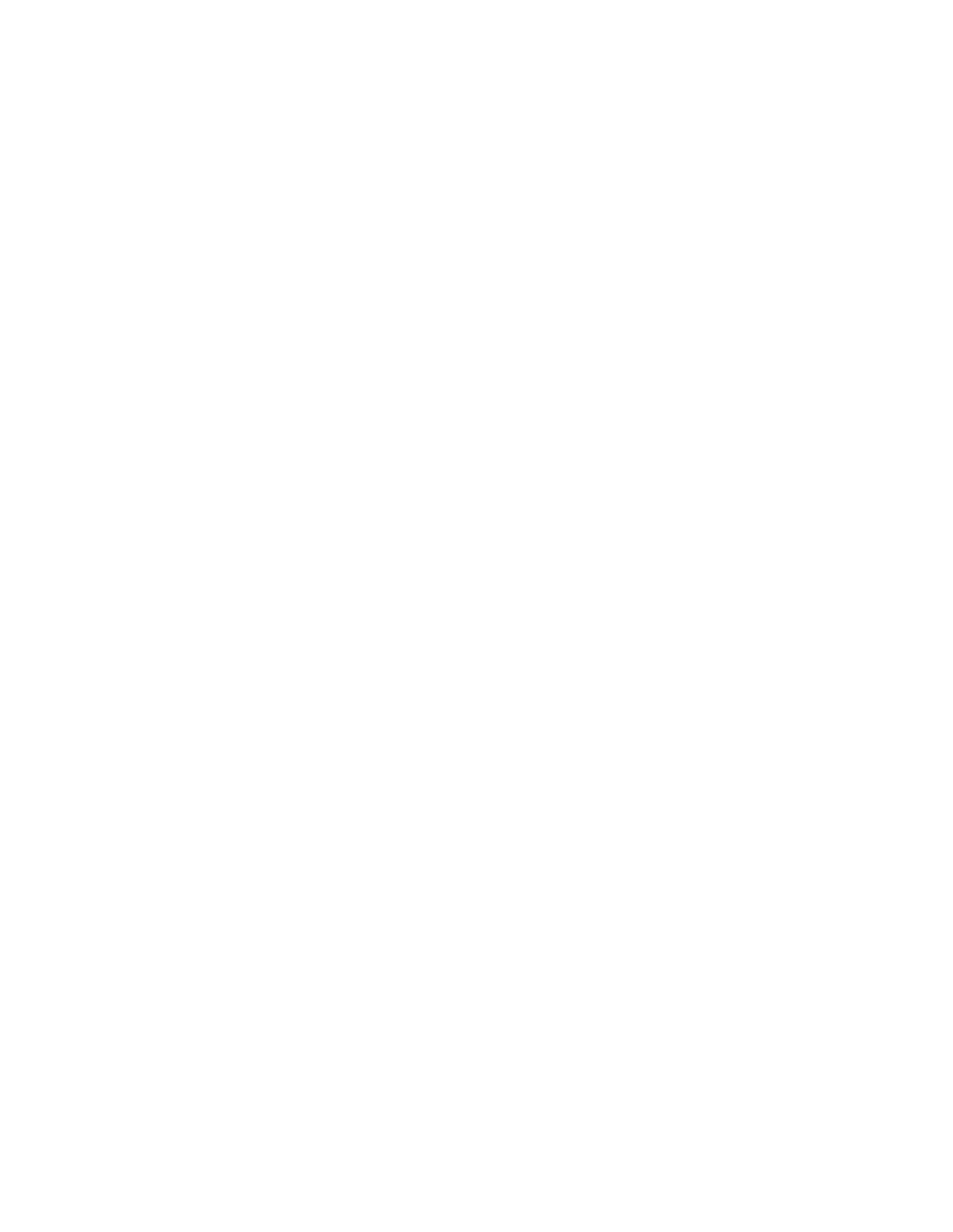# TABLE OF CONTENTS

|                                                                                                      | 1                                      |
|------------------------------------------------------------------------------------------------------|----------------------------------------|
|                                                                                                      | 3                                      |
|                                                                                                      | $\overline{4}$                         |
| Current Funds Budget by Type of Fund                                                                 |                                        |
|                                                                                                      | 12                                     |
|                                                                                                      | 13                                     |
|                                                                                                      | 14                                     |
|                                                                                                      | 15                                     |
|                                                                                                      | 16                                     |
|                                                                                                      | 17                                     |
|                                                                                                      | 18                                     |
|                                                                                                      | 19                                     |
|                                                                                                      | 20                                     |
|                                                                                                      |                                        |
|                                                                                                      | 21                                     |
|                                                                                                      | 26                                     |
| Appendix<br>Operations Fund Expenditure Budget by Administrative Division by Major Object of Expense | 29<br>30<br>31<br>32<br>33<br>34<br>35 |
| Operations Fund Expenditure Budget by Program by Major Object of Expense                             |                                        |
|                                                                                                      | 36                                     |
|                                                                                                      | 37                                     |
|                                                                                                      | 38                                     |
|                                                                                                      | 39                                     |
|                                                                                                      | 40                                     |
|                                                                                                      | 41                                     |
|                                                                                                      | 42                                     |
|                                                                                                      | 43                                     |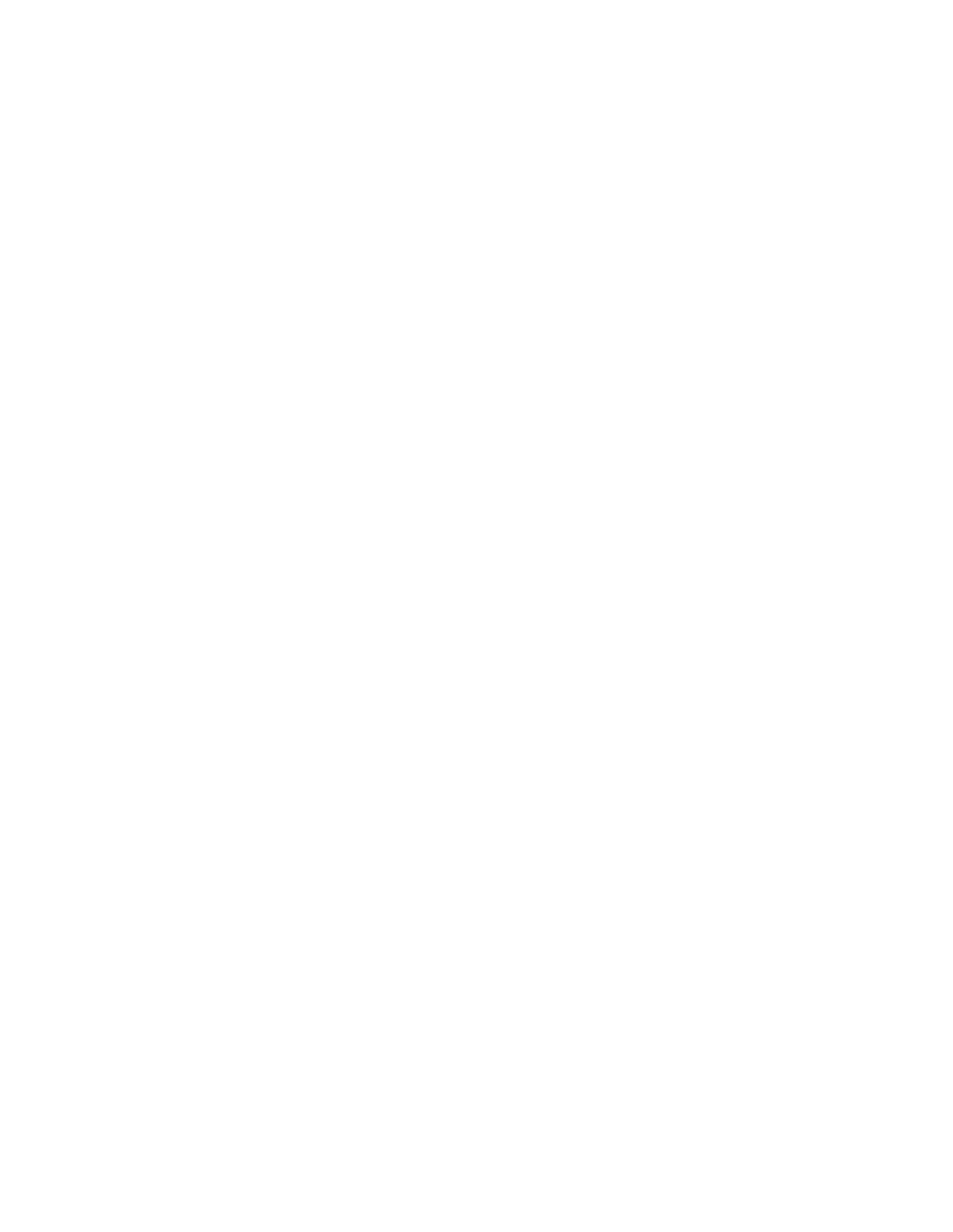## **FY2010 University of Missouri All Funds Budget Summary**

The Board of Curators approved a FY2010 all funds original budget with revenue of approximately \$2.5 billion dollars. This budget included \$2,471.3 million for current funds and a combined total for loan, endowment and plant funds of \$29.5 million. The table below shows the total budget by major source of revenue and object of expense.

|                                         |                      |             | Estimated      |                        |                        |
|-----------------------------------------|----------------------|-------------|----------------|------------------------|------------------------|
|                                         | <b>Total Current</b> | Estimated   | Endowment      | <b>Estimated Plant</b> |                        |
| <b>FY2010 Original Budget</b>           | Funds                | Loan Funds  | Funds          | Funds                  | <b>Total All Funds</b> |
| <b>REVENUES</b>                         |                      |             |                |                        |                        |
| <b>Net Student Fees</b>                 | \$414,075,125        |             |                |                        | \$414,075,125          |
| <b>State Appropriations</b>             | 506,302,092          |             |                | $$43,000,000$ *        | 549,302,092            |
| <b>Grants and Contracts</b>             | 327,255,980          |             |                |                        | 327,255,980            |
| Gift Income                             | 45,096,860           | \$225,000   | \$20,000,000   | 10,000,000             | 75,321,860             |
| Endowment and Investment Income         | 69,550,230           | 1,400,000   | (50,000,000)   | 2,000,000              | 22,950,230             |
| Sales & Services-Educ Act/Auxiliaries   | 1,041,214,438        |             |                |                        | 1,041,214,438          |
| Miscellaneous Income                    | 67,846,345           | 613,000     | 250,000        | 2,000,000              | 70,709,345             |
| <b>TOTAL REVENUES</b>                   | \$2,471,341,070      | \$2,238,000 | (\$29,750,000) | \$57,000,000           | \$2,500,829,071        |
| <b>EXPENDITURES &amp; TRANSFERS</b>     |                      |             |                |                        |                        |
| Compensation                            | \$1,544,816,136      |             |                |                        | \$1,544,816,136        |
| Payments to Beneficiaries               |                      |             | \$1,700,000    |                        | 1,700,000              |
| Other Operating Expense                 | 680,636,703          | \$400,000   | 200,000        | \$20,000,000           | 701,236,703            |
| Capital Expenditures                    | 52,764,435           |             |                | (52,764,435)           |                        |
| <b>Interest Expense</b>                 |                      |             |                | 50,000,000             | 50,000,000             |
| Depreciation                            |                      |             |                | 144,000,000            | 144,000,000            |
| <b>TOTAL EXPENDITURES</b>               | \$2,278,217,273      | \$400,000   | \$1,900,000    | \$161,235,565          | \$2,441,752,839        |
| <b>Mandatory Transfers</b>              | \$64,650,506         |             |                | $(\$64,650,506)$       | \$0                    |
| Non-Mandatory Transfers                 | 156,319,454          |             |                | (156, 319, 454)        |                        |
| <b>TOTAL TRANSFERS</b>                  | \$220,969,960        |             |                | $(\$220,969,960)$      | \$0                    |
| <b>TOTAL EXPENDITURES AND TRANSFERS</b> | \$2,499,187,232      | \$400,000   | \$1,900,000    | $(\$59,734,395)$       | \$2,441,752,839        |
| <b>Change in Net Assets</b>             | $(\$27,846,162)$     | \$1,838,000 | (\$31,650,000) | \$116,734,395          | \$59,076,232           |

\* Capital appropriations budget was based on anticipated receipts for current capital appropriation projects, some of which have spending restrictions.

The total budget is made up of several component budgets; current funds, loan funds, endowment funds, and plant funds. The loan fund activity is a revolving fund and the loan terms are driven by the terms of loan resources. Endowment fund revenues are driven by the Board's asset allocation policy and market performance, and expenses are driven by the payout policy. The resources that cover plant fund expenditures are budgeted in other funds and are transferred into the plant fund as expenses are incurred, with the exception of major capital projects which the Board approves individually by project. The loan fund, endowment fund, and plant funds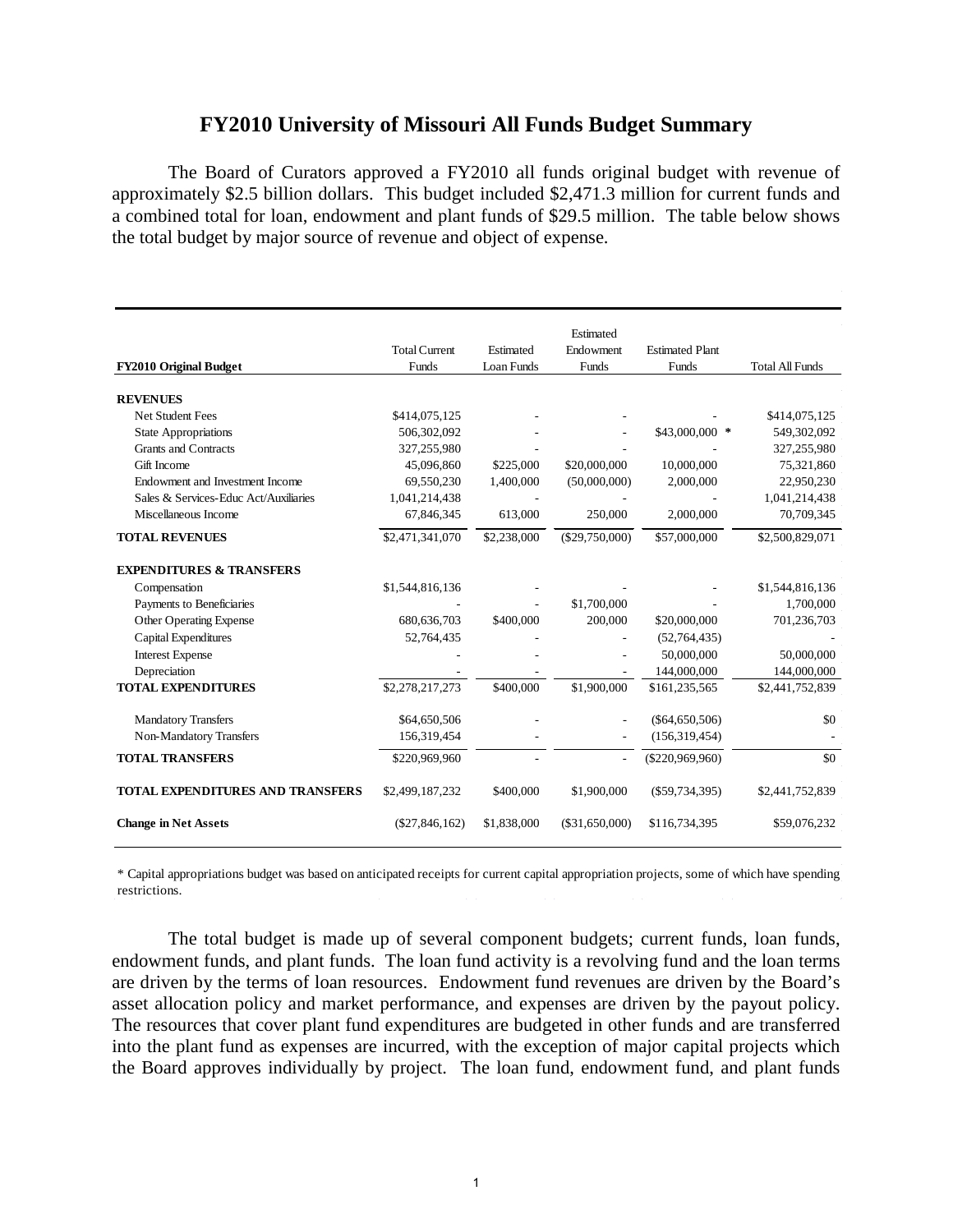combine to make up 1% of the all funds budget. Current funds make up the remaining 99% of the budget and are described in detail in the following sections of this document.



# **FY2010 University of Missouri All Funds Budget**

# **Loan, Endowment & Plant Funds:**

For this analysis loan, endowment, and plant funds have been combined due to their relative magnitude. Loan funds are used to record activity of funds available for loans to students. Endowment and similar funds include all gifts, bequests, and other funds directed to be used to support a University program in perpetuity. Eighty-nine percent of the endowment fund is restricted for use by donors and most of the remaining eleven percent has been designated by the Board or administration for special use. The plant fund group is used to record acquisition and replacement of assets, to pay off debt and to record the net investment in assets (equity) from both current expenditures and reserves for renewal and replacement.

Projected revenues for this group of funds are anticipated to be \$29.5 million and are comprised of:

- \$43 million in state appropriations receipts for capital projects during FY2010
- \$30.2 million in gift income for loans, endowments and capital projects
- \$46.6 million in net losses in endowment and investment income driven by \$50 million in projected realized and unrealized losses in the endowment fund
- \$2.9 million in other income

# **Current Funds Budget:**

When the plant, loan, and endowment funds are removed from the University's total budget, the current funds, what we term operating funds, remain. Current funds include resources of the University that are expendable for any purpose directly related to the primary missions of the University, i.e., instruction, research, and public service, as well as related support services. Detailed descriptions of the current funds budget are provided in the following section.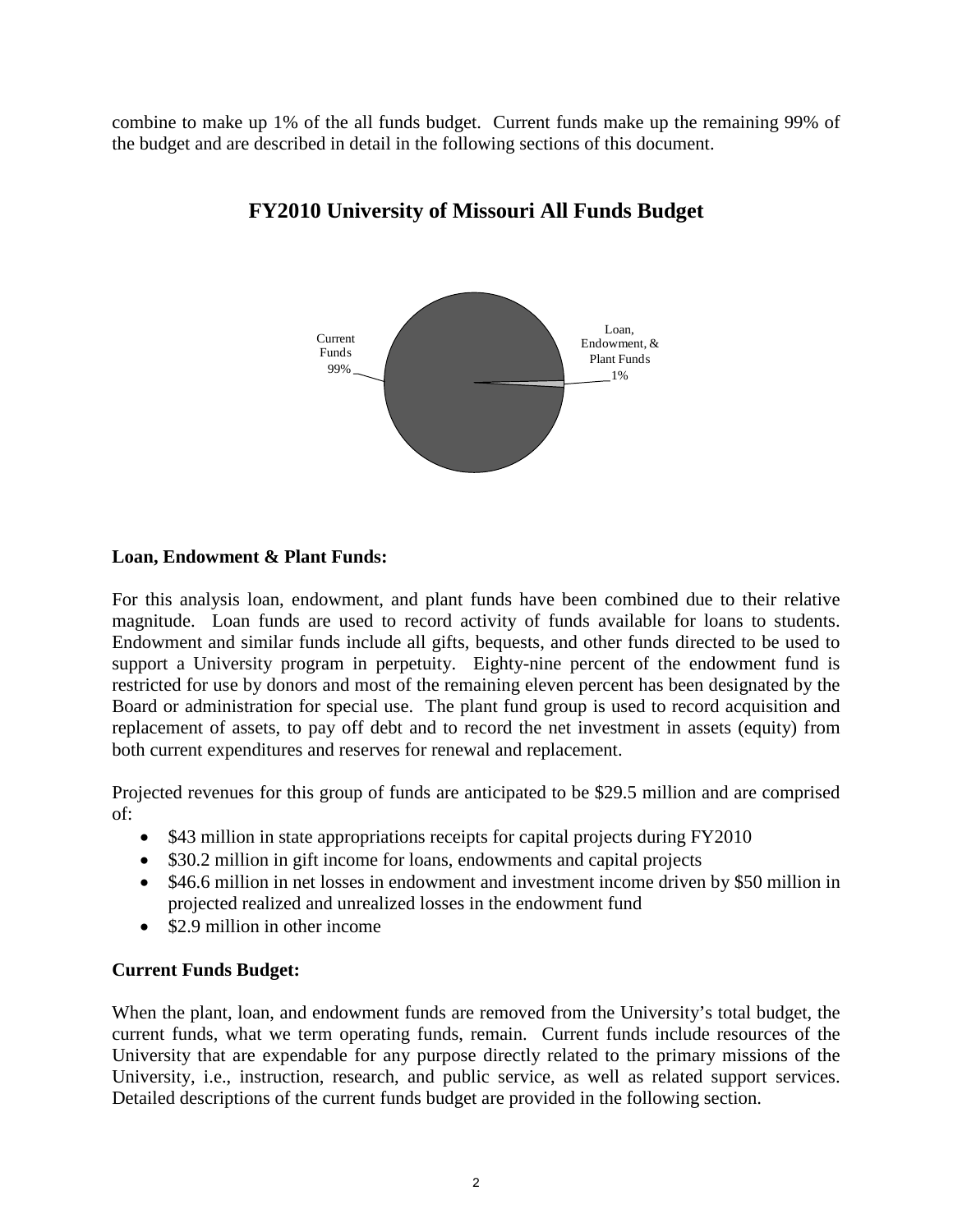# **University of Missouri System FY2010 Operating Budget**

# **Introduction and Overview**

## **Introduction**

The University of Missouri System Operating Budget Book presents information on total sources and uses of the University's current funds. Sources of funds include estimated beginning balances and anticipated revenues. Uses of funds include expenditures, transfers, and planned ending balances. Current funds include resources of the University that are expendable for any purpose directly related to the primary missions of the University, i.e., instruction, research, and public service, as well as related support services. Current funds can be divided into restricted and unrestricted funds. Restricted funds are those that are restricted in use by the donor or supporting agency.

## **Context for Budget Planning**

Budget planning and development for fiscal year 2010 was guided by the policy decisions and planning parameters of the Board of Curators and by the program decision items approved in the FY2010 Appropriations Request for Operations. Net tuition and fee revenues included in these budgets are based on flat tuition and required fee rates. The increase in net fee revenues included in the budget is driven by enrollment changes related to student mix, enrollment growth, and financial aid. Expenditure assumptions for planning included the following:

- No merit salary increases were approved for FY2010. However the salary and wage principles approved by the Board at the April 2009 meeting include a compensation contingency pool of approximately 1% of the campus's salary and wage base to cover select types of salary increases such as adjustments for faculty promotion and tenure.
- Non-FICA benefit costs are funded by a flat rate charged against benefit eligible salaries. The flat rate of 21.22% for the campuses and 23.64% for hospital charged in FY2009 will continue in FY2010. For each dollar increase in salary, non-FICA benefits equal to the flat rate plus appropriate FICA will be required.
- Given economic conditions, the President mandated a 5 percent or \$21.9 million reduction in the run rate on the state funded portion of the budget by the end of FY2009 from cost containment and restructuring. The cost control efforts begun in FY2009, which have included a hiring freeze as well as ongoing travel and other expense reductions, will continue. Those actions that resulted in permanent budget changes are reflected in the FY2010 budget.

The budgets reported in this document are based on the original detail budgets for the University as entered into the PeopleSoft general ledger financial system as of June 30, 2009.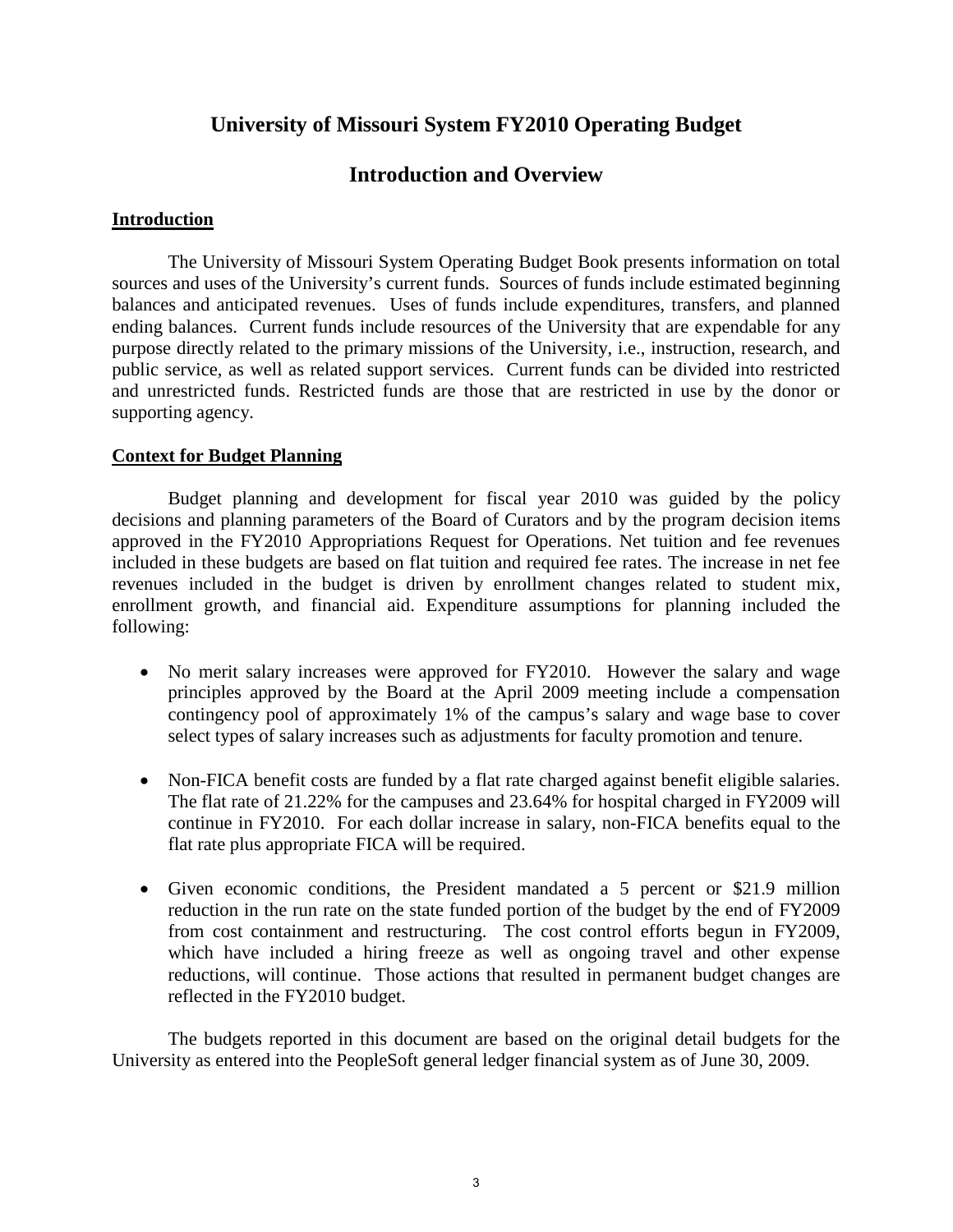#### **Withholding of State Appropriations**

State appropriations for the University of Missouri are subject to a 3.0% withholding by the State of Missouri. The University's FY2010 budget was developed and entered into the University's financial system based on the assumption that state appropriation revenues would equal 97.0% of state funds appropriated to the University. State appropriations for base operations were flat, however, other changes in state appropriations resulted in a net increase of \$28.6 million and are comprised of:

- \$23.5 million in onetime state appropriations for Caring for Missourians
- \$5.6 million net increase in Hospital appropriations including a core cut and onetime appropriations for capital improvements and equipment at Mid Missouri Mental Health
- \$0.5 million net decrease in restricted state appropriations for other curator programs including core cuts between 6.3% and 10% plus onetime funds for MOREnet of \$1.3 million.

# **FY2010 Current Funds Budget Summary**

Current funds can be divided into restricted and unrestricted funds. Restricted funds are those that are restricted in use by a third party such as the donor or supporting agency. For fiscal year 2010, the University of Missouri's current funds budget totals approximately \$2.5 billion. Of the total current funds budget, 87.3% is unrestricted and 12.7% is restricted. The current funds budget is made up of the University's operations fund, as well as the operating budgets for the Hospitals, auxiliary enterprises, continuing education, service operations, self-insurance funds, and restricted funds.



**Current Funds Revenue Budget**

Auxiliaries, Service Operations, and Continuing Education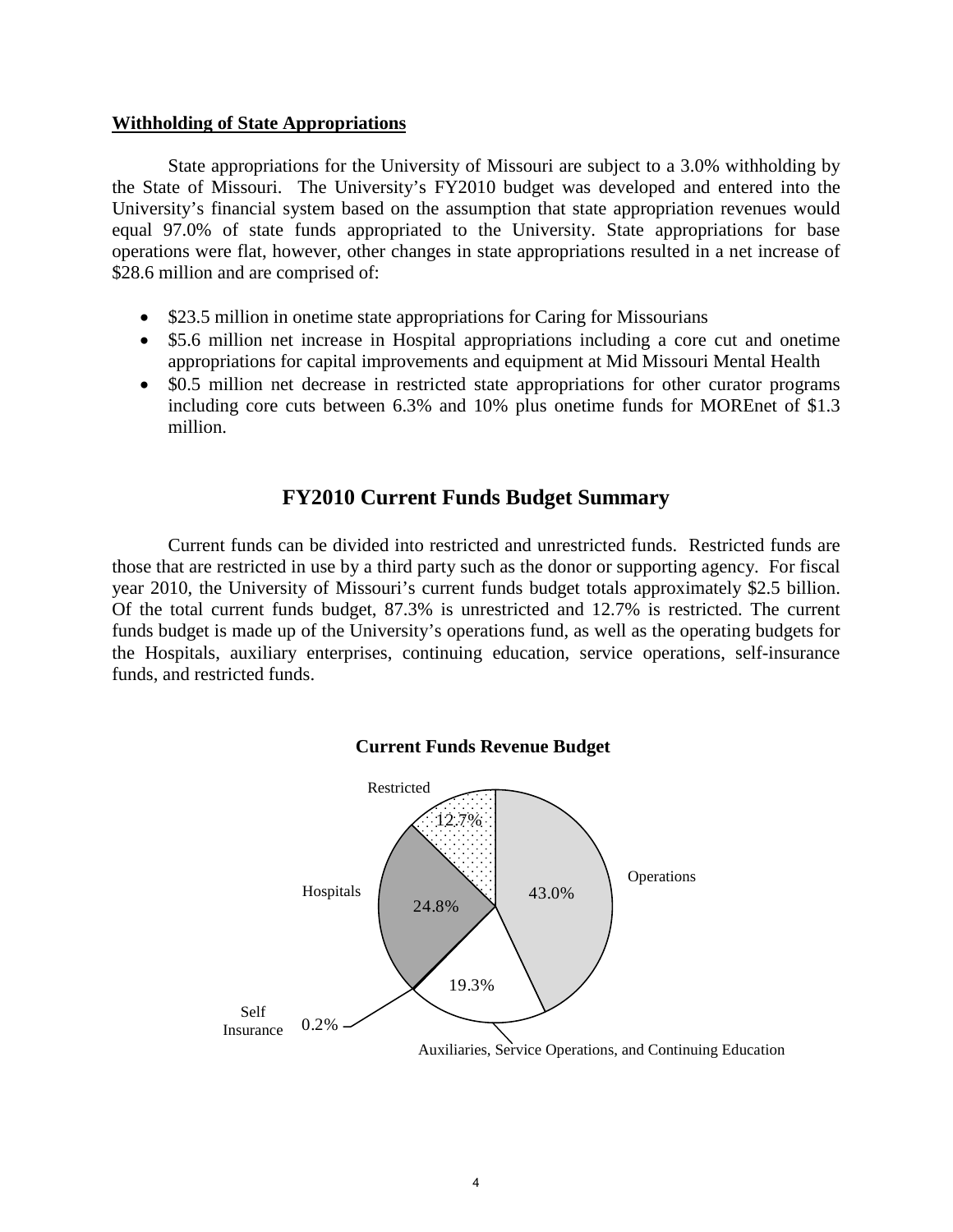The largest piece of the current funds budget is the operations fund. The operations fund is where the majority of the University's instructional and public service activities are budgeted and accounted for. The operations fund comprises approximately 43.0% of the institution's current funds budget. This is the part of the institution's budget that is funded primarily by tuition and fees and state appropriations for operations.

The next largest component is the University Hospitals and Clinics, which contributes 24.8% of the current funds budget. Other enterprise like operations, which includes auxiliary enterprises, service operations, and continuing education, make up 19.3% of the current funds budget. Auxiliary enterprises are self-supporting activities whose services are provided primarily to individuals in the University community such as students, faculty, and staff, and may incidentally offer services to the public. Examples include residential life, bookstores, parking, and intercollegiate athletics. Service operations provide a specific type of service to departments or other organizational units within the University rather than to individuals. These activities are supported by internal charges to the using department. Examples include campus computing, mail operations, printing services, telephone services, and science instrument shops. Continuing education includes distance education and other off campus credit and non-credit courses as well as on campus continuing education programs.

The self-insurance funds budget makes up 0.2% of the current funds budget and includes medical benefits, dental benefits, educators' legal liability, medical malpractice, auto and general liability, long-term disability, and workers' compensation. Restricted funds are comprised of grant and contract activities, as well as activities funded by endowment distributions, gifts, and restricted state appropriations. The restricted grants and contracts budget is developed at a campus level and represents an estimate of the fiscal year activity of the more than 2,400 individual grants and projects that are budgeted and managed on a project by project basis.

The total FY2010 current funds budget includes an estimated beginning balance of \$786.4 million and anticipated revenues of \$2.5 billion, for a total source of funds of \$3.3 billion. Planned expenditures of \$2.3 billion and transfers of \$221.0 million combine for a total planned use of funds of approximately \$2.5 billion. The FY2010 current funds budget includes a planned decrease in ending balance of \$27.8 million.

The distribution of the total current funds revenue budgets by major type of fund is shown in Table 1, for each campus, UM Extension, the Hospitals, and UM system units.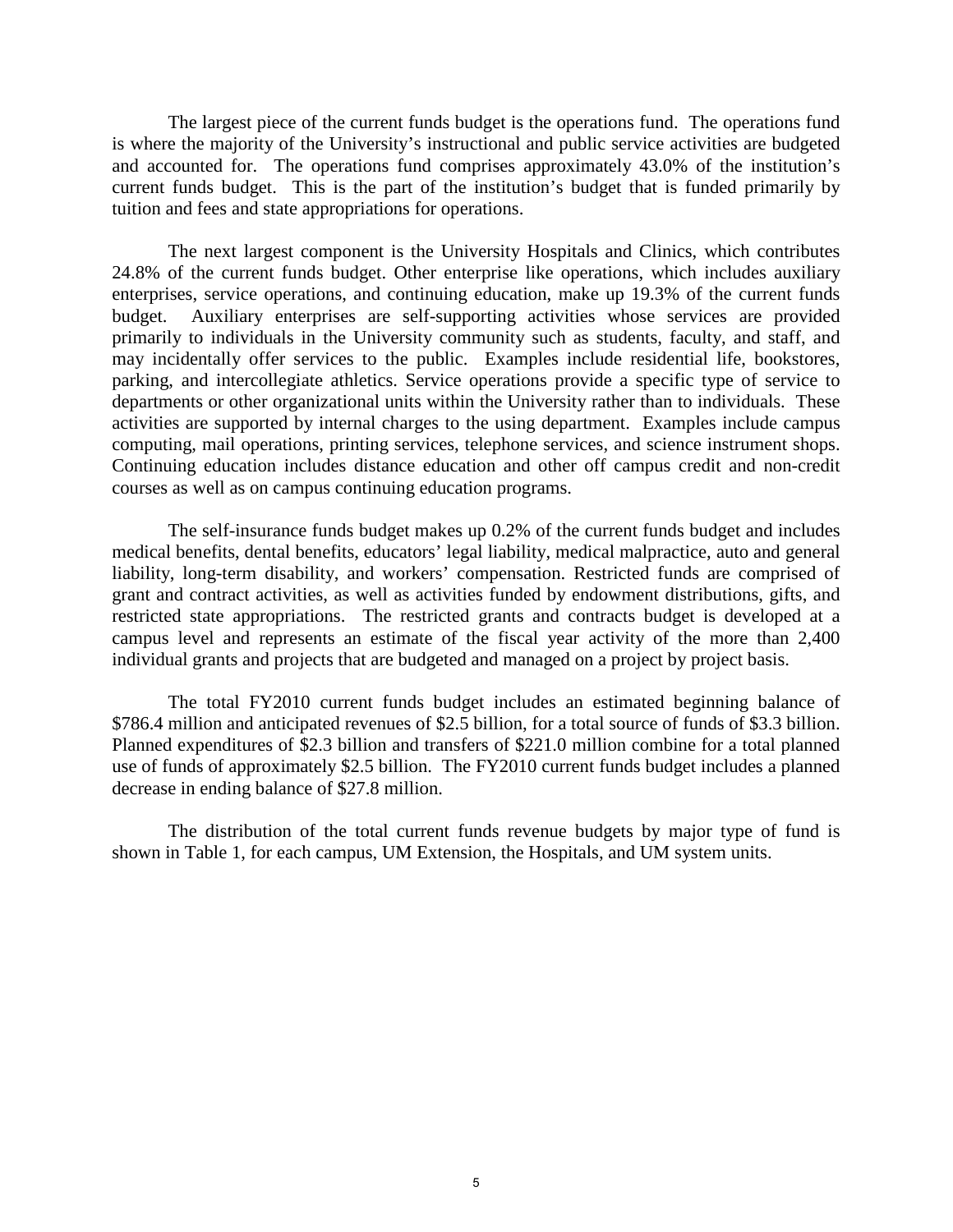|                                    |        | UM               |          |         |        |        | UM<br><b>System</b> | <b>U-wide</b>    | System |
|------------------------------------|--------|------------------|----------|---------|--------|--------|---------------------|------------------|--------|
|                                    | UMC    | <b>Extension</b> | Hospital | UMKC    | MO S&T | UMSL   | Admin.              | <b>Resources</b> | Total  |
| Operations                         | 46.5%  | 71.4%            | $0.0\%$  | 73.4%   | 67.2%  | 70.3%  | 68.9%               | 100.9%           | 43.0%  |
| Continuing Education               | 1.7%   | $0.0\%$          | 0.0%     | 3.3%    | 4.0%   | 4.3%   | 0.0%                | 0.0%             | 1.7%   |
| Service Operations                 | 0.6%   | 0.8%             | 0.0%     | 0.1%    | 0.2%   | 0.1%   | 1.2%                | $0.0\%$          | 0.4%   |
| Self Insurance Funds               | 0.0%   | 0.0%             | 0.0%     | $0.0\%$ | 0.0%   | 0.0%   | 0.0%                | 53.8%            | 0.2%   |
| <b>Auxiliary Enterprises</b>       | 34.3%  | $0.0\%$          | $0.0\%$  | 8.9%    | 9.1%   | 12.5%  | 1.3%                | $0.0\%$          | 17.2%  |
| <b>Hospital Operations</b>         | 0.0%   | $0.0\%$          | 99.2%    | 0.0%    | 0.0%   | 0.0%   | $0.0\%$             | $0.0\%$          | 24.8%  |
| <b>Total Unrestricted</b>          | 83.1%  | 72.2%            | 99.2%    | 85.7%   | 80.5%  | 87.2%  | 71.4%               | 154.7%           | 87.3%  |
| Restricted Expendable Gifts,       |        |                  |          |         |        |        |                     |                  |        |
| Endowments, & State Appropriations | 3.4%   | 1.4%             | 0.8%     | 4.2%    | 3.5%   | 4.0%   | 19.2%               | $-54.7\%$ *      | 3.1%   |
| Grants and Contracts               | 13.5%  | 26.4%            | $0.0\%$  | 10.1%   | 16.0%  | 8.8%   | 9.4%                | $0.0\%$          | 9.6%   |
| <b>Total Restricted</b>            | 16.9%  | 27.8%            | 0.8%     | 14.3%   | 19.5%  | 12.8%  | 28.6%               | $-54.7%$         | 12.7%  |
| <b>Total Current Funds</b>         | 100.0% | 100.0%           | 100.0%   | 100.0%  | 100.0% | 100.0% | 100.0%              | 100.0%           | 100.0% |

#### **Table 1. Percentage Distribution of FY2010 Current Funds Revenue Budgets by Type of Fund, by Campus**

Note: University of Missouri Extension is a cooperative effort administered by the University of Missouri - Columbia

\* Anomaly created by the Endowed Chairs distribution match.

#### **Revenues**

The total FY2010 current funds revenue budget at approximately \$2.5 billion is 2.9% higher than the FY2009 original budget. The chart below on the left shows the current funds revenue budget by source of funds. The chart on the right shows the further distribution of the sales and services budget by type.



Sales and services are the largest contributor of current funds revenues at 42.1%. Sales and services are comprised of three types of activities: Hospitals & Clinics, other auxiliary enterprises, and educational activities. The chart above at the right shows the distribution of sales and services revenues (including patient revenues) for each of these three types of activities.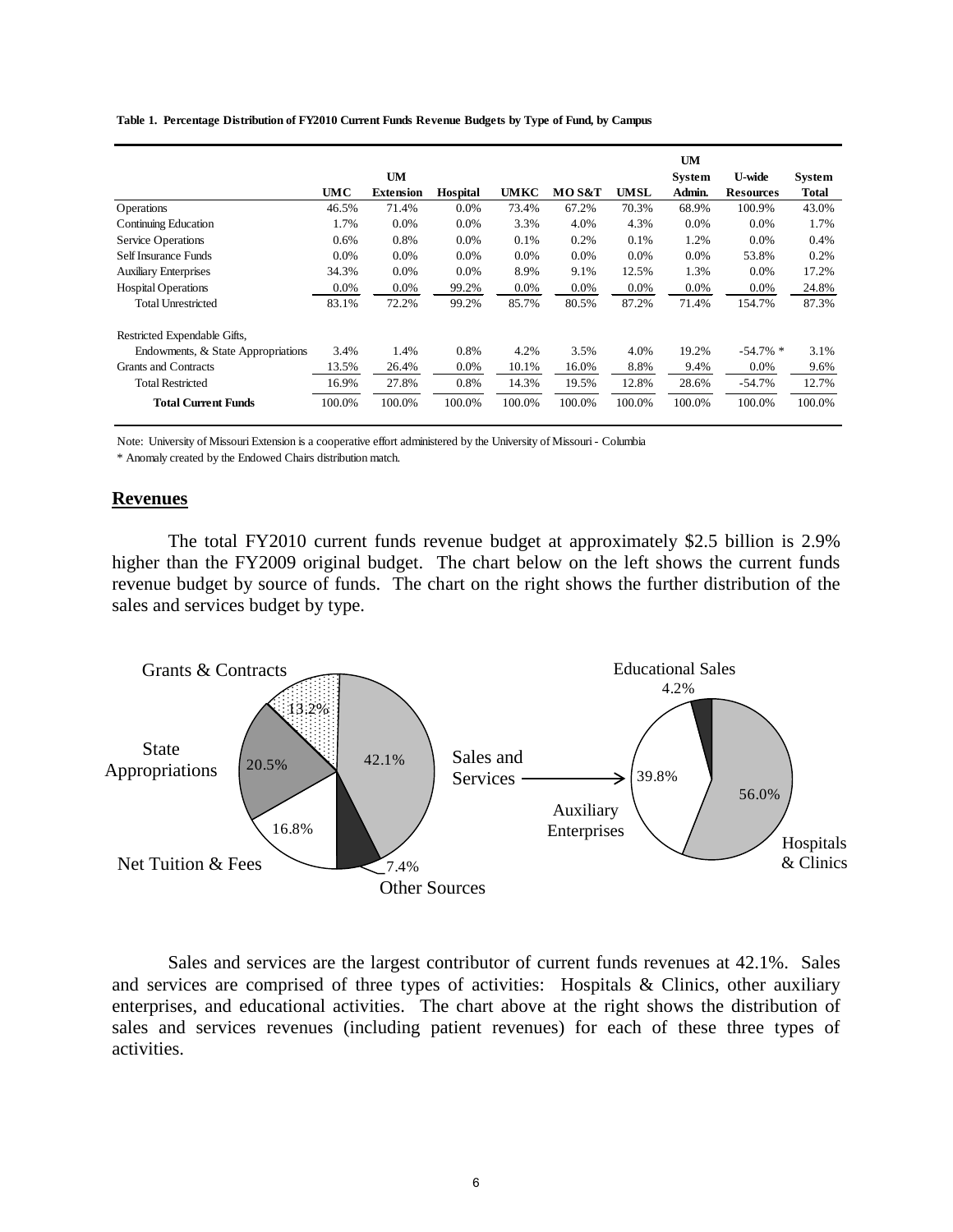Sales and services of Hospitals & Clinics, totaling \$582.9 million, make up 56.0% of the sales and services budget for current funds revenues. These are funds primarily derived from the combined clinical operations of the University of Missouri-Columbia Hospitals & Clinics, Ellis Fischel Cancer Center, Columbia Regional Hospital, and the Missouri Rehabilitation Center. Not included in this category are funds generated from the University Physicians' clinical operations, which are part of the University of Missouri-Columbia Medical School's physicians' practice plan.

Sales and services of auxiliary enterprises totaling \$414.7 million, or 39.8% of the current funds sales and services budget, include revenues from essentially self-supporting activities that provide services and sales primarily to students, faculty, staff and patients. These include housing and dining halls, intercollegiate athletics, bookstores, parking operations, student unions, recreational facilities, the television station, University Physicians clinics, veterinary medicine clinics, and other miscellaneous activities.

Sales and services of educational activities, totaling \$43.6 million or 4.2%, include the operations of the dental and optometry clinics, as well as activities related to the UMKC medical residency program, Agricultural Experiment Station, Cooperative Extension, and other activities.

Gross tuition and fee revenues of \$605.8 million are the second largest source of revenue and contribute 22.7% of the gross current funds revenue budget. Scholarship allowances, or financial aid, reduce revenue from student fees to \$414.1 million or 16.8% of total net revenue, making it the third largest contributor of total net revenue. Tuition and fees of \$562.8 million are recorded in the operations fund and another \$42.8 million are in continuing education.

State appropriations, at \$506.3 million, comprise the third largest source of gross current funds revenue. However, once student fee discounts have been applied to gross fees, state appropriations becomes the second largest contributor of total net current funds revenues at 20.5%. State appropriations include \$461.5 million in the operations fund for the general mission of the University, and \$23.5 million for University Hospitals & Clinics. Restricted appropriations for the Missouri Institute of Mental Health, Missouri Kidney Program, the Missouri Research and Education Network (MOREnet), Missouri Telehealth Network, and Spinal Cord Injury Research total approximately \$21.3 million.

Federal, state, and other grants and contracts combine for total projected revenues of \$327.3 million, or 13.2% of the total current funds revenue budget. These revenues are an estimate of the funds that will be received during FY2010.

Other revenue sources include federal appropriations (primarily for the Agricultural Experiment Station and Cooperative Extension), investment income, gifts and endowment income (primarily for student aid and chairs/professorships), recovery of facilities and administrative costs (recovery of F&A), which are generated from externally funded grants and contracts, and miscellaneous income.

Table 2 shows the percentage distribution of current funds revenues by major revenue source for each campus, UM Extension, the Hospitals, and the system administrative units.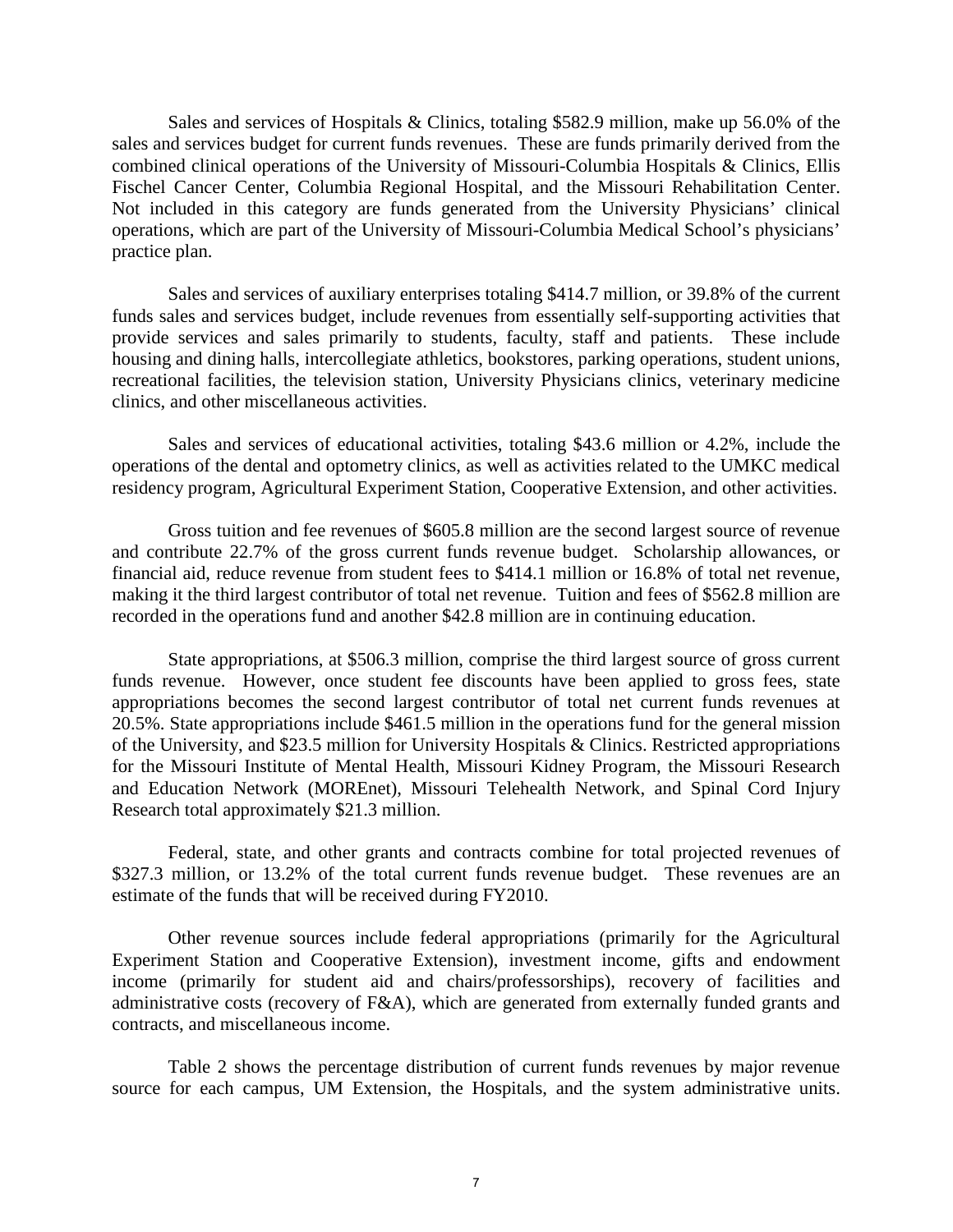Tuition and fees net of financial aid is the largest source of revenue for the St. Louis and Kansas City campuses. State appropriations is the largest contributor for UM Extension, Missouri University of Science and Technology, UM System Administration and U-wide Resources. Sales & services of educational activities and auxiliary enterprises is the largest source of revenue for the Columbia campus and the Hospitals (Patient Services). State appropriations are the second largest source of funds for Kansas City, St. Louis, and the Hospital. Net tuition and fees are the second largest source for MU and Missouri S&T, state grants are second for UM Extension, and miscellaneous income is the second largest source for the UM System Administration. Endowment and investment income is the second largest for U-wide Resources.

|                                     |         |                  |                 |             |        |             | <b>UM</b>     |                  |              |
|-------------------------------------|---------|------------------|-----------------|-------------|--------|-------------|---------------|------------------|--------------|
|                                     |         | UM               |                 |             |        |             | <b>System</b> | <b>U-wide</b>    | System       |
|                                     | UMC     | <b>Extension</b> | <b>Hospital</b> | <b>UMKC</b> | MO S&T | <b>UMSL</b> | Admin.        | <b>Resources</b> | <b>Total</b> |
| Net Tuition and Fees                | 19.9%   | $-0.2%$          | $0.0\%$         | 31.1%       | 26.0%  | 34.5%       | $0.0\%$       | $-0.4%$          | 16.8%        |
| <b>Federal Appropriations</b>       | 0.5%    | 17.7%            | 0.0%            | 0.0%        | 0.0%   | 0.0%        | $0.0\%$       | $0.0\%$          | 0.6%         |
| <b>State Appropriations</b>         | 19.7%   | 51.6%            | 3.8%            | 30.4%       | 32.3%  | 31.6%       | 43.8%         | 59.1%            | 20.5%        |
| Federal Grants & Contracts          | 12.1%   | 0.7%             | 0.0%            | 10.4%       | 13.7%  | 10.7%       | $0.0\%$       | $0.0\%$          | 8.2%         |
| <b>State Grants</b>                 | 2.9%    | 20.2%            | 0.0%            | 1.3%        | 2.0%   | 1.9%        | 10.1%         | $0.0\%$          | 2.5%         |
| Other Grants & Contracts            | 3.5%    | 5.1%             | 0.0%            | 2.4%        | 8.5%   | 2.3%        | 0.0%          | 0.0%             | 2.6%         |
| Gift Income                         | 2.2%    | 0.3%             | 0.7%            | 2.0%        | 3.1%   | 3.4%        | 0.3%          | $0.0\%$          | 1.8%         |
| Recovery of F&A                     | $0.0\%$ | $0.0\%$          | 0.0%            | $0.0\%$     | 0.0%   | 0.0%        | 0.0%          | $0.0\%$          | $0.0\%$      |
| Endowment and Investment Income     | 2.7%    | 0.2%             | 1.3%            | 2.8%        | 3.5%   | 1.6%        | 16.0%         | 41.3%            | 2.8%         |
| Sales & Services-Educ. Act./Aux.    | 34.7%   | 0.8%             | 94.2%           | 17.8%       | 9.4%   | 13.2%       | 1.5%          | $0.0\%$          | 42.1%        |
| Miscellaneous Income                | 1.8%    | 3.6%             | 0.0%            | 1.8%        | 1.5%   | 0.8%        | 28.3%         | $0.0\%$          | 2.1%         |
| <b>Total Current Funds Revenues</b> | 100.0%  | 100.0%           | 100.0%          | 100.0%      | 100.0% | 100.0%      | 100.0%        | 100.0%           | 100.0%       |

**Table 2. Percentage Distribution of FY2010 Current Funds Revenue Budgets by Major Source, by Campus**

Note: University of Missouri Extension is a cooperative effort administered by the University of Missouri - Columbia

#### **Expenditures**

Compensation expenditures of \$1.5 billion account for 61.8% of current funds expenditures and transfers in FY2010. Salary expenditures total \$1.2 billion and employee benefits expense is anticipated to be \$0.3 billion. Expense and equipment and capital expenditures of \$733.4 million contribute 29.3% of current funds expenditures and transfers. Mandatory transfers of \$64.7 million account for 2.7% of the budget and are primarily for debt service. Non-Mandatory transfers of \$156.3 million make up the remaining 6.2% of the current funds budget. They are comprised of \$106.3 million to fund the hospital's capital plan, \$33.3 million in the auxiliary operations primarily for maintenance, repair, and replacement of facilities and capital equipment, \$15.3 million from the operations fund primarily to the plant fund for investment in the purchase, maintenance, repair, and replacement of facilities and capital equipment for information technology including the next generation network, energy management/utilities, and research parks. The balance of \$1.4 million is from restricted funds.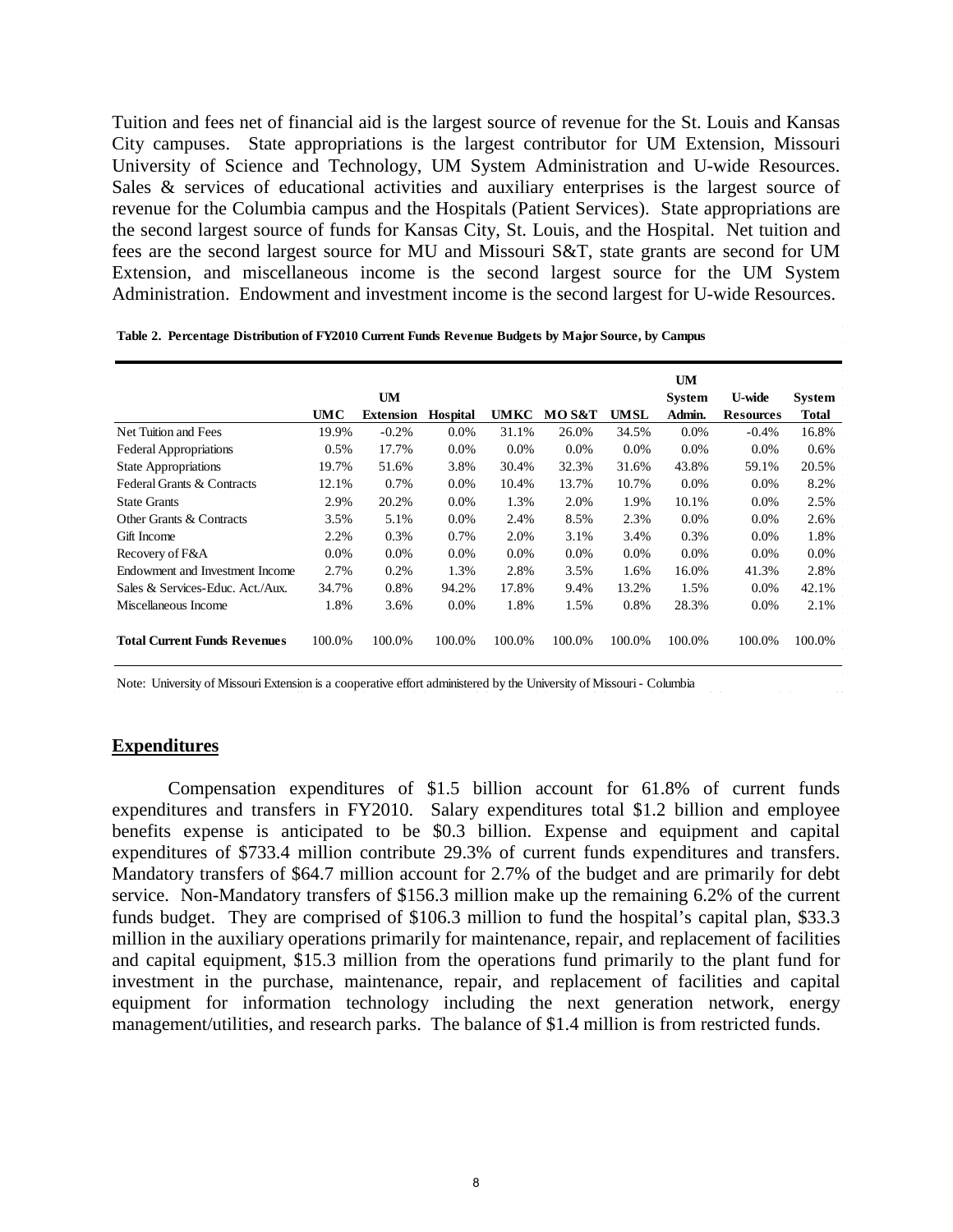#### **Current Funds Expenditures and Transfers Budget**



Table 3 shows the percentage distribution of the FY2010 current funds expenditure budget by object of expense for each campus, UM Extension, the Hospitals, and the system units.

|                                           |        |                           |         |             |        |             | <b>UM</b>     |                  |               |
|-------------------------------------------|--------|---------------------------|---------|-------------|--------|-------------|---------------|------------------|---------------|
|                                           |        | <b>UM</b>                 |         |             |        |             | <b>System</b> | <b>U-wide</b>    | <b>System</b> |
|                                           | UMC    | <b>Extension Hospital</b> |         | <b>UMKC</b> | MO S&T | <b>UMSL</b> | Admin.        | <b>Resources</b> | Total         |
| Salaries & Wages                          | 55.7%  | 63.4%                     | 34.2%   | 57.5%       | 54.3%  | 51.9%       | 45.3%         | 6.9%             | 49.5%         |
| <b>Employee Benefits</b>                  | 12.9%  | 18.1%                     | 9.5%    | 14.2%       | 13.1%  | 13.5%       | 12.8%         | 1.8%             | 12.3%         |
| <b>Total Compensation</b>                 | 68.6%  | 81.5%                     | 43.7%   | 71.7%       | 67.4%  | 65.4%       | 58.1%         | 8.7%             | 61.8%         |
| Expense and Equipment                     | 21.3%  | 20.4%                     | 38.2%   | 22.6%       | 24.9%  | 25.0%       | 42.7%         | 66.9%            | 27.2%         |
| Capital Expenditures                      | 2.7%   | $0.0\%$                   | $0.0\%$ | 3.6%        | 4.4%   | 1.8%        | 4.9%          | $0.0\%$          | 2.1%          |
| Total Expense and Equipment               | 24.0%  | 20.4%                     | 38.2%   | 26.2%       | 29.3%  | 26.8%       | 47.6%         | 66.9%            | 29.3%         |
| <b>Total Expenditures</b>                 | 92.6%  | 101.9%                    | 81.9%   | 97.9%       | 96.7%  | 92.2%       | 105.7%        | 75.6%            | 91.1%         |
| <b>Transfers</b>                          | 7.4%   | $-1.9\%$                  | 18.1%   | 2.1%        | 3.3%   | 7.8%        | $-5.7\%$      | 24.4%            | 8.9%          |
| <b>Total Expenditures &amp; Transfers</b> | 100.0% | 100.0%                    | 100.0%  | 100.0%      | 100.0% | 100.0%      | 100.0%        | 100.0%           | 100.0%        |

| Table 3. Percentage Distribution of FY2010 Current Funds Expenditure Budgets by Object of Expense, by Campus |  |  |  |  |
|--------------------------------------------------------------------------------------------------------------|--|--|--|--|
|--------------------------------------------------------------------------------------------------------------|--|--|--|--|

Note 1: University of Missouri Extension is a cooperative effort administered by the University of Missouri - Columbia

Primary program activities of instruction, research, and public service make up 48.1% of current funds expenditures at the University of Missouri. Hospitals account for 23.8% of the expenditure budget. Auxiliary enterprises make up 8.3% of the expenditure budget and the remaining 19.8% of budgeted expenditures are spent for support services, scholarships, and operation and maintenance of the physical plant.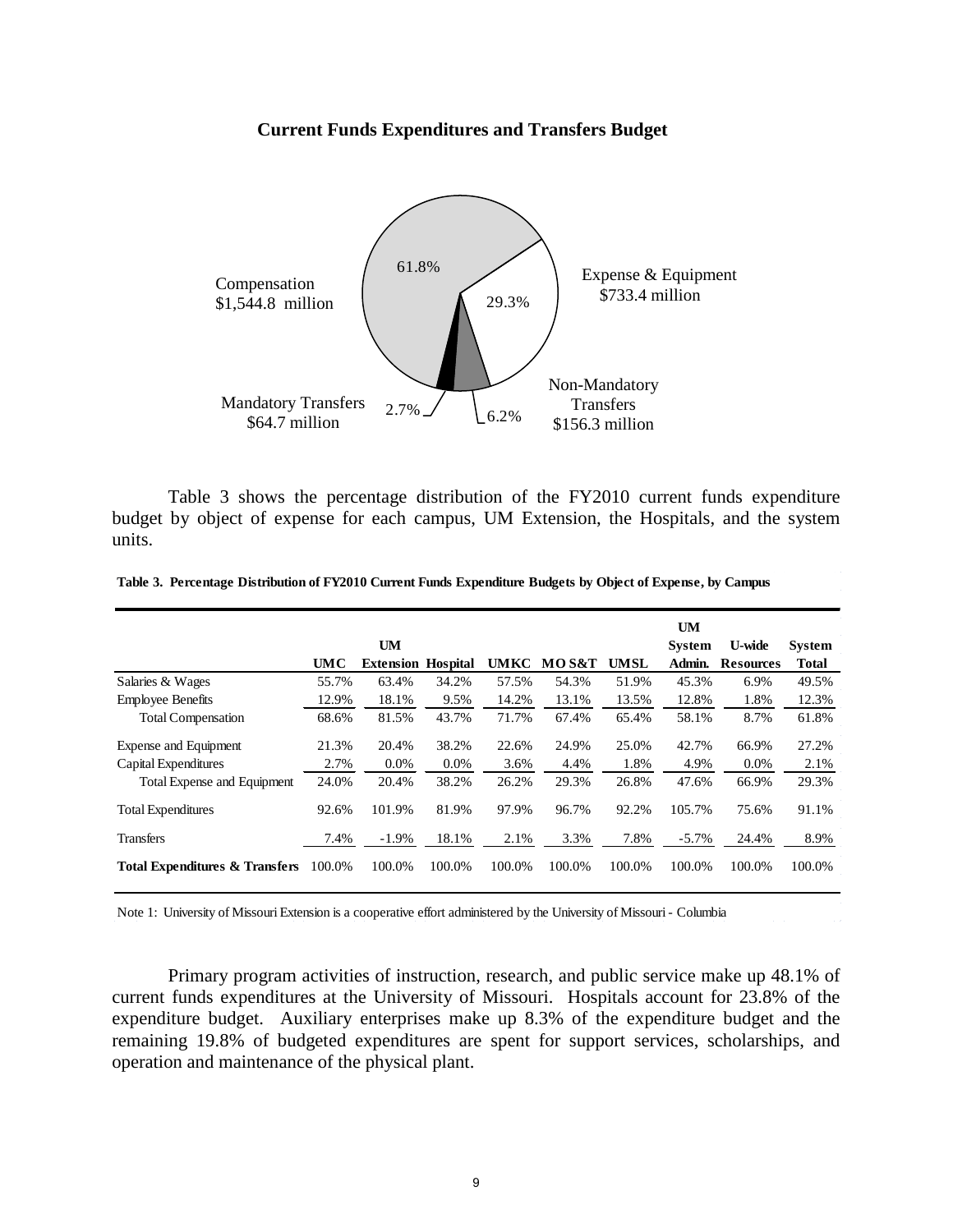# **Expenditure Budget by Program**



Table 4 shows the percentage distribution of the University's current funds expenditure budget by major program classification for each campus, UM Extension, the Hospitals, and UM system units.

|                                |        |                           |         |             |         |             | <b>UM</b>     |                  |               |
|--------------------------------|--------|---------------------------|---------|-------------|---------|-------------|---------------|------------------|---------------|
|                                |        | <b>UM</b>                 |         |             |         |             | <b>System</b> | U-wide           | <b>System</b> |
|                                | UMC    | <b>Extension Hospital</b> |         | <b>UMKC</b> | MO S&T  | <b>UMSL</b> | Admin.        | <b>Resources</b> | <b>Total</b>  |
| Instruction                    | 39.8%  | 0.1%                      | $0.0\%$ | 51.3%       | 45.5%   | 43.5%       | 0.6%          | 0.1%             | 30.1%         |
| Research                       | 17.1%  | 0.2%                      | 0.0%    | 6.4%        | 16.5%   | 5.2%        | 0.5%          | 2.0%             | 9.5%          |
| <b>Public Service</b>          | 6.2%   | 99.7%                     | 0.0%    | 5.6%        | 2.4%    | 9.1%        | 51.6%         | $0.0\%$          | 8.6%          |
| Academic Support               | 8.6%   | 0.0%                      | 0.0%    | 9.8%        | 4.4%    | 14.2%       | 10.2%         | $0.0\%$          | 6.7%          |
| <b>Student Services</b>        | 3.7%   | 0.0%                      | $0.0\%$ | 4.1%        | 8.1%    | 4.6%        | 2.5%          | 0.0%             | 3.1%          |
| <b>Institutional Support</b>   | 3.7%   | $0.0\%$                   | 0.0%    | 10.7%       | 6.0%    | 7.4%        | 33.6%         | 97.9%            | 5.4%          |
| Operation & Maintenance        | 5.6%   | $0.0\%$                   | 0.0%    | 6.1%        | 10.8%   | 6.1%        | 1.0%          | 0.0%             | 4.4%          |
| Scholarships & Fellowships     | 0.1%   | $0.0\%$                   | $0.0\%$ | 0.4%        | 0.2%    | $0.0\%$     | $0.0\%$       | $0.0\%$          | 0.1%          |
| <b>Auxiliaries Enterprises</b> | 15.2%  | $0.0\%$                   | $0.0\%$ | 5.6%        | 6.1%    | 9.9%        | $0.0\%$       | $0.0\%$          | 8.3%          |
| Hospitals                      | 0.0%   | 0.0%                      | 100.0%  | 0.0%        | $0.0\%$ | $0.0\%$     | $0.0\%$       | $0.0\%$          | 23.8%         |
| <b>Total Expenditures</b>      | 100.0% | 100.0%                    | 100.0%  | 100.0%      | 100.0%  | 100.0%      | 100.0%        | 100.0%           | 100.0%        |

#### **Table 4. Percentage Distribution of FY2010 Current Funds Expenditure Budgets by Program Classification, by Campus**

Note 1: University of Missouri Extension is a cooperative effort administered by the University of Missouri - Columbia Note 2: The majority of student aid is treated as a reduction of revenue rather than as a scholarship expense.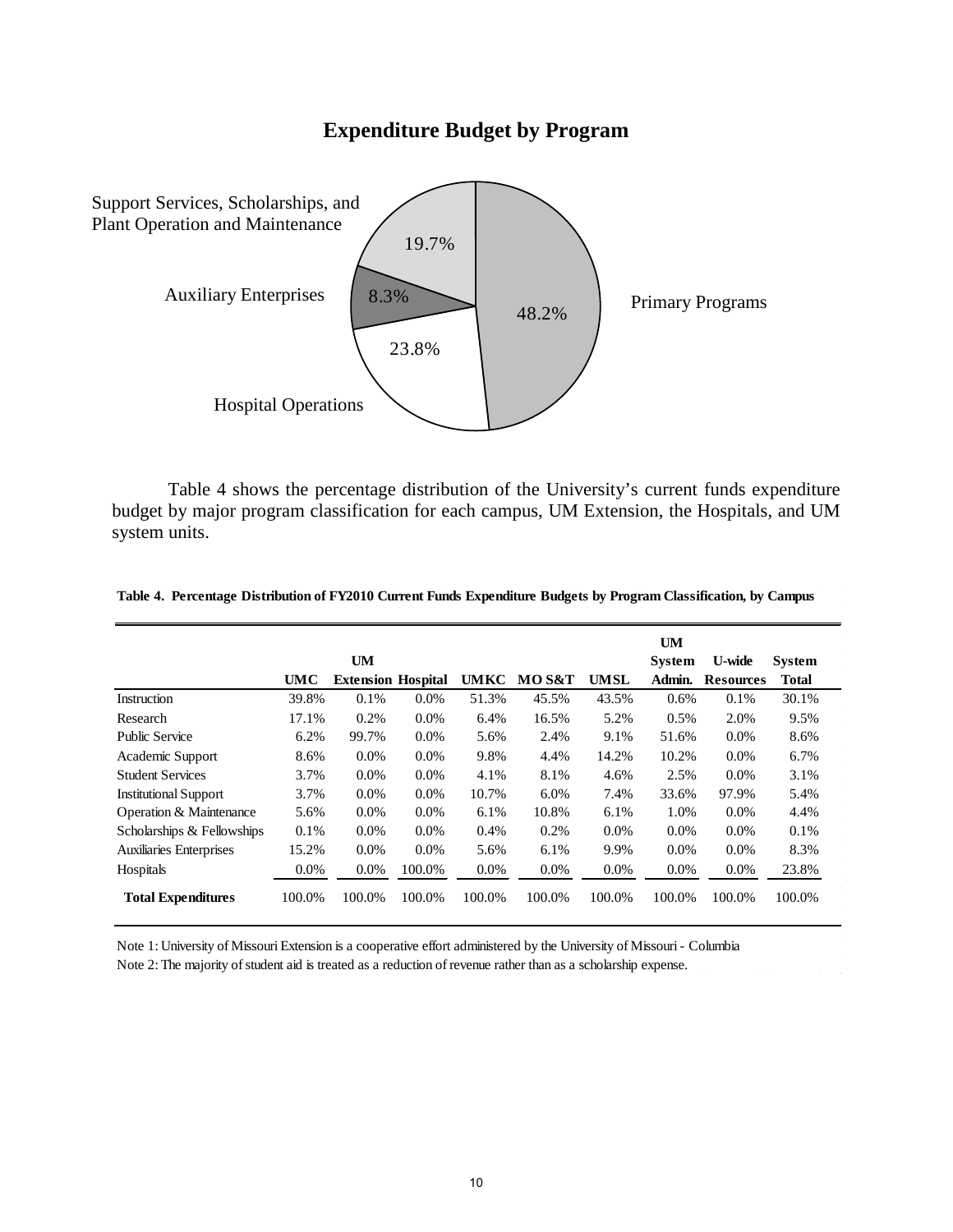Table 5 on the following page presents the FY2010 University of Missouri consolidated current funds revenue budget by major revenue source, and the expenditures and transfers budget by object of expense and by major program classification, for the following fund groupings:

- Operations
- Auxiliary Enterprises, Service Operations, and Continuing Education
- Self Insurance Funds
- Hospital Operations
- Restricted Expendable Gifts, Endowments, and State Appropriations
- Restricted Grants and Contracts (fiscal year estimate of project budgeted funds)

Tables 6 through 13 provide the same information for each campus, as well as for the Hospitals, University of Missouri Extension, University of Missouri System Administration, and University-wide Resources.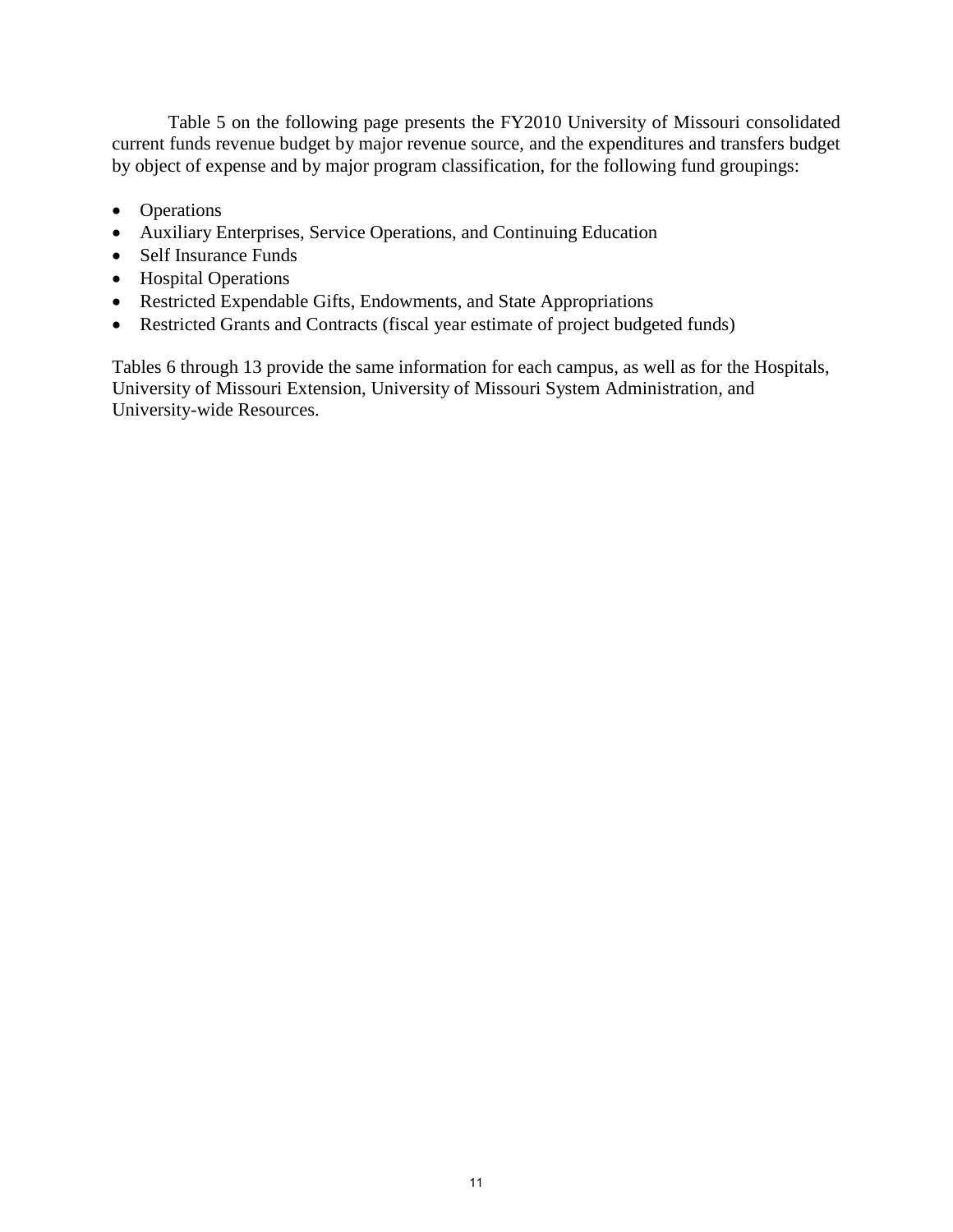|                                                           |                              | Auxiliaries,                       |                    |                                |                             | Expendable<br>Restricted    |                           |                           |                               |
|-----------------------------------------------------------|------------------------------|------------------------------------|--------------------|--------------------------------|-----------------------------|-----------------------------|---------------------------|---------------------------|-------------------------------|
|                                                           |                              | Service                            |                    |                                |                             | Gifts,                      |                           |                           |                               |
|                                                           |                              | Operations, and                    | Self               |                                |                             | Endowments,                 | Restricted                |                           | Total                         |
|                                                           | Operations                   | Continuing<br>Education            | Insurance<br>Funds | Operations<br>Hospital         | Unrestricted<br>Total       | Appropriations<br>and State | Grants and<br>Contracts   | Restricted<br>Total       | Current<br>Funds              |
| <b>BEGINNING BALANCE</b><br><b>REVENUES</b>               | \$187,972,783                | \$71,994,069                       | \$136,640,000      | \$247,600,000                  | \$644,206,852               | \$131,526,292               | 10,650,000                | \$142,176,292             | \$786,383,145                 |
| Tuition and Fees                                          | \$562,829,773                | \$42,785,101                       |                    |                                | \$605,614,874               |                             | \$225,740                 | \$225,740                 | \$605,840,614                 |
| Less: Scholarship Allowances                              | (124, 924, 264)              | (1,554,600)                        |                    |                                | (126, 478, 864)             | (\$20,747,016)              | (44, 539, 610)            | (65, 286, 626)            | (191, 765, 490)               |
| Net Student Fees                                          | \$437,905,509                | \$41,230,501                       |                    |                                | \$479,136,010               | $(\$20,747,016)$            | $(*44,313,870)$           | ( \$65,060,886)           | \$414,075,125                 |
| Federal Appropriations                                    | 15,349,825                   |                                    |                    |                                | 15,349,825                  |                             |                           |                           | 15,349,825                    |
| State Appropriations                                      | 461,481,733                  |                                    |                    | \$23,474,000                   | 484,955,733                 | 21,346,359                  |                           | 21,346,359                | 506,302,092                   |
| Federal Grants and Contracts                              |                              |                                    |                    |                                |                             |                             | 201,759,720               | 201,759,720               | 201,759,720                   |
| State Grants and Contracts                                |                              |                                    |                    |                                |                             |                             | 60,595,820                | 60,595,820                | 60,595,820                    |
| Other Grants and Contracts                                |                              |                                    |                    |                                |                             |                             | 64,900,440                | 64,900,440                | 64,900,440                    |
| Gift Income                                               | 1,333,409                    | 8,124,000                          |                    |                                | 9,457,409                   | 35,639,451                  |                           | 35,639,451                | 45,096,860                    |
| Recovery of F&A                                           | 48,248,155                   |                                    |                    |                                | 48,248,155                  |                             | (48, 248, 155)            | (48,248,155)              |                               |
| Endowment and Investment Income                           | 17,692,785                   | 1,387,783                          | \$5,096,517        | 7,628,489                      | 31,805,574                  | 37,730,566                  | 14,090                    | 37,744,656                | 69,550,230                    |
| Sales & Services-Educ Act/Auxiliaries                     | 40,723,297                   | 7,549,344<br>₹                     |                    | 582,839,972                    | 1,041,112,613               | 95,775                      | 6,050                     | 101,825                   | 1,041,214,438                 |
| Miscellaneous Income                                      | 40,332,504                   | 7,434,232                          | 1,000              |                                | 47,767,736                  | 2,261,024                   | 2,467,760                 | 4,728,784                 | 52,496,520                    |
| TOTAL REVENUES                                            | \$1,063,067,217              | 5,725,860<br>\$47.                 | \$5,097,517        | \$613,942,462                  | \$2,157,833,056             | \$76,326,160                | \$237,181,855             | \$313,508,015             | \$2,471,341,070               |
| EXPENDITURES & TRANSFERS                                  |                              |                                    |                    |                                |                             |                             |                           |                           |                               |
| Salaries and Wages                                        | \$638,581,645                | \$227,105,357                      | \$553,700          | \$226,691,863                  | \$1,092,932,566             | \$25,565,545                | \$119,131,770             | \$144,697,315             | \$1,237,629,881               |
| Employee Benefits                                         | 161,613,473                  | 50,948,032                         | 154,850            | 62,645,078                     | 275,361,432                 | 5,805,402                   | 26,019,420                | 31,824,822                | 307,186,255                   |
| Total Compensation                                        | \$800,195,118                | 8,053,390<br>\$27                  | \$708,550          | \$289,336,941                  | \$1,368,293,998             | \$31,370,947                | \$145,151,190             | \$176,522,137             | \$1,544,816,136               |
| Expense and Equipment                                     |                              |                                    |                    |                                |                             |                             |                           |                           |                               |
| Other Operating Expense                                   | \$225,525,586                | \$247,769,750                      | \$171,647,503      | \$263,343,661                  | \$908,286,500               | \$44,598,566                | \$79,116,051              | \$123,714,617             | \$1,032,001,118               |
| Capital Expenditures<br>Internal Sales                    | (29, 678, 252)<br>30,903,639 | (145, 140, 816)<br>7,663,844       | (165, 457, 766)    | (10, 717, 020)                 | (350,993,854)<br>38,567,483 | (296,001)<br>5,789,972      | (74, 560)<br>8,406,980    | (370, 561)<br>14,196,952  | (351, 364, 415)<br>52,764,435 |
| Employer & Employee Contributions                         |                              |                                    |                    |                                |                             |                             |                           |                           |                               |
| Net Expense and Equipment Expenditures                    | \$226,750,973                | \$110,292,778                      | \$6,189,737        | \$252,626,641                  | \$595,860,129               | \$50,092,537                | \$87,448,471              | \$137,541,008             | \$733,401,137                 |
| TOTAL EXPENDITURES                                        | \$1,026,946,091              | \$388,346,167                      | \$6,898,287        | \$541,963,582                  | \$1,964,154,127             | \$81,463,484                | \$232,599,661             | \$314,063,145             | \$2,278,217,273               |
| Internal Transfers                                        | (7,034,829)                  | 9,696,019                          | 38,200             | 2,235,000                      | 4,934,390                   | (4,656,839)                 | (277,551)                 | (4,934,390)               |                               |
| Mandatory Transfers                                       | 5,621,873                    | 43,556,305                         |                    | 11,508,308                     | 60,686,486                  | (35,980)                    | 4,000,000                 | 3,964,020                 | 64,650,506                    |
| Non-Mandatory Transfers                                   | 15,322,969                   | 3,309,919<br>$\omega$              |                    | 106,282,001                    | 54,914,889                  | 1,404,565                   |                           | 1,404,565                 | 156,319,454                   |
| TOTAL EXPENDITURES AND TRANSFERS                          | \$1,040,856,104              | \$474,908,410                      | \$6,936,487        | \$661,988,891                  | \$2,184,689,892             | \$78,175,230                | \$236,322,110             | \$314,497,340             | \$2,499,187,232               |
| ENDING BALANCE                                            | \$210,183,896                | 2,811,520<br>$\tilde{\mathcal{E}}$ | \$134,801,030      | \$199,553,570                  | \$617,350,016               | \$129,677,221               | \$11,509,745              | \$141,186,966             | \$758,536,982                 |
| Expenditures by Program Classification                    |                              |                                    |                    |                                |                             |                             |                           |                           |                               |
| Instruction                                               | \$498,752,904                | \$136,591,464                      |                    |                                | \$635,344,368               | \$32,498,255                | \$16,311,774              | \$48,810,028              | \$684,154,396                 |
| Public Service<br>Research                                | 55,986,476<br>75,168,105     | 6,964,650<br>22,604,781            |                    |                                | 62,951,126<br>97,772,886    | 6,625,736<br>30,846,492     | 147,690,643<br>68,019,212 | 154,316,379<br>98,865,705 | 217,267,505<br>196,638,591    |
| Academic Support                                          | 129,034,694                  | 18,151,608                         |                    |                                | 147,186,302                 | 5,189,134                   | 124,118                   | 5,313,251                 | 152,499,553                   |
| <b>Student Services</b>                                   | 56,576,428                   | 12,701,205                         |                    |                                | 69,277,633                  | 1,178,575                   | 269,643                   | 1,448,219                 | 70,725,852                    |
| Institutional Support                                     | 112,697,748                  | 2,419,970                          | \$6,898,287        |                                | 22,016,005                  | 2,056,530                   | 184,271                   | 2,240,801                 | 124,256,806                   |
| Operation & Maintenance of Plant                          | 98,690,857                   | 556,331                            |                    |                                | 99,247,188                  | 426,442                     |                           | 426,442                   | 99,673,630                    |
| Scholarships & Fellowships                                | 38,879                       | 34,834                             |                    |                                | 73,713                      | 2,327,018                   |                           | 2,327,018                 | 2,400,731                     |
| Auxiliaries                                               |                              | 188,321,324                        |                    |                                | 188,321,324<br>541,963,582  | 315,303                     |                           | 315,303                   | 542,278,885<br>188,321,324    |
| Total Expenditures by Program Classification<br>Hospitals | \$1,026,946,091              | \$388,346,167                      | \$6,898,287        | \$541,963,582<br>\$541,963,582 | \$1,964,154,127             | \$81,463,484                | \$232,599,661             | \$314,063,145             | \$2,278,217,273               |
| Note: Columns may not add due to rounding.                |                              |                                    |                    |                                |                             |                             |                           |                           |                               |

Table 5. FY2010 Current Funds Budget by Type of Funds, University of Missouri - Consolidated **Table 5. FY2010 Current Funds Budget by Type of Funds, University of Missouri - Consolidated**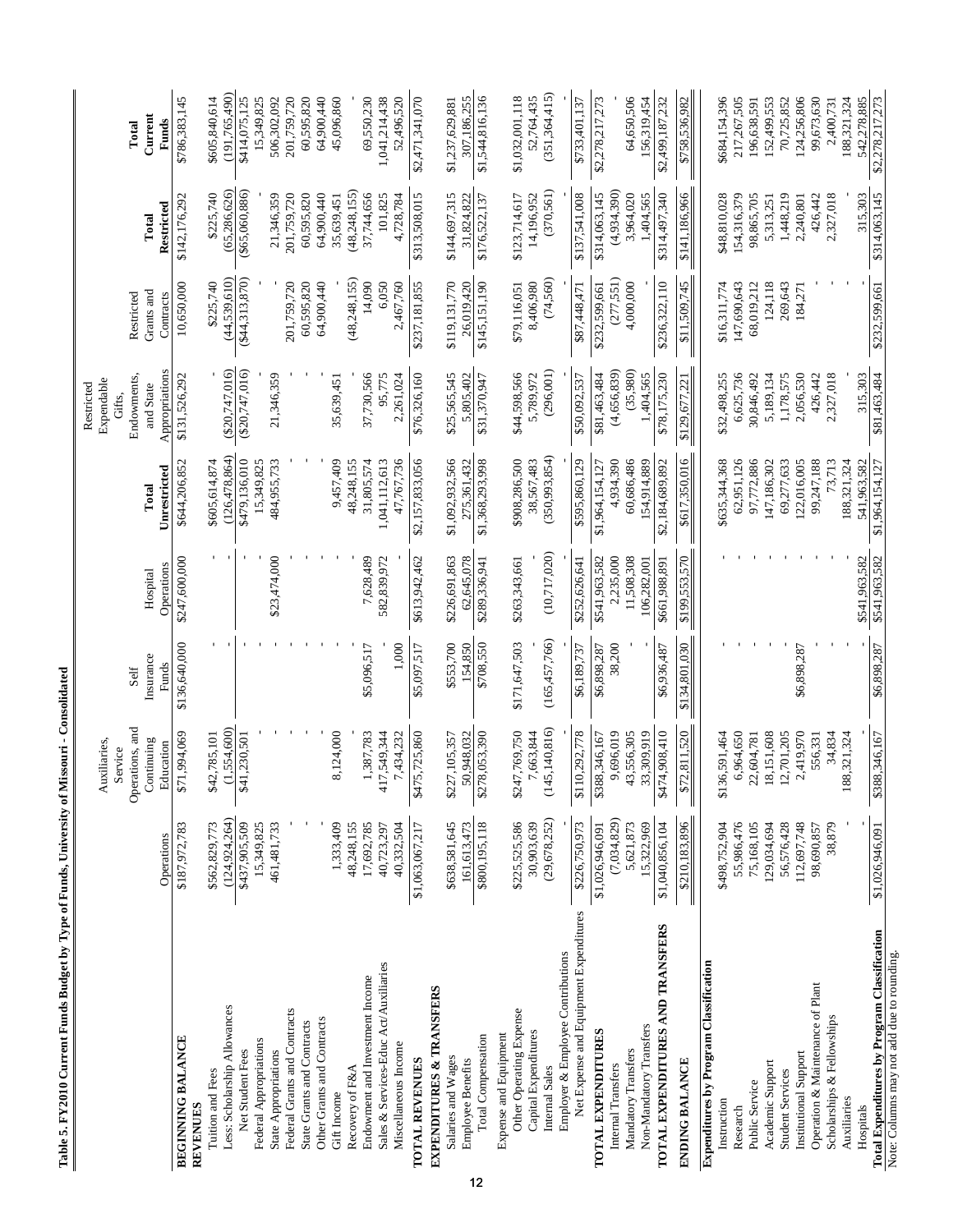|                                                                |                                 | Operations, and<br>Auxiliaries,<br>Continuing<br>Service | Insurance<br>Self | Hospital   | Total                        | Endowments,<br>Expendable<br>Restricted<br>and State<br>Gifts, | Grants and<br>Restricted   | Total                      | Total                        |
|----------------------------------------------------------------|---------------------------------|----------------------------------------------------------|-------------------|------------|------------------------------|----------------------------------------------------------------|----------------------------|----------------------------|------------------------------|
|                                                                | Operations                      | Education                                                | Funds             | Operations | Unrestricted                 | Appropriations                                                 | Contracts                  | Restricted                 | <b>Current Funds</b>         |
| <b>BEGINNING BALANCE</b>                                       | \$115,208,783                   | \$60,660,069                                             |                   |            | \$175,868,852                | \$64,969,392                                                   | 4,500,000                  | \$69,469,392               | \$245,338,245                |
| Tuition and Fees<br><b>REVENUES</b>                            | \$287,648,302                   | \$16,912,329                                             |                   |            | \$304,560,631                |                                                                | \$223,510                  | \$223,510                  | \$304,784,141                |
| Less: Scholarship Allowances                                   |                                 | (149,900)                                                |                   |            | (65,976,887)                 | (\$12,804,136)                                                 | (19,664,780)               | (32, 468, 916)             | (98, 445, 803)               |
| Net Student Fees                                               | $(65,826,987)$<br>\$221,821,315 | \$16,762,429                                             |                   |            | \$238,583,744                | $(\$12,804,136)$                                               | $(\$19,441,270)$           | $(\$32,245,406)$           | \$206,338,337                |
| Federal Appropriations                                         | 5,479,548                       |                                                          |                   |            | 5,479,548                    |                                                                |                            |                            | 5,479,548                    |
| State Appropriations                                           | 198,505,921                     |                                                          |                   |            | 198,505,921                  | 6,263,193                                                      |                            | 6,263,193                  | 204,769,114                  |
| Federal Grants and Contracts                                   |                                 |                                                          |                   |            |                              |                                                                | 125,542,010                | 125,542,010                | 125,542,010                  |
| State Grants and Contracts                                     |                                 |                                                          |                   |            |                              |                                                                | 30,413,170                 | 30,413,170                 | 30,413,170                   |
| Other Grants and Contracts                                     |                                 |                                                          |                   |            |                              |                                                                | 36,264,370                 | 36,264,370                 | 36,264,370                   |
| Gift Income                                                    |                                 | 7,929,000                                                |                   |            | 7,929,000                    | 14,538,991                                                     |                            | 14,538,991                 | 22,467,991                   |
| Recovery of F&A                                                | 33,500,000                      |                                                          |                   |            | 33,500,000                   |                                                                | (33,500,000)               | (33,500,000)               |                              |
| Endowment and Investment Income                                | 670,010                         | 1,289,783                                                |                   |            | 1,959,793                    | 26,172,111                                                     | 9,090                      | 26,181,201                 | 28,140,994                   |
| Sales & Services-Educ Act/Auxiliaries                          | 10,954,174                      | 348,606,659<br>5,401,954                                 |                   |            | 359,560,833<br>17,241,460    | 249,321                                                        | 6,050                      | 6,050                      | 359,566,883<br>18,599,541    |
| Miscellaneous Income                                           | 11,839,506                      |                                                          |                   |            |                              |                                                                | 1,108,760                  | 1,358,081                  |                              |
| TOTAL REVENUES                                                 | 70,473<br>\$482,7               | \$379,989,825                                            |                   |            | \$862,760,298                | \$34,419,480                                                   | \$140,402,180              | \$174,821,660              | \$1,037,581,958              |
| EXPENDITURES & TRANSFERS                                       |                                 |                                                          |                   |            |                              |                                                                |                            |                            |                              |
| Salaries and Wages<br>Employee Benefits                        | \$288,575,178<br>70,355,390     | \$194,328,126<br>42,755,533                              |                   |            | \$482,903,304<br>113,110,923 | \$14,736,038<br>3,273,826                                      | \$72,972,580<br>15,979,200 | \$87,708,618<br>19,253,026 | 132,363,949<br>\$570,611,922 |
|                                                                | \$358,930,568                   |                                                          |                   |            |                              |                                                                |                            |                            |                              |
| Total Compensation                                             |                                 | \$237,083,660                                            |                   |            | \$596,014,227                | \$18,009,864                                                   | \$88,951,780               | \$106,961,644              | \$702,975,871                |
| Other Operating Expense<br>Expense and Equipment               | \$103,446,584                   | \$196,345,059                                            |                   |            | \$299,791,643                | \$17,460,617                                                   | \$42,311,100               | \$59,771,717               | \$359,563,360                |
| Capital Expenditures                                           | 14,940,464                      | 5,501,694                                                |                   |            | 20,442,158                   | 1,015,152                                                      | 5,737,540                  | 6,752,692                  | 27,194,850                   |
| Internal Sales                                                 | (22, 382, 298)                  | (119, 454, 594)                                          |                   |            | (141, 836, 892)              | (16, 156)                                                      | (74,560)                   | (90,716)                   | (141, 927, 608)              |
| Employer & Employee Contributions                              |                                 |                                                          |                   |            |                              |                                                                |                            |                            |                              |
| Net Expense and Equipment Expenditures                         | 067,750<br>\$96,0               | \$82,392,159                                             |                   |            | 8178,396,808                 | \$18,459,613                                                   | 080'r46'458                | \$66,433,693               | \$244,830,601                |
| TOTAL EXPENDITURES                                             | \$454,935,317                   | \$319,475,818                                            |                   |            | \$774,411,136                | \$36,469,477                                                   | \$136,925,860              | \$173,395,337              | \$947,806,472                |
| Internal Transfers                                             | (843, 258)                      | 3,715,849                                                |                   |            | 2,872,591                    | 46,000                                                         | (80,551)                   | (34,551)                   | 2,838,040                    |
| Mandatory Transfers                                            | 3,055,636                       | 31,973,481                                               |                   |            | 35,029,117                   |                                                                | 4,000,000                  | 4,000,000                  | 39,029,117                   |
| Non-Mandatory Transfers                                        | 4,889,572                       | 28,118,141                                               |                   |            | 33,007,713                   | 1,311,121                                                      |                            | 1,311,121                  | 34,318,834                   |
| TOTAL EXPENDITURES AND TRANSFERS                               | \$462,037,268                   | \$383,283,289                                            |                   |            | \$845,320,556                | \$37,826,598                                                   | \$140,845,09               | \$178,671,907              | \$1,023,992,463              |
| <b>ENDING BALANCE</b>                                          | 886'176<br>\$135,9              | \$57,366,606                                             |                   |            | \$193,308,594                | \$61,562,275                                                   | 4,056,871                  | \$65,619,146               | \$258,927,740                |
| Expenditures by Program Classification                         |                                 |                                                          |                   |            |                              |                                                                |                            |                            |                              |
| Instruction                                                    | \$234,555,001                   | \$118,248,560                                            |                   |            | \$352,803,561                | \$17,735,540                                                   | \$7,202,225                | \$24,937,765               | \$377,741,325                |
| Research                                                       | 43,636,159                      | 6,964,650                                                |                   |            | 50,600,808                   | 4,559,909                                                      | 107,288,974                | 111,848,882                | 162,449,691                  |
| Public Service                                                 | 6,096,077                       | 21,332,703                                               |                   |            | 27,428,780                   | 9,073,151                                                      | 22,458,379                 | 31,531,531                 | 58,960,311                   |
| Academic Support                                               | 62,628,548                      | 15,760,837                                               |                   |            | 78,389,385                   | 2,963,440                                                      | (23,717)                   | 2,939,722                  | 81,329,108                   |
| <b>Student Services</b>                                        | 23,325,901                      | 1,628,673                                                |                   |            | 34,954,574                   | 432,292                                                        |                            | 432,292                    | 35,386,866                   |
| Institutional Support                                          | 32,404,611<br>52,274,686        | 1,498,396                                                |                   |            | 33,903,007<br>52,530,477     | 924,627                                                        |                            | 924,627                    | 34,827,634<br>52,631,377     |
| Operation & Maintenance of Plant<br>Scholarships & Fellowships | 14,335                          | 34,834<br>255,791                                        |                   |            | 49,169                       | 100,900<br>679,618                                             |                            | 100,900<br>679,618         | 728,787                      |
| Auxiliaries                                                    |                                 | 143,751,374                                              |                   |            | 143,751,374                  |                                                                |                            |                            | 143,751,374                  |
| Hospitals                                                      |                                 |                                                          |                   |            |                              |                                                                |                            |                            |                              |
| Total Expenditures by Program Classification                   | 135,317<br>\$454,               | \$319,475,818                                            |                   |            | \$774,411,136                | \$36,469,477                                                   | \$136,925,860              | \$173,395,337              | \$947,806,472                |
| Note: Columns may not add due to rounding.                     |                                 |                                                          |                   |            |                              |                                                                |                            |                            |                              |

Table 6. FY2010 Current Funds Budget by Type of Funds, University of Missouri - Columbia **Table 6. FY2010 Current Funds Budget by Type of Funds, University of Missouri - Columbia**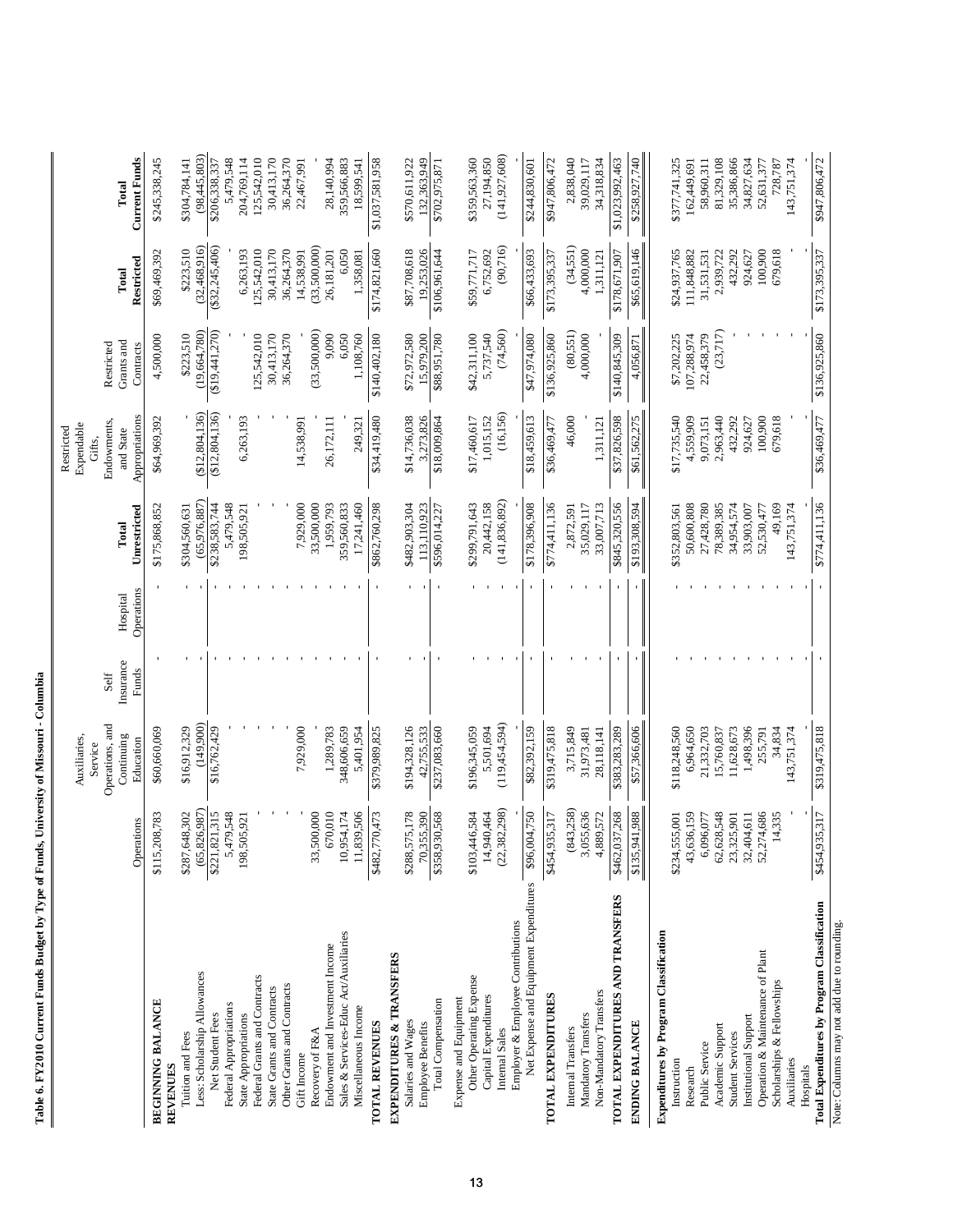|                                                                             |                           | Auxiliaries,<br>Service                       |                                   |                        |                           | Expendable<br>Restricted                             |                                       |                          |                            |
|-----------------------------------------------------------------------------|---------------------------|-----------------------------------------------|-----------------------------------|------------------------|---------------------------|------------------------------------------------------|---------------------------------------|--------------------------|----------------------------|
|                                                                             | Operations                | Continuing<br>Operations,<br>Education<br>and | Insurance<br><b>Funds</b><br>Self | Operations<br>Hospital | Unrestricted<br>Total     | Appropriations<br>Endowments,<br>and State<br>Gifts, | Grants and<br>Restricted<br>Contracts | Restricted<br>Total      | Current<br>Funds<br>Total  |
| <b>BEGINNING BALANCE</b>                                                    | \$19,200,000              | \$300,000                                     |                                   |                        | \$19,500,000              | \$1,200,000                                          | 1,200,000                             | \$2,400,000              | \$21,900,000               |
| <b>REVENUES</b>                                                             |                           |                                               |                                   |                        |                           |                                                      |                                       |                          |                            |
| Less: Scholarship Allowances<br>Tuition and Fees                            |                           |                                               |                                   |                        |                           |                                                      | (122,000)<br>\$2,230                  | (122,000)<br>\$2,230     | (122,000)<br>\$2,230       |
| Net Student Fees                                                            |                           |                                               |                                   |                        |                           |                                                      | (6119,770)                            | (6119,770)               | $($ \$119,770)             |
| Federal Appropriations                                                      | \$9,870,277               |                                               |                                   |                        | \$9,870,277               |                                                      |                                       |                          | 9,870,277                  |
| State Appropriations                                                        | 28,321,496                |                                               |                                   |                        | 28,321,496                | \$485,000                                            |                                       | 485,000                  | 28,806,496                 |
| Federal Grants and Contracts                                                |                           |                                               |                                   |                        |                           |                                                      | 411,760                               | 411,760                  | 411,760                    |
| Other Grants and Contracts<br>State Grants and Contracts                    |                           |                                               |                                   |                        |                           |                                                      | 11,273,550<br>2,840,470               | 11,273,550<br>2,840,470  | 11,273,550<br>2,840,470    |
| Gift Income                                                                 |                           |                                               |                                   |                        |                           | 169,430                                              |                                       | 169,430                  | 169,430                    |
| Recovery of F&A                                                             |                           |                                               |                                   |                        |                           |                                                      |                                       |                          |                            |
| Endowment and Investment Income                                             | 2,200                     |                                               |                                   |                        | 2,200                     | 114,420                                              |                                       | 114,420                  | 116,620                    |
| Sales & Services-Educ Act/Auxiliaries                                       | 68,300                    | \$384,050                                     |                                   |                        | 452,350                   |                                                      |                                       |                          | 452,350                    |
| Miscellaneous Income                                                        | 1,605,527                 | 82,030                                        |                                   |                        | 1,687,557                 |                                                      | 300,000                               | 300,000                  | 1,987,557                  |
| TOTAL REVENUES                                                              | \$39,867,800              | \$466,080                                     |                                   |                        | \$40,333,880              | \$768,850                                            | \$14,706,010                          | \$15,474,860             | \$55,808,740               |
| EXPENDITURES & TRANSFERS                                                    |                           |                                               |                                   |                        |                           |                                                      |                                       |                          |                            |
| Salaries and Wages<br><b>Employee Benefits</b>                              | \$27,461,238<br>7,853,840 | \$385,050<br>103,420                          |                                   |                        | \$27,846,288<br>7,957,260 | \$403,630<br>110,060                                 | 2,305,440<br>\$8,149,460              | \$8,553,090<br>2,415,500 | \$36,399,378<br>10,372,760 |
| <b>Total Compensation</b>                                                   | \$35,315,078              | \$488,470                                     |                                   |                        | \$35,803,548              | \$513,690                                            | \$10,454,000                          | \$10,968,590             | \$46,772,138               |
| Expense and Equipment                                                       |                           |                                               |                                   |                        |                           |                                                      |                                       |                          |                            |
| Other Operating Expense<br>Capital Expenditures                             | \$6,606,372<br>6,000      | \$75,230                                      |                                   |                        | 6,000<br>\$6,681,602      | \$461,660                                            | \$4,856,120                           | \$5,317,780              | 6,000<br>\$11,999,382      |
| Internal Sales                                                              | (136,260)                 | (146, 430)                                    |                                   |                        | (282, 690)                |                                                      |                                       |                          | (282, 690)                 |
| Net Expense and Equipment Expenditures<br>Employer & Employee Contributions | \$6,476,112               | (1, 200)                                      |                                   |                        | \$6,404,912               | \$461,660                                            | \$4,856,120                           | \$5,317,780              | \$11,722,692               |
|                                                                             |                           |                                               |                                   |                        |                           |                                                      |                                       |                          |                            |
| TOTAL EXPENDITURES                                                          | \$41,791,190              | \$417,270                                     |                                   |                        | \$42,208,460              | \$975,350                                            | \$15,311,020                          | \$16,286,370             | \$58,494,830               |
| Internal Transfers                                                          | (1, 174, 462)             |                                               |                                   |                        | (1, 174, 462)             |                                                      |                                       |                          | (1, 174, 462)              |
| Non-Mandatory Transfers<br>Mandatory Transfers                              | 125,000                   |                                               |                                   |                        | 125,000                   |                                                      |                                       |                          | 125,000                    |
| TOTAL EXPENDITURES AND TRANSFERS                                            | \$40,741,728              | \$417,270                                     |                                   |                        | \$41,158,998              | \$975,350                                            | \$15,311,020                          | \$16,286,370             | \$57,445,368               |
| <b>ENDING BALANCE</b>                                                       | \$18,326,072              | \$348,810                                     |                                   |                        | \$18,674,882              | \$993,500                                            | 594,990                               | \$1,588,490              | \$20,263,372               |
| Expenditures by Program Classification                                      |                           |                                               |                                   |                        |                           |                                                      |                                       |                          |                            |
| Instruction<br>Research                                                     |                           |                                               |                                   |                        |                           |                                                      | 143,629<br>\$56,977                   | 143,629<br>56,977        | 143,629<br>56,977          |
| Public Service                                                              | \$41,791,190              | \$417,270                                     |                                   |                        | \$42,208,460              | \$970,720                                            | 15,110,414                            | \$16,081,134             | \$58,289,594               |
| Academic Support                                                            |                           |                                               |                                   |                        |                           |                                                      |                                       |                          |                            |
| <b>Student Services</b>                                                     |                           |                                               |                                   |                        |                           |                                                      |                                       |                          |                            |
| Operation & Maintenance of Plant<br>Institutional Support                   |                           |                                               |                                   |                        |                           |                                                      |                                       |                          |                            |
| Scholarships & Fellowships                                                  |                           |                                               |                                   |                        |                           | 4,630                                                |                                       | 4,630                    | 4,630                      |
| Auxiliaries                                                                 |                           |                                               |                                   |                        |                           |                                                      |                                       |                          |                            |
| Hospitals                                                                   | \$41,791,190              | \$417.270                                     |                                   |                        | \$42,208,460              | \$975,350                                            | \$15,311,020                          | \$16,286,370             | \$58,494,830               |
| Total Expenditures by Program Classification                                |                           |                                               |                                   |                        |                           |                                                      |                                       |                          |                            |

**Table 7. FY2010 Current Funds Budget by Type of Funds, University of Missouri Extension**

Table 7. FY2010 Current Funds Budget by Type of Funds, University of Missouri Extension

Note: Columns may not add due to rounding. Note: Columns may not add due to rounding.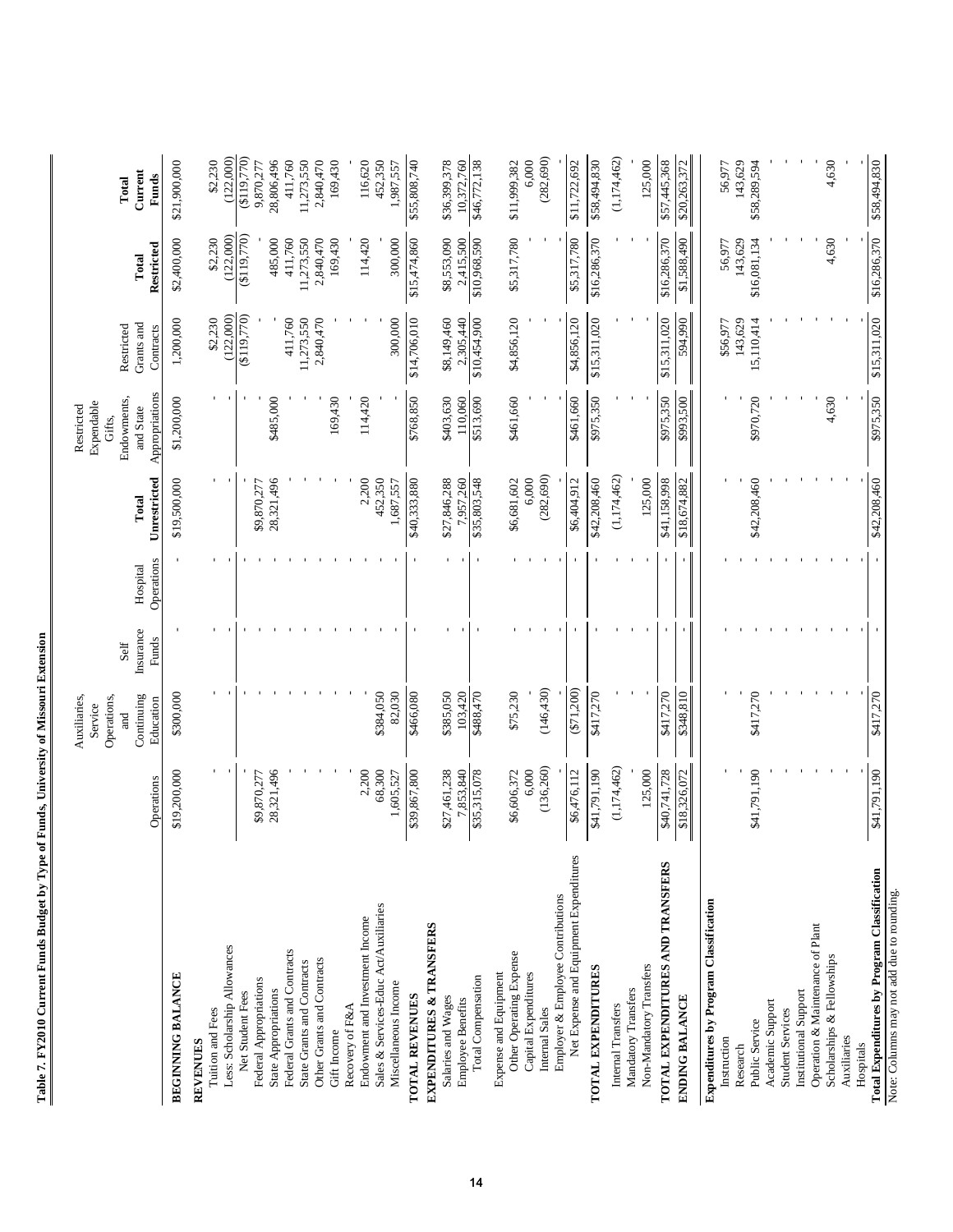|                                                           |            | Auxiliaries,                |                           |                        |                       | Restricted                       |                         |                     |                                      |
|-----------------------------------------------------------|------------|-----------------------------|---------------------------|------------------------|-----------------------|----------------------------------|-------------------------|---------------------|--------------------------------------|
|                                                           |            | Operations,<br>Service      | Self                      |                        |                       | Expendable Gifts,<br>Endowments, | Restricted              |                     |                                      |
|                                                           | Operations | and Continuing<br>Education | Insurance<br><b>Funds</b> | Operations<br>Hospital | Unrestricted<br>Total | Appropriations<br>and State      | Grants and<br>Contracts | Restricted<br>Total | <b>Total Current</b><br><b>Funds</b> |
| <b>BEGINNING BALANCE</b>                                  |            |                             |                           | \$247,600,000          | \$247,600,000         | 4,000,000                        |                         | 4,000,000           | \$251,600,000                        |
| <b>REVENUES</b>                                           |            |                             |                           |                        |                       |                                  |                         |                     |                                      |
| Tuition and Fees                                          |            |                             |                           |                        |                       |                                  |                         |                     |                                      |
| Less: Scholarship Allowances                              |            |                             |                           |                        |                       |                                  |                         |                     |                                      |
| Net Student Fees                                          |            |                             |                           |                        |                       |                                  |                         |                     |                                      |
| Federal Appropriations                                    |            |                             |                           |                        |                       |                                  |                         |                     |                                      |
| State Appropriations                                      |            |                             |                           | \$23,474,000           | \$23,474,000          |                                  |                         |                     | \$23,474,000                         |
| Federal Grants and Contracts                              |            |                             |                           |                        |                       |                                  |                         |                     |                                      |
| State Grants and Contracts                                |            |                             |                           |                        |                       |                                  |                         |                     |                                      |
| Other Grants and Contracts                                |            |                             |                           |                        |                       |                                  |                         |                     |                                      |
| Gift Income                                               |            |                             |                           |                        |                       | \$4,463,093                      |                         | 4,463,093           | 4,463,093                            |
| Recovery of F&A                                           |            |                             |                           |                        |                       |                                  |                         |                     |                                      |
| Endowment and Investment Income                           |            |                             |                           | 7,628,489              | 7,628,489             | 106,531                          |                         | 106,531             | 7,735,021                            |
| Sales & Services-Educ Act/Auxiliaries                     |            |                             |                           | 582,839,972            | 582,839,972           | 70,000                           |                         | 70,000              | 582,909,972                          |
| Miscellaneous Income                                      |            |                             |                           |                        |                       | 33,614                           |                         | 33,614              | 33,614                               |
| TOTAL REVENUES                                            |            |                             |                           | \$613,942,462          | \$613,942,462         | \$4,673,238                      |                         | \$4,673,238         | \$618,615,700                        |
| EXPENDITURES & TRANSFERS                                  |            |                             |                           |                        |                       |                                  |                         |                     |                                      |
| Salaries and Wages                                        |            |                             |                           | \$226,691,863          | \$226,691,863         |                                  |                         |                     | \$226,719,630                        |
|                                                           |            |                             |                           |                        |                       | \$27,766                         |                         | \$27,766            |                                      |
| <b>Employee Benefits</b>                                  |            |                             |                           | 62,645,078             | 62,645,078            | 7,775                            |                         | 7,775               | 62,652,852                           |
| <b>Expense and Equipment</b><br><b>Total Compensation</b> |            |                             |                           | \$289,336,941          | \$289,336,941         | \$35,541                         |                         | \$35,541            | \$289,372,482                        |
| Other Operating Expense                                   |            |                             |                           | \$263,343,661          | \$263,343,661         | \$388,176                        |                         | \$388,176           | \$263,731,837                        |
| Capital Expenditures                                      |            |                             |                           |                        |                       |                                  |                         |                     |                                      |
| Internal Sales                                            |            |                             |                           | (10, 717, 020)         | (10, 717, 020)        | (57,000)                         |                         | (57,000)            | (10,774,020)                         |
| Employer & Employee Contributions                         |            |                             |                           |                        |                       |                                  |                         |                     |                                      |
| Net Expense and Equipment Expenditures                    |            |                             |                           | \$252,626,641          | \$252,626,641         | \$331,176                        |                         | \$31,176            | \$252,957,817                        |
| TOTAL EXPENDITURES                                        |            |                             |                           | \$541,963,582          | \$541,963,582         | \$366,717                        |                         | \$366,717           | \$542,330,299                        |
|                                                           |            |                             |                           |                        |                       |                                  |                         |                     |                                      |
| Internal Transfers                                        |            |                             |                           | \$2,235,000            | \$2,235,000           |                                  |                         |                     | \$2,235,000                          |
| Mandatory Transfers                                       |            |                             |                           | 11,508,308             | 11,508,308            |                                  |                         |                     | 11,508,308                           |
| Non-Mandatory Transfers                                   |            |                             |                           | 106,282,001            | 106,282,001           |                                  |                         |                     | 106,282,001                          |
| TOTAL EXPENDITURES AND TRANSFERS                          |            |                             |                           | 168,886,199\$          | \$661,988,891         | \$366,717                        |                         | \$366,717           | \$662,355,608                        |
| <b>ENDING BALANCE</b>                                     |            |                             |                           | \$199,553,570          | \$199,553,570         | \$8,306,521                      |                         | \$8,306,521         | \$207,860,092                        |
| Expenditures by Program Classification                    |            |                             |                           |                        |                       |                                  |                         |                     |                                      |
| Instruction                                               |            |                             |                           |                        |                       |                                  |                         |                     |                                      |
| Research                                                  |            |                             |                           |                        |                       |                                  |                         |                     |                                      |
| Public Service                                            |            |                             |                           |                        |                       | \$51,414                         |                         | \$51,414            | \$51,414                             |
| Academic Support                                          |            |                             |                           |                        |                       |                                  |                         |                     |                                      |
| <b>Student Services</b>                                   |            |                             |                           |                        |                       |                                  |                         |                     |                                      |
| Institutional Support                                     |            |                             |                           |                        |                       |                                  |                         |                     |                                      |
| Operation & Maintenance of Plant                          |            |                             |                           |                        |                       |                                  |                         |                     |                                      |
| Scholarships & Fellowships                                |            |                             |                           |                        |                       |                                  |                         |                     |                                      |
| Auxiliaries                                               |            |                             |                           |                        |                       |                                  |                         |                     |                                      |
| Hospitals                                                 |            |                             |                           | \$541,963,582          | 541,963,582           | 315,303                          |                         | 315,303             | 542,278,885                          |
| <b>Total Expenditures by Program Classification</b>       |            |                             |                           | 541,963,582            | \$541,963,582         | \$366,717                        |                         | \$366,717           | \$542,330,299                        |

Table 8. FY2010 Current Funds Budget by Type of Funds, University of Missouri - Hospital & Clinics\* **Table 8. FY2010 Current Funds Budget by Type of Funds, University of Missouri - Hospital & Clinics\***

Note: Columns may not add due to rounding.

Note: Columns may not add due to rounding.<br>  $\ast$  Excludes University Physicians

\* Excludes University Physicians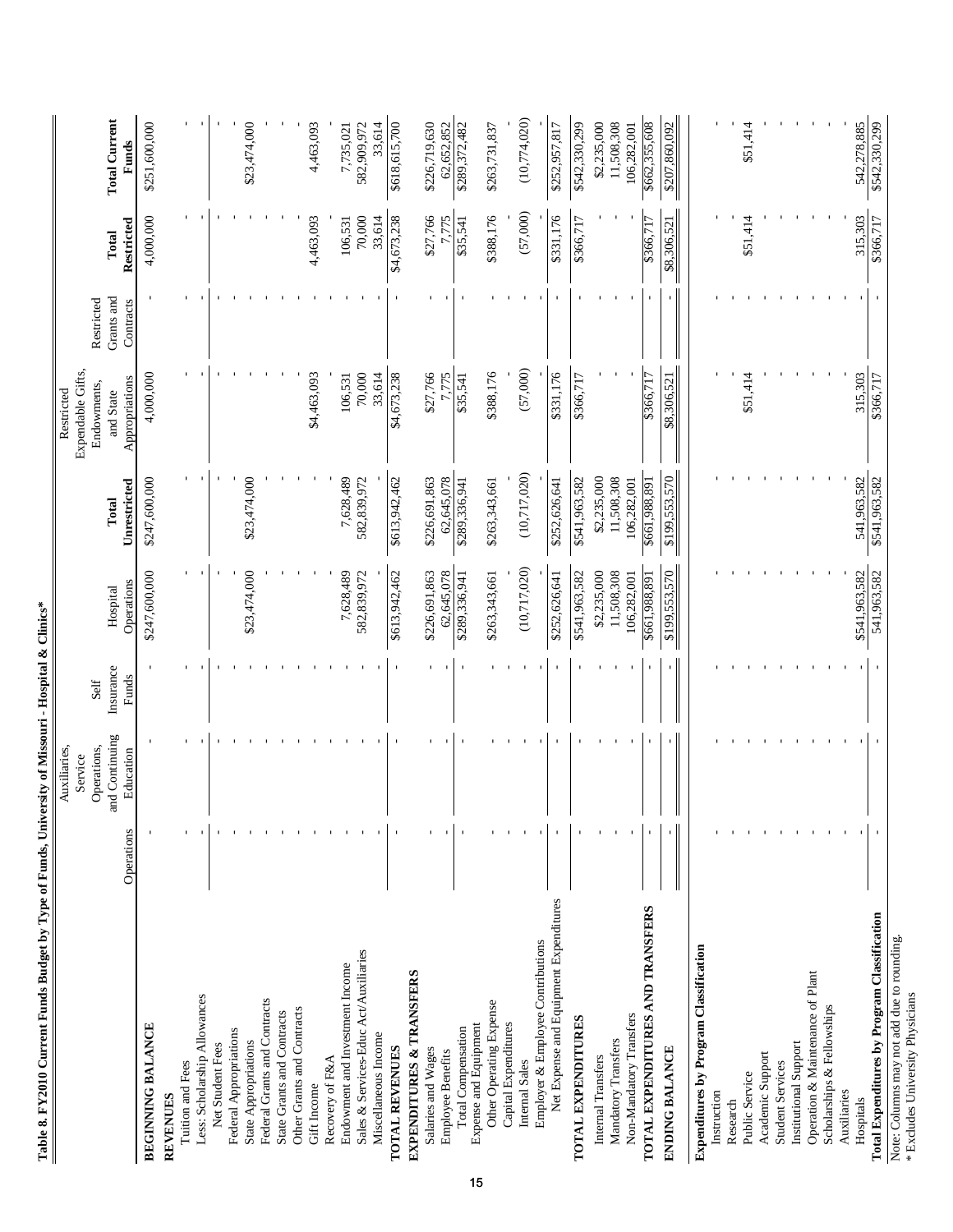| Table 9. FY2010 Current Funds Budget by Type of Funds, | Operations                | University of Missouri - Kansas City<br>Operations, and<br>Auxiliaries,<br>Continuing<br>Education<br>Service | Insurance<br>Funds<br>Self | Operations<br>Hospital | Unrestricted<br>$_{\rm Total}$ | Appropriations<br>Endowments<br>Expendable<br>Restricted<br>and State<br>Gitts, | Grants and<br>Restricted<br>Contracts | Restricted<br>Total | <b>Current Funds</b><br>Total |
|--------------------------------------------------------|---------------------------|---------------------------------------------------------------------------------------------------------------|----------------------------|------------------------|--------------------------------|---------------------------------------------------------------------------------|---------------------------------------|---------------------|-------------------------------|
| <b>BEGINNING BALANCE</b>                               | \$20,600,000              | \$5,400,000                                                                                                   |                            |                        | \$26,000,000                   | \$28,750,000                                                                    | 1,800,000                             | \$30,550,000        | \$56,550,000                  |
| <b>REVENUES</b>                                        |                           |                                                                                                               |                            |                        |                                |                                                                                 |                                       |                     |                               |
| Tuition and Fees                                       | \$127,772,011             | \$10,230,606                                                                                                  |                            |                        | \$138,002,617                  |                                                                                 |                                       |                     | \$138,002,617                 |
| Less: Scholarship Allowances                           | (28, 655, 232)            | (160,000)                                                                                                     |                            |                        | (28, 815, 232)                 | (S2, 781, 722)                                                                  | ( \$8, 703, 320)                      | $(\$11,485,042)$    | (40,300,274)                  |
| Net Student Fees                                       | \$99,116,779              | \$10,070,606                                                                                                  |                            |                        | \$109,187,385                  | (S2, 781, 722)                                                                  | ( \$8,703,320)                        | $(\$11,485,042)$    | \$97,702,343                  |
| Federal Appropriations                                 | 8,077<br>95,41            |                                                                                                               |                            |                        | 95,418,077                     |                                                                                 |                                       |                     | 95,418,077                    |
| Federal Grants and Contracts<br>State Appropriations   |                           |                                                                                                               |                            |                        |                                |                                                                                 | 32,739,440                            | 32,739,440          | 32,739,440                    |
| State Grants and Contracts                             |                           |                                                                                                               |                            |                        |                                |                                                                                 | 4,175,840                             | 4,175,840           | 4,175,840                     |
| Other Grants and Contracts                             |                           |                                                                                                               |                            |                        |                                |                                                                                 | 7,681,800                             | 7,681,800           | 7,681,800                     |
| Gift Income                                            | 304,381                   | 195,000                                                                                                       |                            |                        | 499,381                        | 5,655,004                                                                       |                                       | 5,655,004           | 6,154,385                     |
| Recovery of F&A                                        | 5,000,000                 |                                                                                                               |                            |                        | 5,000,000                      |                                                                                 | (5,000,000)                           | (5,000,000)         |                               |
| Endowment and Investment Income                        | 220,000                   |                                                                                                               |                            |                        | 220,000                        | 8,436,970                                                                       | 5,000                                 | 8,441,970           | 8,661,970                     |
| Sales & Services-Educ Act/Auxiliaries                  | 27,609,854                | 28,295,759                                                                                                    |                            |                        | 55,905,613                     | 25,775                                                                          |                                       | 25,775              | 55,931,388                    |
| Miscellaneous Income                                   | 3,066,469                 | 107,600                                                                                                       |                            |                        | 3,174,069                      | 1,724,429                                                                       | 900,000                               | 2,624,429           | 5,798,498                     |
| <b>TOTAL REVENUES</b>                                  | \$230,735,560             | \$38,668,965                                                                                                  |                            |                        | \$269,404,525                  | \$13,060,456                                                                    | \$31,798,760                          | \$44,859,216        | \$314,263,741                 |
| EXPENDITURES & TRANSFERS                               |                           |                                                                                                               |                            |                        |                                |                                                                                 |                                       |                     |                               |
| Salaries and Wages                                     | \$142,926,074             | \$16,972,172                                                                                                  |                            |                        | \$159,898,246                  | \$5,239,223                                                                     | \$13,808,190                          | \$19,047,413        | \$178,945,659                 |
| Employee Benefits                                      | 35,494,256                | 4,279,228                                                                                                     |                            |                        | 39,773,484                     | 1,334,947                                                                       | 3,034,900                             | 4,369,847           | 44,143,331                    |
| Total Compensation                                     | \$178,420,330             | \$21,251,400                                                                                                  |                            |                        | \$199,671,730                  | \$6,574,170                                                                     | \$16,843,090                          | \$23,417,260        | \$223,088,990                 |
| Expense and Equipment                                  |                           |                                                                                                               |                            |                        |                                |                                                                                 |                                       |                     |                               |
| Other Operating Expense                                | \$43,702,382              | \$14,913,390                                                                                                  |                            |                        | \$58,615,772                   | \$8,333,448                                                                     | \$11,650,826                          | \$19,984,274        | \$78,600,046                  |
| Capital Expenditures                                   | 7,657,438                 | 1,946,650                                                                                                     |                            |                        | 9,604,088                      | 209,250                                                                         | 1,376,150                             | 1,585,400           | 11,189,488                    |
| Employer & Employee Contributions<br>Internal Sales    | (916, 455)                | (7,404,314)                                                                                                   |                            |                        | (8,320,769)                    | (9,500)                                                                         |                                       | (9,500)             | (8,330,269)                   |
| Net Expense and Equipment Expenditures                 | \$50,443,365              | \$9,455,726                                                                                                   |                            |                        | \$59,899,091                   | \$8,533,198                                                                     | \$13,026,976                          | \$21,560,174        | \$81,459,265                  |
| TOTAL EXPENDITURES                                     | \$228,863,695             | \$30,707,126                                                                                                  |                            |                        | \$259,570,821                  | 815,107,368                                                                     | 829,870,066                           | \$44,977,434        | \$304,548,255                 |
| Internal Transfers                                     | (524,340)                 | 1,717,896                                                                                                     |                            |                        | 1,193,556                      | 442,661                                                                         | (520,000)                             | (77, 339)           | 1,116,217                     |
| Mandatory Transfers                                    | 2,374,000                 | 2,887,754                                                                                                     |                            |                        | 5,261,754                      | (15,980)                                                                        |                                       | (15,980)            | 5,245,774                     |
| Non-Mandatory Transfers                                | 3,800)<br>$\overline{31}$ | 864,003                                                                                                       |                            |                        | 550,203                        |                                                                                 |                                       |                     | 550,203                       |
| TOTAL EXPENDITURES AND TRANSFERS                       | \$230,399,555             | \$36,176,779                                                                                                  |                            |                        | \$266,576,334                  | \$15,534,049                                                                    | \$29,350,066                          | \$44,884,115        | \$311,460,449                 |
| <b>ENDING BALANCE</b>                                  | \$20,936,005              | \$7,892,186                                                                                                   |                            |                        | \$28,828,19                    | \$26,276,407                                                                    | 4,248,694                             | \$30,525,101        | \$59,353,292                  |
| Expenditures by Program Classification                 |                           |                                                                                                               |                            |                        |                                |                                                                                 |                                       |                     |                               |
| Instruction                                            | \$132,655,280             | \$11,310,614                                                                                                  |                            |                        | \$143,965,894                  | \$7,778,786                                                                     | \$4,259,510                           | \$12,038,296        | \$156,004,190                 |
| Research                                               | 4,036,385                 |                                                                                                               |                            |                        | 4,036,385                      | 1,236,795                                                                       | 14,155,428                            | 15,392,223          | 19,428,608                    |
| Public Service                                         | 3,320,746                 | 200,261                                                                                                       |                            |                        | 3,521,007                      | 2,567,434                                                                       | 11,053,408                            | 13,620,842          | 17,141,849                    |
| Academic Support                                       | 28,189,789                | 400,000                                                                                                       |                            |                        | 28,589,789                     | 1,097,677                                                                       | 104,715                               | 1,202,392           | 29,792,181                    |
| <b>Student Services</b>                                | 11,109,053                | 1,072,532                                                                                                     |                            |                        | 12,181,585                     | 192,327                                                                         | 179,313                               | 371,640             | 12,553,225                    |
| Institutional Support                                  | 31,041,853                | 664,767                                                                                                       |                            |                        | 31,706,620                     | 905,711                                                                         | 117,692                               | 1,023,403           | 32,730,023                    |
| Operation & Maintenance of Plant                       | 18,419,809<br>90,780      | 86,284                                                                                                        |                            |                        | 18,506,093                     | 51,000                                                                          |                                       | 51,000              | 18,557,093                    |
| Scholarships & Fellowships<br>Auxiliaries              |                           | 16,972,668                                                                                                    |                            |                        | 90,780<br>16,972,668           | 1,277,638                                                                       |                                       | 1,277,638           | 1,368,418<br>16,972,668       |
| Hospitals                                              |                           |                                                                                                               |                            |                        |                                |                                                                                 |                                       |                     |                               |
| Total Expenditures by Program Classification           | \$228,863,695             | \$30,707,126                                                                                                  |                            |                        | \$259,570,821                  | \$15,107,368                                                                    | \$29,870,066                          | \$44,977,434        | \$304,548,255                 |
|                                                        |                           |                                                                                                               |                            |                        |                                |                                                                                 |                                       |                     |                               |

Note: Columns may not add due to rounding. Note: Columns may not add due to rounding.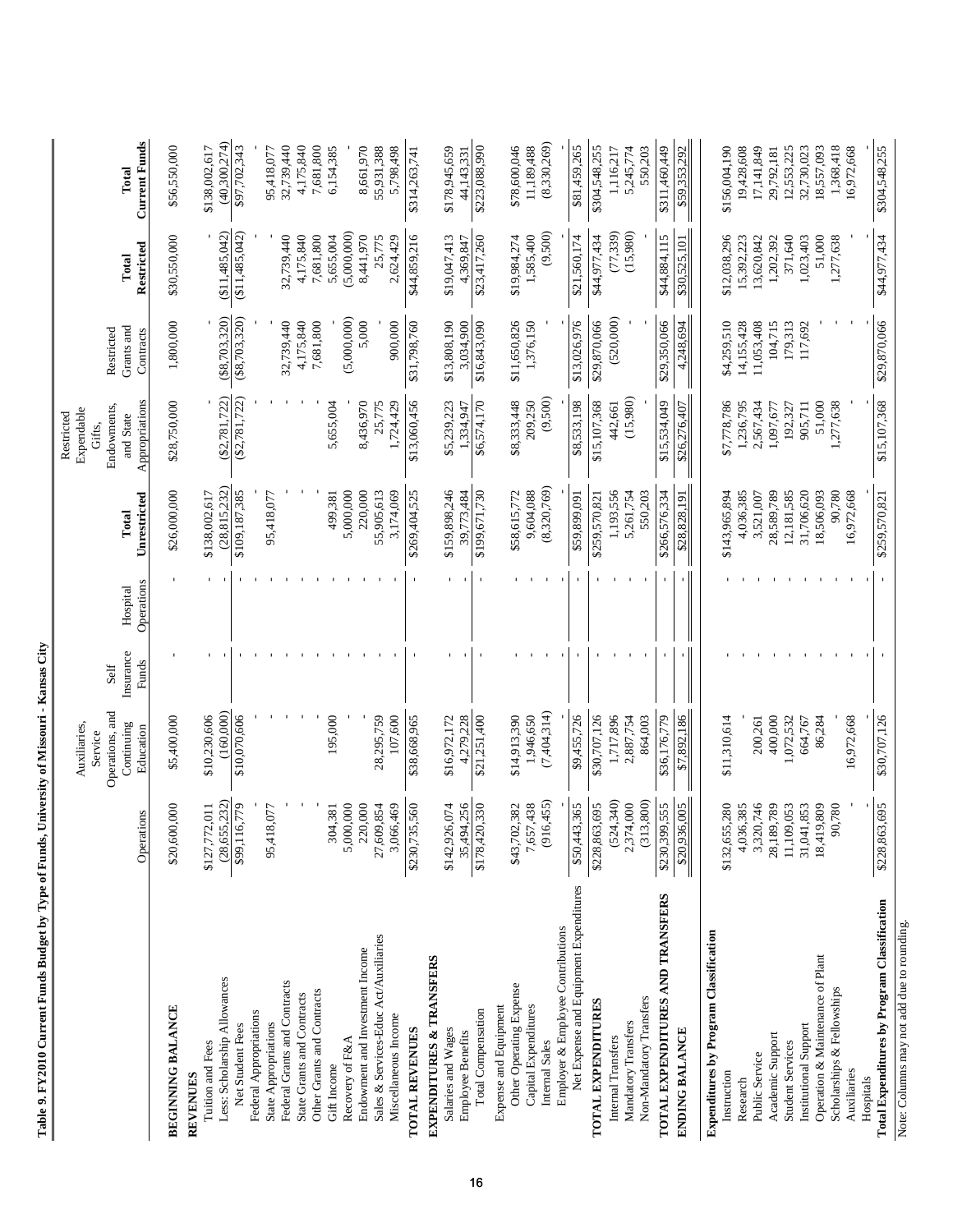|                                                |                          | Auxiliaries,               |                    |                        |                             | Expendable<br>Restricted    |                         |                        |                             |
|------------------------------------------------|--------------------------|----------------------------|--------------------|------------------------|-----------------------------|-----------------------------|-------------------------|------------------------|-----------------------------|
|                                                |                          | Operations, and<br>Service | Self               |                        |                             | Endowments,<br>Gifts.       | Restricted              |                        | Total                       |
|                                                | Operations               | Continuing<br>Education    | Insurance<br>Funds | Operations<br>Hospital | Unrestricted<br>Total       | Appropriations<br>and State | Grants and<br>Contracts | Restricted<br>Total    | Current<br>Funds            |
| <b>BEGINNING BALANCE</b>                       | \$27,200,000             | \$2,020,000                |                    |                        | \$29,220,000                | \$22,580,000                | 450,000                 | \$23,030,000           | \$52,250,000                |
| <b>REVENUES</b>                                |                          |                            |                    |                        |                             |                             |                         |                        |                             |
| Tuition and Fees                               | \$62,594,61              | \$6,198,214                |                    |                        | \$68,792,831                |                             |                         |                        | \$68,792,831                |
| Less: Scholarship Allowances                   | (17,938,881)             |                            |                    |                        | (17,938,881)                | (\$3,684,174)               | $(\$6,257,000)$         | (89,941,174)           | (27,880,055)                |
| Net Student Fees                               | \$44,655,736             | \$6,198,214                |                    |                        | \$50,853,950                | (\$3,684,174)               | ( \$6,257,000)          | (89,941,174)           | \$40,912,776                |
| Federal Appropriations<br>State Appropriations | 50,854,013               |                            |                    |                        | 50,854,013                  |                             |                         |                        | 50,854,013                  |
| Federal Grants and Contracts                   |                          |                            |                    |                        |                             |                             | 21,553,000              | 21,553,000             | 21,553,000                  |
| State Grants and Contracts                     |                          |                            |                    |                        |                             |                             | 3,157,000               | 3,157,000              | 3,157,000                   |
| Other Grants and Contracts                     |                          |                            |                    |                        |                             |                             | 13,408,000              | 13,408,000             | 13,408,000                  |
| Gift Income                                    | 835,000                  |                            |                    |                        | 835,000                     | 4,053,412                   |                         | 4,053,412              | 4,888,412                   |
| Recovery of F&A                                | 6,650,00                 |                            |                    |                        | 6,650,000                   |                             | (6,650,000)             | (6,650,000)            |                             |
| Endowment and Investment Income                | 339,860                  | 98,000                     |                    |                        | 437,860                     | 5,025,139                   |                         | 5,025,139              | 5,462,999                   |
| Sales & Services-Educ Act/Auxiliaries          | 565,151                  | 14,183,765                 |                    |                        | 14,748,916                  |                             |                         |                        | 14,748,916                  |
| Miscellaneous Income                           | 1,827,526                | 284,600                    |                    |                        | 2,112,126                   | 99,600                      | 159,000                 | 258,600                | 2,370,726                   |
| TOTAL REVENUES                                 | \$105,727,286            | \$20,764,579               |                    |                        | \$126,491,865               | \$5,493,977                 | \$25,370,000            | \$30,863,977           | \$157,355,842               |
| EXPENDITURES & TRANSFERS                       |                          |                            |                    |                        |                             |                             |                         |                        |                             |
| Salaries and Wages                             | \$63,700,48              | \$5,208,338                |                    |                        | \$68,908,825                | \$2,314,803                 | \$13,443,000            | \$15,757,803           | \$84,666,629                |
| <b>Employee Benefits</b>                       | 16,484,152               | 1.350.073                  |                    |                        | 17,834,225                  | 403.649                     | 2.116.000               | 2,519,649              | 20.353.873                  |
| Total Compensation                             | \$80,184,639             | \$6,558,411                |                    |                        | \$86,743,050                | \$2,718,452                 | \$15,559,000            | \$18,277,452           | \$105,020,502               |
| Expense and Equipment                          |                          |                            |                    |                        |                             |                             |                         |                        |                             |
| Other Operating Expense                        | \$24,320,982             | \$13,402,367               |                    |                        | \$37,723,349                | \$3,022,306                 | \$8,415,000             | \$11,437,306           | \$49,160,656                |
| Capital Expenditures<br>Internal Sales         | (1,154,743)<br>5,041,062 | (9,042,956)<br>76,000      |                    |                        | (10, 197, 699)<br>5,117,062 | (213,345)<br>675,656        | 1,136,000               | (213,345)<br>1,811,656 | (10, 411, 044)<br>6,928,718 |
| Employer & Employee Contributions              |                          |                            |                    |                        |                             |                             |                         |                        |                             |
| Net Expense and Equipment Expenditures         | \$28,207,301             | \$4,435,411                |                    |                        | \$32,642,712                | \$3,484,617                 | \$9,551,000             | \$13,035,617           | \$45,678,330                |
| TOTAL EXPENDITURES                             |                          | \$10,993,822               |                    |                        |                             |                             | \$25,110,000            |                        | \$150,698,832               |
|                                                | \$108,391,940            |                            |                    |                        | \$119,385,762               | \$6,203,070                 |                         | \$31,313,070           |                             |
| Internal Transfers                             | (4, 739, 355)            | 4,715,915                  |                    |                        | (23, 440)                   | (24,500)                    | 338,000                 | 313,500                | 290,060                     |
| Mandatory Transfers                            | 138,392                  | 3,436,300<br>1,020,000     |                    |                        | 3,574,692                   | (20,000)<br>47,000          |                         | (20,000)<br>47,000     | 3,554,692                   |
| Non-Mandatory Transfers                        | 211,500                  |                            |                    |                        | 1,231,500                   |                             |                         |                        | 1,278,500                   |
| TOTAL EXPENDITURES AND TRANSFERS               | \$104,002,477            | \$20,166,037               |                    |                        | \$124,168,514               | \$6,205,570                 | \$25,448,000            | \$31,653,570           | \$155,822,084               |
| ENDING BALANCE                                 | \$28,924,809             | \$2,618,542                |                    |                        | \$31,543,351                | \$21,868,407                | 372,000                 | \$22,240,407           | \$53,783,758                |
| Expenditures by Program Classification         |                          |                            |                    |                        |                             |                             |                         |                        |                             |
| Instruction                                    | \$59,976,58              | \$1,333,958                |                    |                        | \$61,310,543                | \$4,363,307                 | \$2,895,670             | \$7,258,976            | \$68,569,520                |
| Research                                       | 4,446,287                |                            |                    |                        | 4,446,287                   | 408,355                     | 20,003,625              | 20,411,980             | 24,858,266                  |
| Public Service                                 | 1,200,104                | 45,645                     |                    |                        | 1,245,749                   | 326,834                     | 2,115,686               | 2,442,520              | 3,688,269                   |
| Academic Support                               | 6,396,713                | (6,000)                    |                    |                        | 6,390,713                   | 234,475                     | 17,618                  | 252,093                | 6,642,806                   |
| <b>Student Services</b>                        | 11,716,430               |                            |                    |                        | 1,716,430                   | 467,056                     | 27,944                  | 495,000                | 12,211,431                  |
| Institutional Support                          | 8,588,096                | 286,700                    |                    |                        | 8,874,796                   | 106,885                     | 49,457                  | 156,342                | 9,031,138                   |
| Operation & Maintenance of Plant               | 16,067,470               | 214,256                    |                    |                        | 16,281,726                  | $\frac{6}{3}$               |                         | 640                    | 16,282,366                  |
| Scholarships & Fellowships                     | 255                      |                            |                    |                        |                             | 295,518                     |                         | 295,518                | 295,773                     |
| Auxiliaries                                    |                          | 9,119,263                  |                    |                        | 9,119,263                   |                             |                         |                        | 9,119,263                   |
| Hospitals                                      |                          |                            |                    |                        |                             |                             |                         |                        |                             |
| Total Expenditures by Program Classification   | \$108,391,940            | \$10,993,822               |                    |                        | \$119,385,762               | \$6,203,070                 | \$25,110,000            | \$31,313,070           | \$150,698,832               |

Note: Columns may not add due to rounding.

Note: Columns may not add due to rounding.

Table 10. FY2010 Current Funds Budget by Type of Funds, Missouri University of Science and Technology **Table 10. FY2010 Current Funds Budget by Type of Funds, Missouri University of Science and Technology**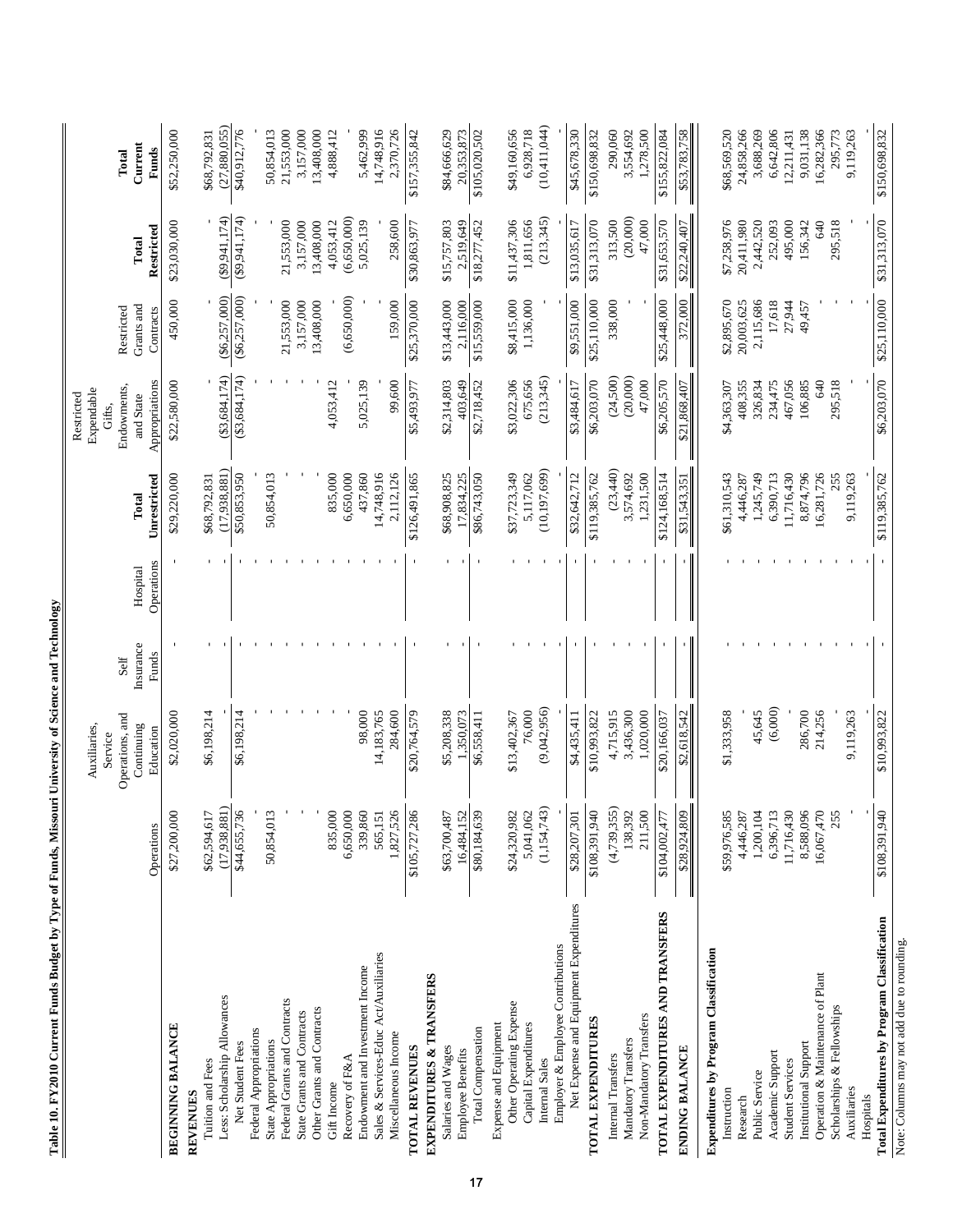|                                              | Operations               | Operations, and<br>Continuing<br>Auxiliaries,<br>Education<br>Service | Insurance<br>Funds<br>Self | Operations<br>Hospital | Unrestricted<br>Total       | Appropriations<br>Endowments,<br>Expendable<br>Restricted<br>and State<br>Gifts, | Grants and<br>Restricted<br>Contracts | Restricted<br>Total    | Current<br>Funds<br>Total   |
|----------------------------------------------|--------------------------|-----------------------------------------------------------------------|----------------------------|------------------------|-----------------------------|----------------------------------------------------------------------------------|---------------------------------------|------------------------|-----------------------------|
| <b>BEGINNING BALANCE</b>                     | \$26,204,000             | \$3,900,000                                                           |                            |                        | \$30,104,000                | \$9,580,000                                                                      | 700,000                               | \$10,280,000           | \$40,384,000                |
| Tuition and Fees<br><b>REVENUES</b>          | \$84,814,844             | \$9,443,952                                                           |                            |                        | \$94,258,796                |                                                                                  |                                       |                        | \$94,258,796                |
| Less: Scholarship Allowances                 | (12, 433, 164)           | (1,244,700)                                                           |                            |                        | (13,677,864)                | (\$1,474,983)                                                                    | (9,792,510)                           | (\$11,267,493)         | (24,945,357)                |
| Net Student Fees                             | \$72,381,680             | \$8,199,252                                                           |                            |                        | \$80,580,932                | (1,474,983)                                                                      | $(\$9,792,510)$                       | (\$11,267,493)         | \$69,313,438                |
| Federal Appropriations                       |                          |                                                                       |                            |                        |                             |                                                                                  |                                       |                        |                             |
| State Appropriations                         | 63,585,154               |                                                                       |                            |                        | 63,585,154                  |                                                                                  |                                       |                        | 63,585,154                  |
| Federal Grants and Contracts                 |                          |                                                                       |                            |                        |                             |                                                                                  | 21,513,510                            | 21,513,510             | 21,513,510                  |
| State Grants and Contracts                   |                          |                                                                       |                            |                        |                             |                                                                                  | 3,766,260                             | 3,766,260              | 3,766,260                   |
| Other Grants and Contracts<br>Gift Income    | 110,000                  |                                                                       |                            |                        | 110,000                     | 6,647,896                                                                        | 4,705,800                             | 4,705,800<br>6,647,896 | 4,705,800<br>6,757,896      |
| Recovery of F&A                              | 2,575,000                |                                                                       |                            |                        | 2,575,000                   |                                                                                  | (2,575,000)                           | (2,575,000)            |                             |
| Endowment and Investment Income              | 180,215                  |                                                                       |                            |                        | 180,215                     | 2,963,617                                                                        |                                       | 2,963,617              | 3,143,832                   |
| Sales & Services-Educ Act/Auxiliaries        | 1,383,818                | 25,072,066                                                            |                            |                        | 26,455,884                  |                                                                                  |                                       |                        | 26,455,884                  |
| Miscellaneous Income                         | 1,047,980                | 636,348                                                               |                            |                        | 1,684,328                   | 139,960                                                                          |                                       | 139,960                | 1,824,288                   |
| TOTAL REVENUES                               | \$141,263,847            | \$33,907,666                                                          |                            |                        | \$175,171,513               | \$8,276,489                                                                      | \$17,618,060                          | \$25,894,549           | \$201,066,062               |
| EXPENDITURES & TRANSFERS                     |                          |                                                                       |                            |                        |                             |                                                                                  |                                       |                        |                             |
| Salaries and Wages                           | \$83,915,576             | \$9,666,084                                                           |                            |                        | \$93,581,660                | \$2,761,566                                                                      | \$8,884,540                           | \$11,646,106           | \$105,227,766               |
| Employee Benefits                            | 22,414,215               | 2,299,241                                                             |                            |                        | 24,713,456                  | 660,322                                                                          | 2,041,180                             | 2,701,502              | 27,414,958                  |
| Total Compensation                           | \$106,329,791            | \$11,965,325                                                          |                            |                        | \$118,295,116               | \$3,421,888                                                                      | \$10,925,720                          | \$14,347,608           | \$132,642,724               |
| Expense and Equipment                        |                          |                                                                       |                            |                        |                             |                                                                                  |                                       |                        |                             |
| Other Operating Expense                      | \$28,998,108             | \$21,441,043                                                          |                            |                        | \$50,439,151                | \$3,860,219                                                                      | \$7,012,860                           | \$10,873,079           | \$61,312,230                |
| Capital Expenditures<br>Internal Sales       | (1,620,600)<br>3,138,950 | (9,081,022)<br>126,500                                                |                            |                        | (10, 701, 622)<br>3,265,450 | 277,000                                                                          | 157,290                               | 434,290                | (10, 701, 622)<br>3,699,740 |
| Employer & Employee Contributions            |                          |                                                                       |                            |                        |                             |                                                                                  |                                       |                        |                             |
| Net Expense and Equipment Expenditures       | \$30,516,458             | \$12,486,521                                                          |                            |                        | \$43,002,979                | \$4,137,219                                                                      | \$7,170,150                           | \$11,307,369           | \$54,310,348                |
| TOTAL EXPENDITURES                           | \$136,846,249            | \$24,451,846                                                          |                            |                        | \$161,298,095               | \$7,559,107                                                                      | \$18,095,870                          | \$25,654,977           | \$186,953,072               |
| Internal Transfers                           | 240,700                  | 291,008                                                               |                            |                        | 531,708                     |                                                                                  | (15,000)                              | (15,000)               | 516,708                     |
| Mandatory Transfers                          | 53,845                   | 5,258,770                                                             |                            |                        | 5,312,615                   |                                                                                  |                                       |                        | 5,312,615                   |
| Non-Mandatory Transfers                      | 6,904,121                | 3,040,965                                                             |                            |                        | 9,945,086                   | 46,444                                                                           |                                       | 46,444                 | 9,991,530                   |
| TOTAL EXPENDITURES AND TRANSFERS             | \$144,044,915            | \$33,042,589                                                          |                            |                        | \$177,087,504               | \$7,605,551                                                                      | \$18,080,870                          | \$25,686,421           | \$202,773,925               |
| ENDING BALANCE                               | \$23,422,931             | \$4,765,077                                                           |                            |                        | \$28,188,008                | \$10,250,938                                                                     | 237,190                               | \$10,488,128           | \$38,676,137                |
| Expenditures by Program Classification       |                          |                                                                       |                            |                        |                             |                                                                                  |                                       |                        |                             |
| Instruction                                  | \$71,115,938             | \$5,698,332                                                           |                            |                        | \$76,814,270                | \$2,620,622                                                                      | \$1,825,833                           | \$4,446,455            | \$81,260,725                |
| Research                                     | 3,727,646                |                                                                       |                            |                        | 3,727,646                   | 145,727                                                                          | 5,968,888                             | 6,114,615              | 9,842,261                   |
| Public Service                               | 3,338,265                | 16,202                                                                |                            |                        | 3,354,467                   | 3,461,773                                                                        | 10,196,139                            | 13,657,912             | 17,012,379                  |
| Academic Support                             | 25,160,206               | 576,500                                                               |                            |                        | 25,736,706                  | 812,962                                                                          | 25,502                                | 838,464                | 26,575,170                  |
| <b>Student Services</b>                      | 8,451,641                |                                                                       |                            |                        | 8,451,641                   | 86,900                                                                           | 62,386                                | 149,286                | 8,600,927                   |
| Institutional Support                        | 13,972,626               | (317,207)                                                             |                            |                        | 13,655,419                  | 87,607                                                                           | 17,122                                | 104,729                | 13,760,148                  |
| Operation & Maintenance of Plant             | 11,146,418               |                                                                       |                            |                        | 11,146,418                  | 273,902                                                                          |                                       | 273,902                | 11,420,320                  |
| Scholarships & Fellowships                   | (66, 491)                |                                                                       |                            |                        | (66, 491)                   | 69,614                                                                           |                                       | 69,614                 | 3,123                       |
| Auxiliaries<br>Hospitals                     |                          | 18,478,019                                                            |                            |                        | 18,478,019                  |                                                                                  |                                       |                        | 18,478,019                  |
| Total Expenditures by Program Classification | \$136,846,249            | \$24,451,846                                                          |                            |                        | \$161,298,095               | \$7,559,107                                                                      | \$18,095,870                          | \$25,654,977           | \$186,953,072               |
| Note: Columns may not add due to rounding.   |                          |                                                                       |                            |                        |                             |                                                                                  |                                       |                        |                             |

Table 11. FY2010 Current Funds Budget by Type of Funds, University of Missouri - St. Louis **Table 11. FY2010 Current Funds Budget by Type of Funds, University of Missouri - St. Louis**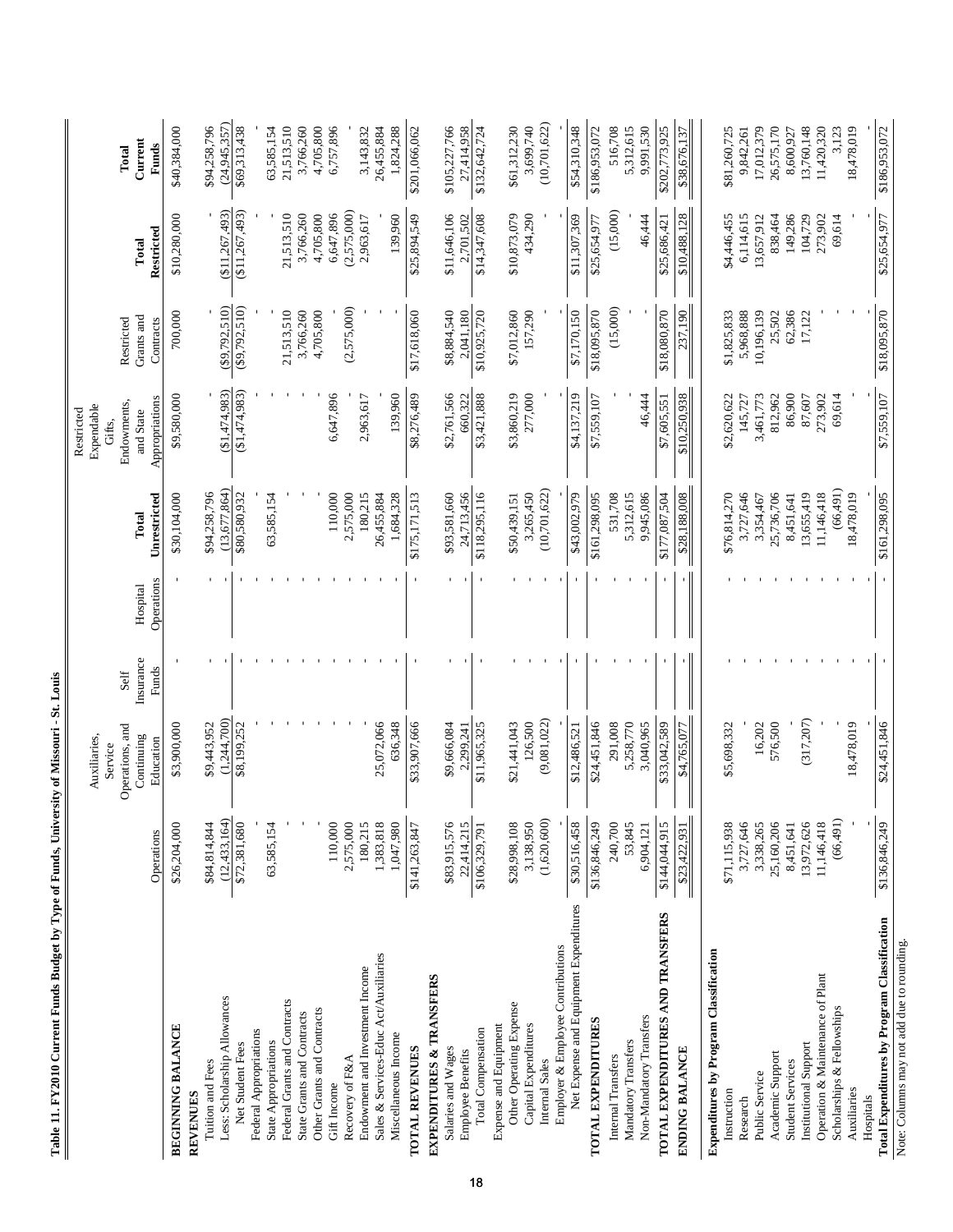| Table 12. FY2010 Current Funds Budget by Type of Funds, University of Missouri - System Administration |                                        |                                            |                            |                        |                         |                                            |                                       |                           |                               |
|--------------------------------------------------------------------------------------------------------|----------------------------------------|--------------------------------------------|----------------------------|------------------------|-------------------------|--------------------------------------------|---------------------------------------|---------------------------|-------------------------------|
|                                                                                                        |                                        | Auxiliaries,<br>Service                    |                            |                        |                         | Expendable<br>Restricted<br>Gifts.         |                                       |                           |                               |
|                                                                                                        | Operations                             | Operations, and<br>Continuing<br>Education | Insurance<br>Funds<br>Self | Operations<br>Hospital | Unrestricted<br>Total   | Appropriations<br>Endowments,<br>and State | Grants and<br>Restricted<br>Contracts | Restricted<br>Total       | <b>Total Current</b><br>Funds |
| <b>BEGINNING BALANCE</b>                                                                               | \$36,100,000                           | $(*286,000)$                               |                            |                        | \$35,814,000            | \$443,000                                  | 2,000,000                             | \$2,443,000               | \$38,257,000                  |
| <b>REVENUES</b>                                                                                        |                                        |                                            |                            |                        |                         |                                            |                                       |                           |                               |
| Less: Scholarship Allowances<br>Tuition and Fees                                                       | (330,000)                              |                                            |                            |                        | $(*30,000)$             |                                            |                                       |                           | $(*30,000)$                   |
| Net Student Fees                                                                                       | (000, 005)                             |                                            |                            |                        | (30,000)                |                                            |                                       |                           | (000, 008)                    |
| Federal Appropriations                                                                                 |                                        |                                            |                            |                        |                         |                                            |                                       |                           |                               |
| State Appropriations                                                                                   | 19,189,977                             |                                            |                            |                        | 19,189,977              | \$14,598,166                               |                                       | \$14,598,166              | 33,788,143                    |
| Federal Grants and Contracts<br>State Grants and Contracts                                             |                                        |                                            |                            |                        |                         |                                            | \$7,810,000                           | 7,810,000                 | 7,810,000                     |
| Other Grants and Contracts                                                                             |                                        |                                            |                            |                        |                         |                                            |                                       |                           |                               |
| Gift Income                                                                                            | 84,028                                 |                                            |                            |                        | 84,028                  | 111,625                                    |                                       | 111,625                   | 195,653                       |
| Recovery of F&A                                                                                        | 523,155                                |                                            |                            |                        | 523,155                 |                                            | (523, 155)                            | (523, 155)                |                               |
| Endowment and Investment Income                                                                        | ,280,000<br>$\overline{c}$             |                                            |                            |                        | 12,280,000              | 94,928                                     |                                       | 94,928                    | 12,374,928                    |
| Sales & Services-Educ Act/Auxiliaries<br>Miscellaneous Income                                          | 142,000<br>,945,496<br>$\approx$       | \$1,007,045<br>921,700                     |                            |                        | 1,149,045<br>21,867,196 | 14,100                                     |                                       | 14,100                    | 21,881,296<br>1,149,045       |
| TOTAL REVENUES                                                                                         | ,134,656<br>\$53                       | \$1,928,745                                |                            |                        | \$55,063,401            | \$14,818,819                               | \$7,286,845                           | \$22,105,664              | \$77,169,065                  |
| EXPENDITURES & TRANSFERS<br>Salaries and Wages                                                         | ,918,092<br>\$31                       | \$545,587                                  |                            |                        | \$32,463,679            | \$82,518                                   | \$1,874,000                           | \$1,956,518               | \$34,420,197                  |
| Employee Benefits                                                                                      | ,996,620<br>$\propto$                  | 160,537                                    |                            |                        | 9,157,157               | 14,824                                     | 542,700                               | 557,524                   | 9,714,681                     |
| Total Compensation                                                                                     | \$40,914,712                           | \$706,124                                  |                            |                        | \$41,620,836            | \$97,342                                   | \$2,416,700                           | \$2,514,042               | \$44,134,878                  |
| Expense and Equipment                                                                                  |                                        |                                            |                            |                        |                         |                                            |                                       |                           |                               |
| Other Operating Expense<br>Capital Expenditures                                                        | \$18,406,158<br>119,725                | 13,000<br>\$1,592,661                      |                            |                        | \$19,998,819<br>132,725 | \$11,072,140<br>3,612,914                  | \$4,870,145                           | \$15,942,285<br>3,612,914 | 3,745,639<br>\$35,941,104     |
| Internal Sales                                                                                         | ,467,896)<br>ొ                         | (11,500)                                   |                            |                        | (3,479,396)             |                                            |                                       |                           | (3,479,396)                   |
| Net Expense and Equipment Expenditures<br>Employer & Employee Contributions                            | 786,750,<br>\$15                       | \$1,594,161                                |                            |                        | \$16,652,148            | \$14,685,054                               | \$4,870,145                           | \$19,555,199              | \$36,207,347                  |
| TOTAL EXPENDITURES                                                                                     | 972,699<br>\$55                        | \$2,300,285                                |                            |                        | \$58,272,984            | \$14,782,396                               | \$7,286,845                           | \$22,069,241              | \$80,342,225                  |
| Internal Transfers                                                                                     | ,929,114)<br>$\hat{\mathcal{E}}$       | (744, 649)                                 |                            |                        | (7, 673, 763)           | 64,000                                     |                                       | 64,000                    | (7,609,763)                   |
| Non-Mandatory Transfers<br>Mandatory Transfers                                                         | ,021,276<br>$\omega$                   | 266,810                                    |                            |                        | 3,288,086               |                                            |                                       |                           | 3,288,086                     |
| TOTAL EXPENDITURES AND TRANSFERS                                                                       | \$52,064,861                           | \$1,822,446                                |                            |                        | \$53,887,307            | \$14,846,396                               | \$7,286,845                           | \$22,133,241              | \$76,020,548                  |
| <b>ENDING BALANCE</b>                                                                                  | 1,69,795<br>\$37                       | (179,701)                                  |                            |                        | \$36,990,094            | \$415,423                                  | 2,000,000                             | \$2,415,423               | \$39,405,517                  |
| Expenditures by Program Classification                                                                 |                                        |                                            |                            |                        |                         |                                            |                                       |                           |                               |
| Instruction                                                                                            | \$445,100                              |                                            |                            |                        | \$445,100               |                                            | \$71,559                              | 71,559                    | \$516,659                     |
| Public Service<br>Research                                                                             | 19,421,723                             | \$592,700                                  |                            |                        | 20,014,423              | \$274,950<br>14,395,166                    | 130,100<br>7,085,187                  | \$405,050<br>21,480,353   | 405,050<br>41,494,776         |
| Academic Support                                                                                       | ,659,437<br>$\circ$                    | 1,420,271                                  |                            |                        | 8,079,708               | 80,580                                     |                                       | 80,580                    | 8,160,288                     |
| <b>Student Services</b>                                                                                | 1,973,403                              |                                            |                            |                        | 1,973,403               |                                            |                                       |                           | 1,973,403                     |
| Operation & Maintenance of Plant<br>Institutional Support                                              | ,690,562<br>782,474<br>$\overline{26}$ | 287,314                                    |                            |                        | 26,977,876<br>782,474   | 31,700                                     |                                       | 31,700                    | 27,009,576<br>782,474         |
| Scholarships & Fellowships                                                                             |                                        |                                            |                            |                        |                         |                                            |                                       |                           |                               |
| Auxiliaries                                                                                            |                                        |                                            |                            |                        |                         |                                            |                                       |                           |                               |
| Hospitals                                                                                              | ,972,699<br>\$55                       | \$2,300,285                                |                            |                        | \$58,272,984            | \$14,782,396                               | \$7,286,845                           | \$22,069,241              | \$80,342,225                  |
| Total Expenditures by Program Classification<br>Note: Columns may not add due to rounding.             |                                        |                                            |                            |                        |                         |                                            |                                       |                           |                               |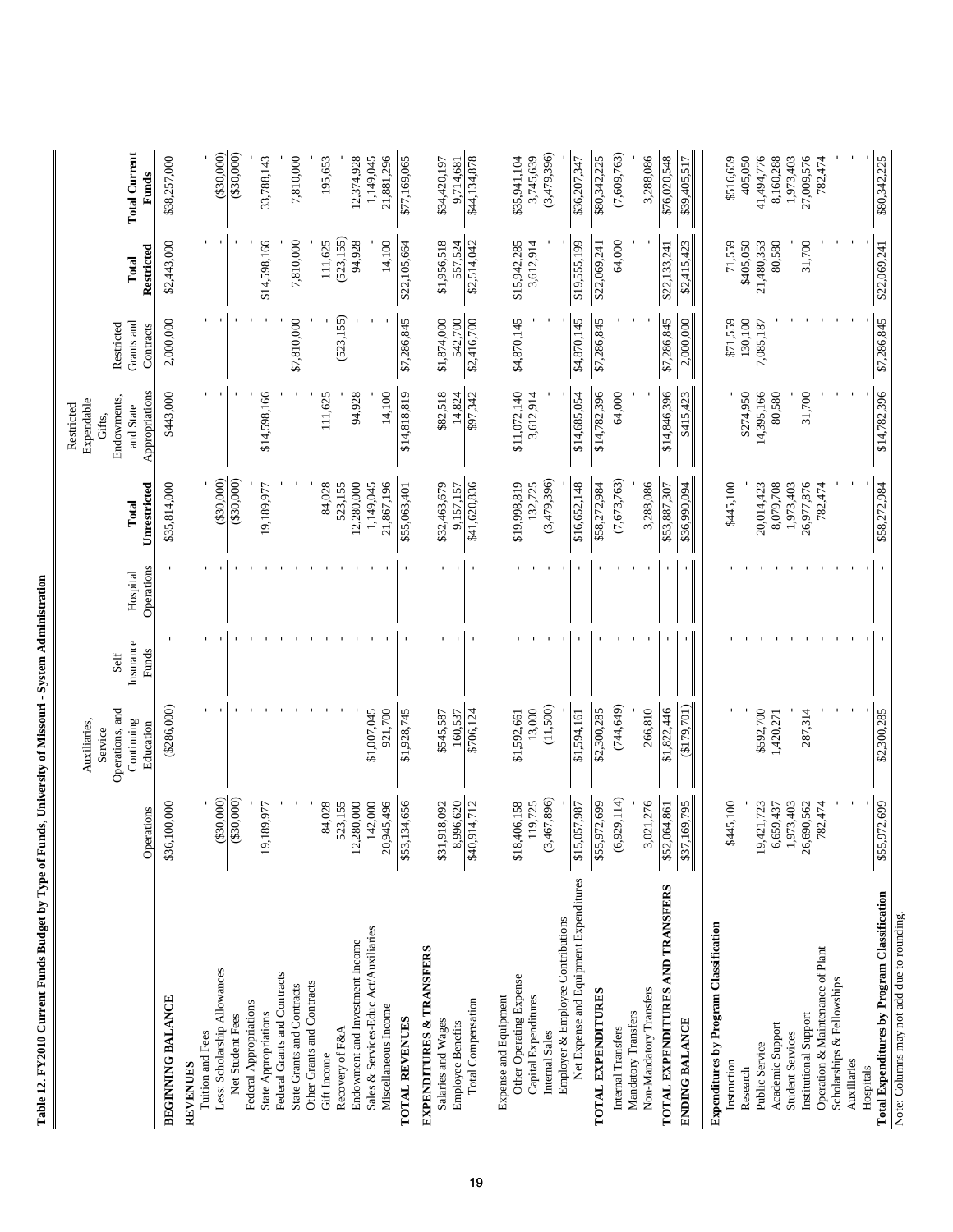| Í<br>İ<br>$\ddot{ }$   |  |
|------------------------|--|
| $\ddot{\phantom{a}}$   |  |
| $\mathbf v$ Type of 1  |  |
| $\overline{1}$         |  |
|                        |  |
| ֚֬֕<br><b>Chata</b> Tr |  |

 $\mathbf l$ 

|                                                               |                           | Auxiliaries,<br>Service                    |                         |                        |                       | Expendable Gifts,<br>Restricted            |                                       |                     |                               |
|---------------------------------------------------------------|---------------------------|--------------------------------------------|-------------------------|------------------------|-----------------------|--------------------------------------------|---------------------------------------|---------------------|-------------------------------|
|                                                               | Operations                | Operations, and<br>Continuing<br>Education | Insurance Funds<br>Self | Operations<br>Hospital | Unrestricted<br>Total | Appropriations<br>Endowments,<br>and State | Grants and<br>Restricted<br>Contracts | Restricted<br>Total | <b>Current Funds</b><br>Total |
| <b>BEGINNING BALANCE</b>                                      | ( \$56, 540, 000)         |                                            | \$136,640,000           |                        | \$80,100,000          | \$3,900                                    |                                       | \$3,900             | \$80,103,900                  |
| <b>REVENUES</b>                                               |                           |                                            |                         |                        |                       |                                            |                                       |                     |                               |
| Less: Scholarship Allowances<br>Tuition and Fees              | $(*40,000)$               |                                            |                         |                        | (340,000)             | $(\$2,000)$                                |                                       | (\$2,000)           | $(*42,000)$                   |
| Net Student Fees                                              | (40,000)                  |                                            |                         |                        | (000, 008)            | (32,000)                                   |                                       | $(*2,000)$          | $(*42,000)$                   |
| Federal Appropriations                                        |                           |                                            |                         |                        |                       |                                            |                                       |                     |                               |
| State Appropriations                                          | 5,607,095                 |                                            |                         |                        | 5,607,095             |                                            |                                       |                     | 5,607,095                     |
| Federal Grants and Contracts                                  |                           |                                            |                         |                        |                       |                                            |                                       |                     |                               |
| State Grants and Contracts                                    |                           |                                            |                         |                        |                       |                                            |                                       |                     |                               |
| Other Grants and Contracts                                    |                           |                                            |                         |                        |                       |                                            |                                       |                     |                               |
| Gift Income                                                   |                           |                                            |                         |                        |                       |                                            |                                       |                     |                               |
| Recovery of F&A                                               |                           |                                            |                         |                        |                       |                                            |                                       |                     |                               |
| Endowment and Investment Income                               | 4,000,500                 |                                            | \$5,096,517             |                        | 9,097,017             | (5, 183, 150)                              |                                       | (5, 183, 150)       | 3,913,867                     |
| Sales & Services-Educ Act/Auxiliaries<br>Miscellaneous Income |                           |                                            | 1,000                   |                        | 1,000                 |                                            |                                       |                     | 1,000                         |
| <b>TOTAL REVENUES</b>                                         | \$9,567,595               |                                            | \$5,097,517             |                        | \$14,665,112          | ( \$5,185,150)                             |                                       | ( \$5,185,150)      | \$9,479,962                   |
| <b>EXPENDITURES &amp; TRANSFERS</b>                           |                           |                                            |                         |                        |                       |                                            |                                       |                     |                               |
| Salaries and Wages                                            | \$85,000                  |                                            | \$553,700               |                        | \$638,700             |                                            |                                       |                     | \$638,700                     |
| Employee Benefits                                             | $\frac{15,000}{$100,000}$ |                                            | 154,850                 |                        | 169,850               |                                            |                                       |                     | 169,850                       |
| Total Compensation                                            |                           |                                            | \$708,550               |                        | \$808,50              |                                            |                                       |                     | \$808,50                      |
| Expense and Equipment                                         |                           |                                            |                         |                        |                       |                                            |                                       |                     |                               |
| Other Operating Expense<br>Capital Expenditures               | \$45,000                  |                                            | \$171,647,503           |                        | \$171,692,503         |                                            |                                       |                     | \$171,692,503                 |
| Internal Sales                                                |                           |                                            | (165,457,766)           |                        | (165, 457, 766)       |                                            |                                       |                     | (165, 457, 766)               |
| Employer & Employee Contributions                             |                           |                                            |                         |                        |                       |                                            |                                       |                     |                               |
| Net Expense and Equipment Expenditures                        | \$45,000                  |                                            | \$6,189,737             |                        | \$6,234,737           |                                            |                                       |                     | \$6,234,737                   |
| <b>TOTAL EXPENDITURES</b>                                     | \$145,000                 |                                            | \$6,898,287             |                        | \$7,043,287           |                                            |                                       |                     | \$7,043,287                   |
| Internal Transfers                                            | 6,935,000                 |                                            | 38,200                  |                        | 6,973,200             | $(\$5,185,000)$                            |                                       | ( \$5,185,000)      | 1,788,200                     |
| Non-Mandatory Transfers<br>Mandatory Transfers                | 485,300                   |                                            |                         |                        | 485,300               |                                            |                                       |                     | 485,300                       |
| TOTAL EXPENDITURES AND TRANSFERS                              | \$7,565,300               |                                            | \$6,936,487             |                        | \$14,501,787          | $(\$5,185,000)$                            |                                       | $($ \$5,185,000)    | \$9,316,787                   |
| <b>ENDING BALANCE</b>                                         | $(\$54,537,705)$          |                                            | \$134,801,030           |                        | \$80,263,325          | \$3,750                                    |                                       | \$3,750             | \$80,267,075                  |
| Expenditures by Program Classification                        |                           |                                            |                         |                        |                       |                                            |                                       |                     |                               |
| Instruction                                                   | \$5,000                   |                                            |                         |                        | \$5,000               |                                            |                                       |                     | \$5,000                       |
| Research                                                      | 140,000                   |                                            |                         |                        | 140,000               |                                            |                                       |                     | 140,000                       |
| Public Service                                                |                           |                                            |                         |                        |                       |                                            |                                       |                     |                               |
| Academic Support                                              |                           |                                            |                         |                        |                       |                                            |                                       |                     |                               |
| <b>Student Services</b>                                       |                           |                                            |                         |                        |                       |                                            |                                       |                     |                               |
| Institutional Support                                         |                           |                                            | \$6,898,287             |                        | 6,898,287             |                                            |                                       |                     | 6,898,287                     |
| Operation & Maintenance of Plant                              |                           |                                            |                         |                        |                       |                                            |                                       |                     |                               |
| Scholarships & Fellowships                                    |                           |                                            |                         |                        |                       |                                            |                                       |                     |                               |
| Auxiliaries<br>Hospitals                                      |                           |                                            |                         |                        |                       |                                            |                                       |                     |                               |

**Total Expenditures by Program Classification of the Control of Classification of Classification of Classification of Classification of Classification of Classification of Classification of Classification of Classificatio** rtospuais<br>Total Expenditures by Program Classification<br>Note: Columns may not add due to rounding. Note: Columns may not add due to rounding.

\$7,043,287

ï

ï

ï

\$7,043,287

ï

\$6,898,287

l,

\$145,000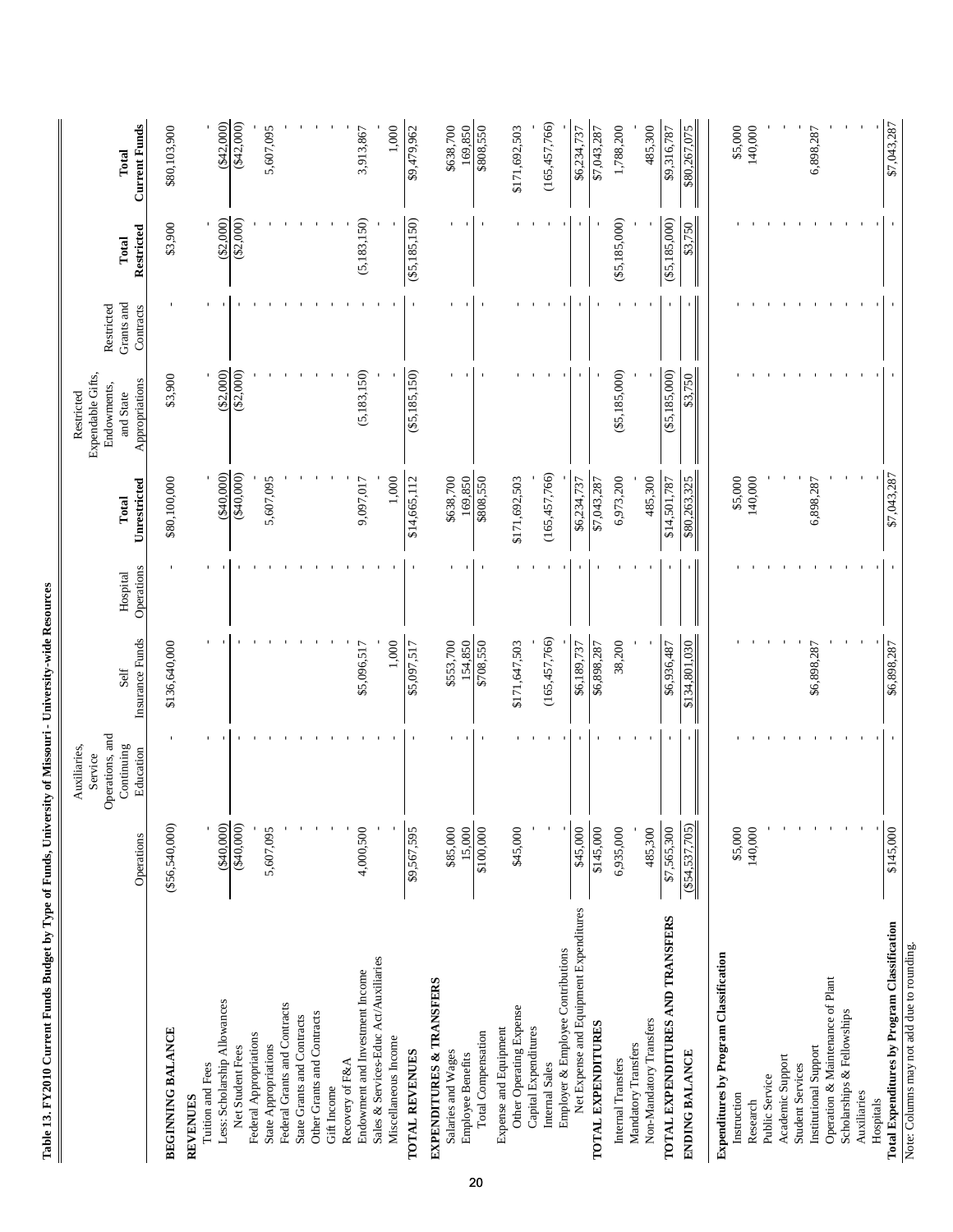# **University of Missouri System FY2010 Operations Fund Budget Summary**

The operations fund is where the majority of the University's instructional and public service activities are budgeted and accounted for. The operations fund comprises approximately 43.0% of the University's current funds budget. State appropriations are recorded here, with the exception of those appropriations that are line itemed for the University Hospitals and the other Curators' programs. The majority of student fees are also recorded in the operations fund. State appropriations and tuition and fees are the primary sources of revenue in the operations fund. Historically these two sources of funds accounted for 91% of operations fund revenues, before scholarship allowances are applied. However, in recent years, they have dropped to about 86% of gross operations fund revenues. Of the FY2010 budgeted gross operations fund revenues 48.3% comes from tuition and fees before student aid and 37.6% comes from recurring state appropriations.



## **Gross Tuition and Fees and State Appropriations**

The operations fund revenue budget for the University of Missouri System for fiscal year 2010 totals \$1.06 billion, net of student aid or scholarship allowances of \$124.9 million. The State of Missouri normally withholds 3.0% of the gross state appropriations; therefore, state funds are budgeted at 97.0% of the amount appropriated.

Gross tuition and fees of \$562.8 million contribute 47.4% of gross revenues, making them the largest contributor of gross revenues. Recurring and one-time state appropriations contribute 38.8% of gross revenues. When scholarship allowances, or financial aid, are netted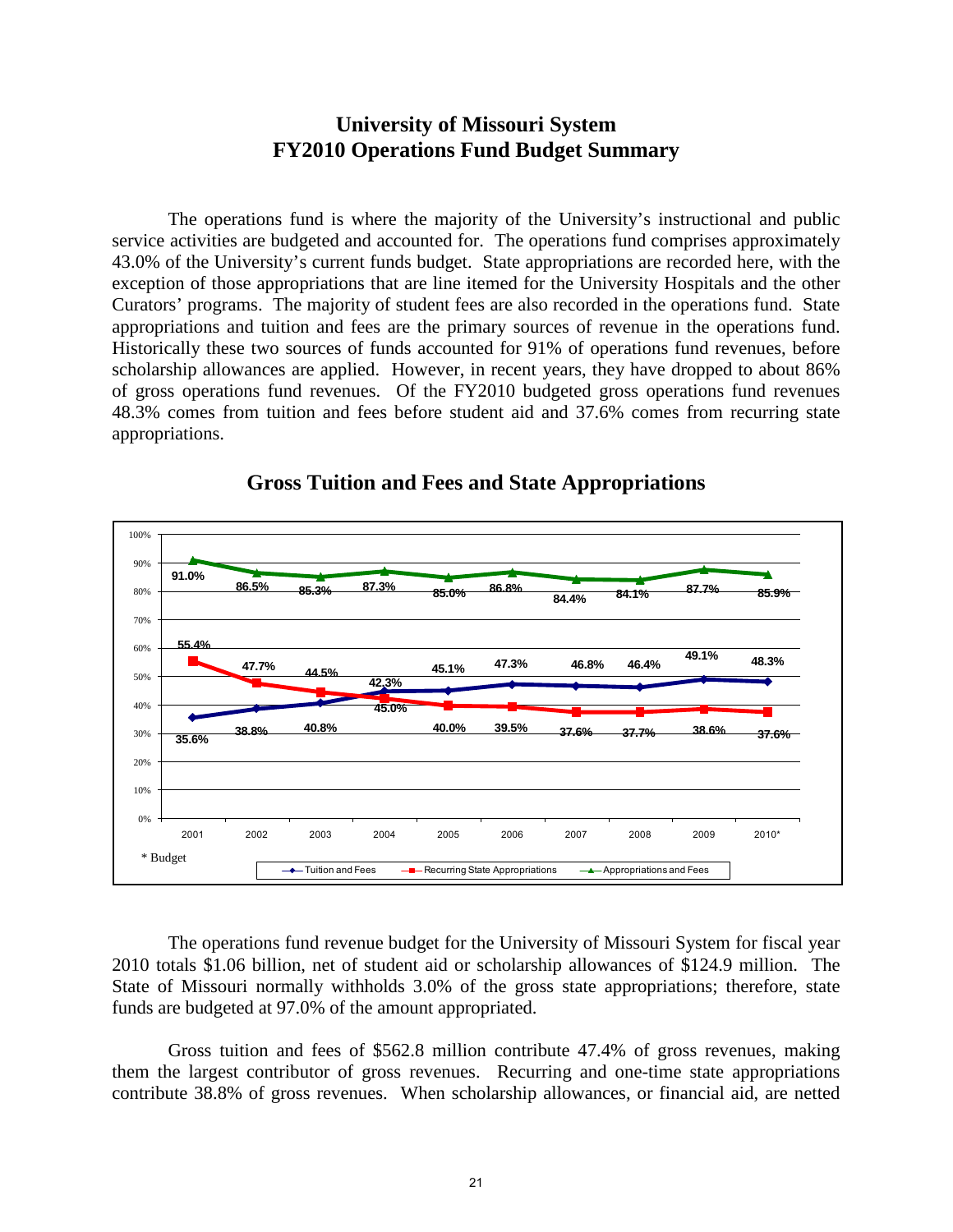against tuition and fees in accordance with GASB 34/35 the net student fees contribution declines to 41.2% of net revenues making them the second largest contributor with \$437.9 million. State appropriations, in the amount of \$461.5 million, is the largest source of net revenue at 43.4%. Together, they fund 84.6% of the operations fund budget. Table 14, displays the FY2010 operations fund budget by source of funds and expenditure category along with the revenue contribution and the expense distribution percentage.

|                                               | <b>UMSystem</b> | Percent             |
|-----------------------------------------------|-----------------|---------------------|
|                                               | <b>Total</b>    | <b>Distribution</b> |
| <b>BUDGETED BEGINNING BALANCE</b>             | \$187,972,783   |                     |
| <b>REVENUES</b>                               |                 |                     |
| Gross Tuition and Fees                        | \$562,829,773   |                     |
| Less: Scholarship Allowances                  | (124, 924, 264) |                     |
| Net Tuition and Fees                          | \$437,905,509   | 41.2%               |
| <b>Federal Appropriations</b>                 | 15,349,825      | 1.4%                |
| <b>State Appropriations</b>                   | 461, 481, 733   | 43.4%               |
| Gift Income                                   | 1,333,409       | 0.1%                |
| Recovery of Facilities & Administrative Costs | 48,248,155      | 4.5%                |
| Endowment and Investment Income               | 17,692,785      | 1.7%                |
| Sales & Services of Educational Activities    | 40,723,297      | 3.9%                |
| Miscellaneous Income                          | 40,332,504      | 3.8%                |
| <b>TOTAL REVENUES</b>                         | \$1,063,067,217 | 100.0%              |
| <b>EXPENDITURES &amp; TRANSFERS</b>           |                 |                     |
| Salaries & Wages                              | \$638,581,645   | 61.4%               |
| <b>Employee Benefits</b>                      | 161,613,473     | 15.5%               |
| <b>Total Compensation</b>                     | \$800,195,118   | 76.9%               |
| Expense & Equipment                           |                 |                     |
| <b>Other Operating Expenses</b>               | \$225,525,586   | 21.7%               |
| Capital Expenditures                          | 30,903,639      | 3.0%                |
| Internal Sales & Services                     | (29, 678, 252)  | $-2.9%$             |
| Net Expense & Equipment Expenditures          | \$226,750,973   | 21.8%               |
| <b>TOTAL EXPENDITURES</b>                     | \$1,026,946,091 | 98.7%               |
| <b>Internal Transfers</b>                     | (7,034,829)     | $-0.7%$             |
| <b>Mandatory Transfers</b>                    | 5,621,873       | 0.5%                |
| Non-Mandatory Transfers                       | 15,322,969      | 1.5%                |
| <b>TOTAL EXPENDITURES &amp; TRANSFERS</b>     | \$1,040,856,104 | 100.0%              |
| <b>ENDING BALANCE</b>                         | \$210,183,896   |                     |

#### **Table 14. University of Missouri System FY2010 Operations Fund Budget**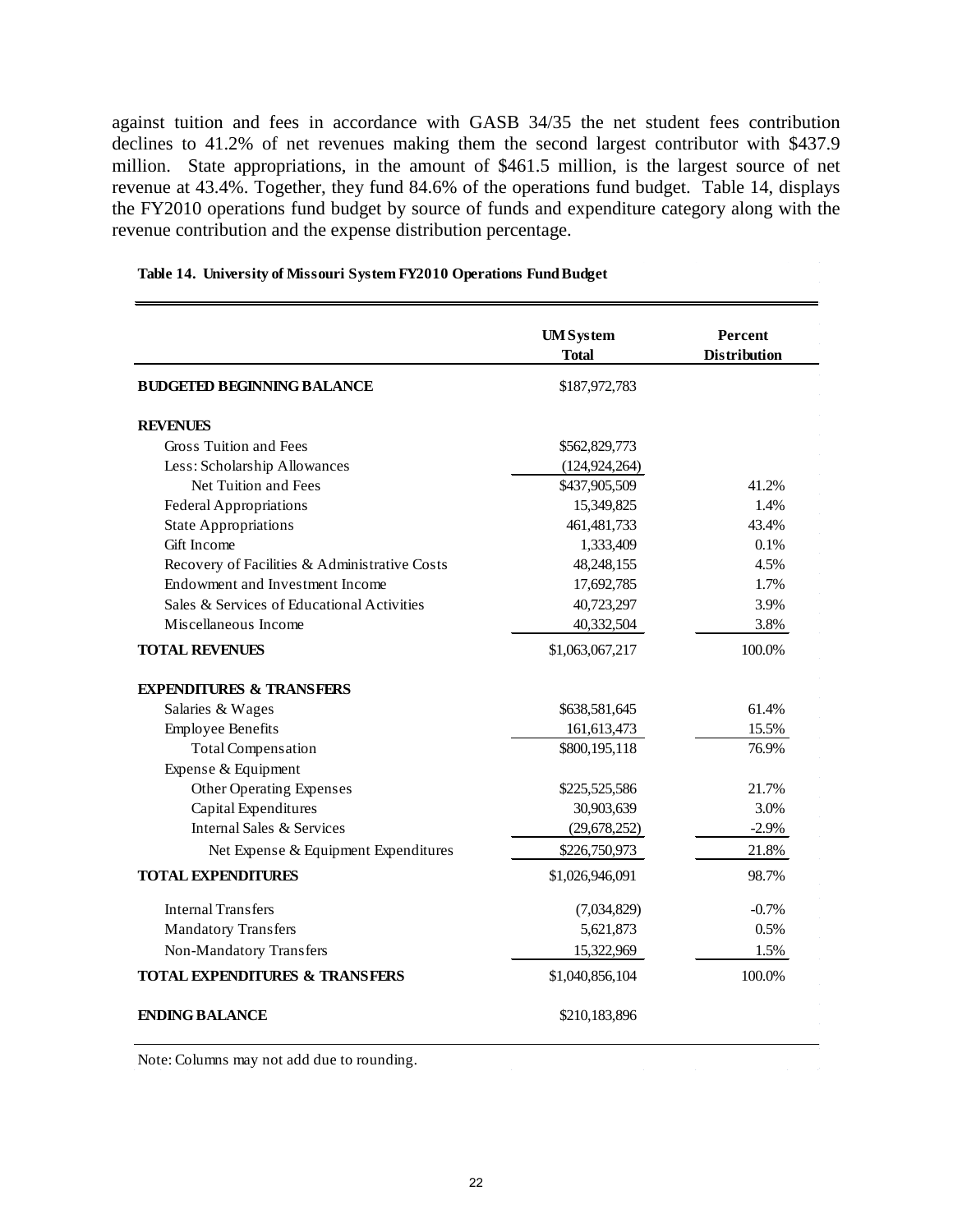Table 15 displays the percentage distribution of FY2010 operations fund net revenues by major source for each campus, UM Extension, UM System Administration, and University-wide Resources.

|                                       |        |                  |         |         |             | <b>UM</b>     |                  |               |
|---------------------------------------|--------|------------------|---------|---------|-------------|---------------|------------------|---------------|
|                                       |        | <b>UM</b>        |         |         |             | <b>System</b> | <b>U-wide</b>    | <b>System</b> |
|                                       | UMC    | <b>Extension</b> | UMKC    | MO S&T  | <b>UMSL</b> | Admin.        | <b>Resources</b> | <b>Total</b>  |
| Net Tuition and Fees                  | 41.2%  | $0.0\%$          | 42.9%   | 42.2%   | 51.2%       | $-0.1\%$      | $-0.4\%$         | 41.2%         |
| <b>Federal Appropriations</b>         | 1.4%   | 24.8%            | $0.0\%$ | $0.0\%$ | $0.0\%$     | $0.0\%$       | $0.0\%$          | 1.4%          |
| <b>State Appropriations</b>           | 43.4%  | 71.0%            | 41.4%   | 48.2%   | 45.1%       | 36.1%         | 58.6%            | 43.4%         |
| Gift Income                           | 0.1%   | $0.0\%$          | 0.1%    | 0.8%    | 0.1%        | 0.2%          | $0.0\%$          | 0.1%          |
| Recovery of F&A                       | 4.5%   | $0.0\%$          | 2.2%    | 6.3%    | 1.8%        | 1.0%          | $0.0\%$          | 4.5%          |
| Endowment & Investment Income         | 1.7%   | $0.0\%$          | 0.1%    | 0.3%    | 0.1%        | 23.1%         | 41.8%            | 1.7%          |
| Sales & Services-Education Activities | 3.9%   | 0.2%             | 12.0%   | 0.5%    | 1.0%        | 0.3%          | $0.0\%$          | 3.9%          |
| Miscellaneous Income                  | 3.8%   | 4.0%             | 1.3%    | 1.7%    | 0.7%        | 39.4%         | 0.0%             | 3.8%          |
| <b>Total Revenues</b>                 | 100.0% | 100.0%           | 100.0%  | 100.0%  | 100.0%      | 100.0%        | 100.0%           | 100.0%        |

|  |  | Table 15. Percentage Distribution of FY2010 Operations Fund Revenue Budgets by Major Source, by Campus |  |  |  |
|--|--|--------------------------------------------------------------------------------------------------------|--|--|--|
|  |  |                                                                                                        |  |  |  |

Note: University of Missouri Extension is a cooperative effort administered by the University of Missouri - Columbia

Tuition and fees (net of scholarship allowances) and state appropriations are the primary sources of revenue for all four campuses. These two sources of revenue fund 84.6% of the operations fund budget at the University of Missouri-Columbia, 84.3% at the University of Missouri-Kansas City, 90.4% at Missouri University of Science and Technology, and 96.3% at the University of Missouri-St. Louis. University of Missouri Extension is funded primarily by state and federal appropriations. At the University of Missouri System Administration, the major sources of funds are state appropriations and miscellaneous income. State appropriations and endowment and investment income are the only material sources of revenue for University-wide Resources.

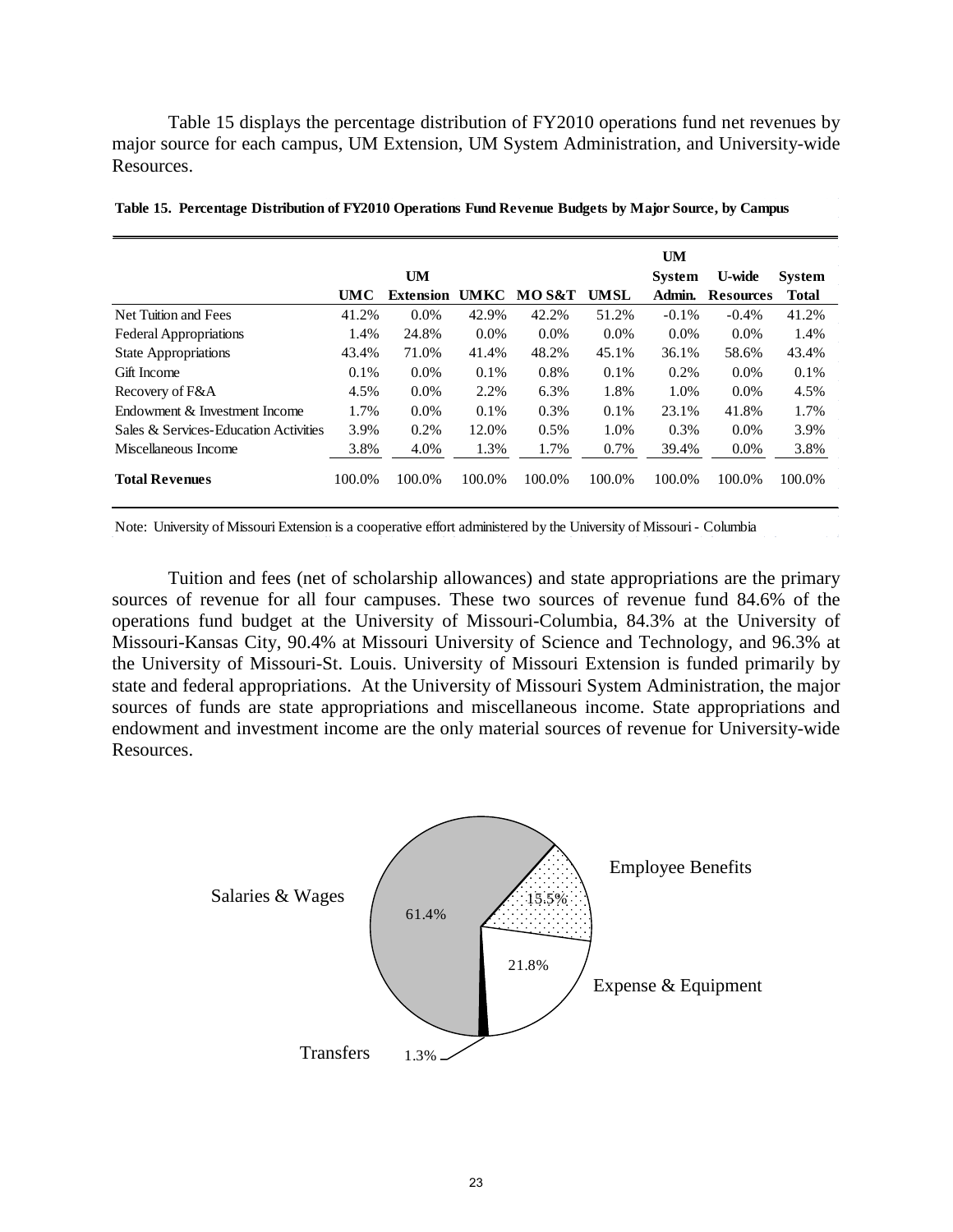Compensation expenditures make up 76.9% of the operations fund budget. Salaries and wages of \$638.6 million, account for 61.4% of the budget and employee benefits estimated at \$161.6 million account for another 15.5%. Expense and equipment expenditures of \$226.8 million are 21.8% of the total. The remaining 1.3% represents net transfers from the operations fund to other funds. Internal transfers into the operations fund are primarily from continuing education and auxiliaries, due to full costing, and internal transfers out are to support research and endowed chairs matching commitments. The result is \$7.0 million net internal transfers into operations. The \$20.9 million of mandatory and non-mandatory transfers out are primarily to the plant fund for debt service, research park improvements, and maintenance, repair, and replacement projects for energy management and information technology including the next generation network.

Table 16 displays the percentage distribution of the operations fund expenditure budgets by object of expense by campus for FY2010. Compensation accounts for the majority of the expenditures for each unit except University-wide Resources, which primarily budgets funds that are used for cooperative programming, much of which is transferred to the campuses during the year.

|                                                  |            |                  |        |         |             | <b>UM</b>     |                  |               |
|--------------------------------------------------|------------|------------------|--------|---------|-------------|---------------|------------------|---------------|
|                                                  |            | <b>UM</b>        |        |         |             | <b>System</b> | U-wide           | <b>System</b> |
|                                                  | <b>UMC</b> | <b>Extension</b> | UMKC   | MO S&T  | <b>UMSL</b> | Admin.        | <b>Resources</b> | <b>Total</b>  |
| Salaries & Wages                                 | 62.5%      | 67.4%            | 62.0%  | 61.2%   | 58.3%       | 61.3%         | 1.1%             | 61.4%         |
| <b>Employee Benefits</b>                         | 15.2%      | 19.3%            | 15.4%  | 15.8%   | 15.6%       | 17.3%         | 0.2%             | 15.5%         |
| <b>Total Compensation</b>                        | 77.7%      | 86.7%            | 77.4%  | 77.0%   | 73.9%       | 78.6%         | 1.3%             | 76.9%         |
| Expense and Equipment                            | 17.5%      | 15.9%            | 18.6%  | 22.3%   | 19.0%       | 28.7%         | 0.6%             | 18.8%         |
| Capital Expenditures                             | 3.2%       | $0.0\%$          | 3.3%   | 4.8%    | 2.2%        | 0.2%          | 0.0%             | 3.0%          |
| <b>Total Expenditures</b>                        | 98.4%      | 102.6%           | 99.3%  | 104.1%  | 95.1%       | 107.5%        | 1.9%             | 98.7%         |
| <b>Transfers</b>                                 | 1.6%       | $-2.6%$          | 0.7%   | $-4.1%$ | 4.9%        | $-7.5\%$      | 98.1%            | 1.3%          |
| <b>Total Expenditures &amp; Transfers 100.0%</b> |            | 100.0%           | 100.0% | 100.0%  | 100.0%      | 100.0%        | 100.0%           | 100.0%        |

**Table 16. Percentage Distribution of FY2010 Operations Fund Expenditure Budgets by Object of Expense, by Campus**

Note: University of Missouri Extension is a cooperative effort administered by the University of Missouri - Columbia

As shown in Table 17, 61.2% of the recurring expenditures for the University system in the operations fund budget are devoted to the primary missions of instruction, research, and public service. When academic support is included, this distribution reaches 73.8%. Other classifications are student services, with a system total of 5.5%, institutional support, of 11.0%, operation & maintenance of physical plant of 9.6%, and scholarships and fellowships less than 0.1%. Most student aid is shown as scholarship allowances, a reduction of tuition and fee income, as directed by GASB 34/35 instead of being shown as scholarships and fellowships expenditures.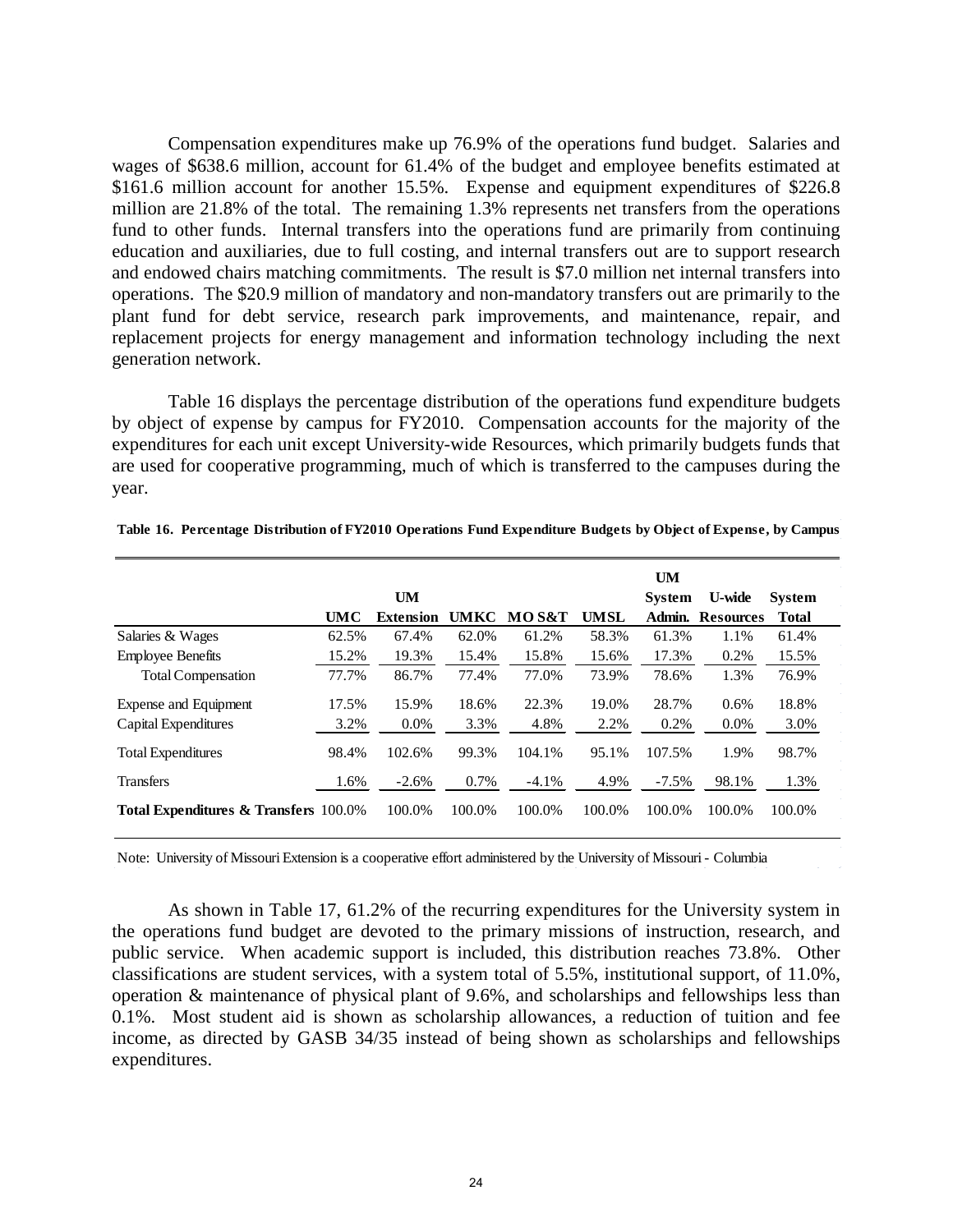|                                  |            |                  |             |                  |             | <b>UM</b>     |                  |               |
|----------------------------------|------------|------------------|-------------|------------------|-------------|---------------|------------------|---------------|
|                                  |            | UM               |             |                  |             | <b>System</b> | <b>U-wide</b>    | <b>System</b> |
|                                  | <b>UMC</b> | <b>Extension</b> | <b>UMKC</b> | <b>MOS&amp;T</b> | <b>UMSL</b> | Admin.        | <b>Resources</b> | <b>Total</b>  |
| Instruction                      | 51.6%      | $0.0\%$          | 57.9%       | 55.4%            | 52.0%       | 0.8%          | 3.4%             | 48.5%         |
| Research                         | 9.6%       | $0.0\%$          | 1.8%        | 4.1%             | 2.7%        | 0.0%          | 96.6%            | 5.5%          |
| <b>Public Service</b>            | 1.3%       | 100.0%           | 1.5%        | 1.1%             | 2.4%        | 34.7%         | $0.0\%$          | 7.3%          |
| Academic Support                 | 13.8%      | $0.0\%$          | 12.3%       | 5.9%             | 18.4%       | 11.9%         | $0.0\%$          | 12.6%         |
| <b>Student Services</b>          | 5.1%       | $0.0\%$          | 4.9%        | 10.8%            | 6.2%        | 3.5%          | $0.0\%$          | 5.5%          |
| <b>Institutional Support</b>     | 7.1%       | $0.0\%$          | 13.6%       | 7.9%             | 10.2%       | 47.7%         | $0.0\%$          | 11.0%         |
| Operation & Maintenance of Plant | 11.5%      | $0.0\%$          | 8.0%        | 14.8%            | 8.1%        | 1.4%          | $0.0\%$          | 9.6%          |
| Scholarships & Fellowships       | $0.0\%$    | $0.0\%$          | $0.0\%$     | 0.0%             | $0.0\%$     | $0.0\%$       | $0.0\%$          | $0.0\%$       |
| <b>Total Expenditures</b>        | 100.0%     | 100.0%           | 100.0%      | 100.0%           | 100.0%      | 100.0%        | 100.0%           | 100.0%        |

**Table 17. Percentage Distribution of FY2010 Operations Fund Expenditure Budgets by Program Classification, by Campus**

Note 1: University of Missouri Extension is a cooperative effort administered by the University of Missouri - Columbia

Note 2: The majority of student aid is treated as a reduction of revenue rather than as a scholarship expense.

Tables A1 through A7 in the appendix present the operations fund expenditure budgets by administrative division for each campus, University of Missouri Extension, UM System Administration, and University-wide Resources. The tables provide summary totals for salaries & wages, employee benefits, other operating expenses, capital expenditures, and transfers (by type), for each college, school, and division.

Tables A8 through A15 in the appendix present the operations fund budget by minor program classification (PCS) category for the campuses, University of Missouri Extension, UM System Administration, and University-wide Resources. The tables provide summary totals for salaries & wages, employee benefits, other operating expenses, capital expenditures, and transfers.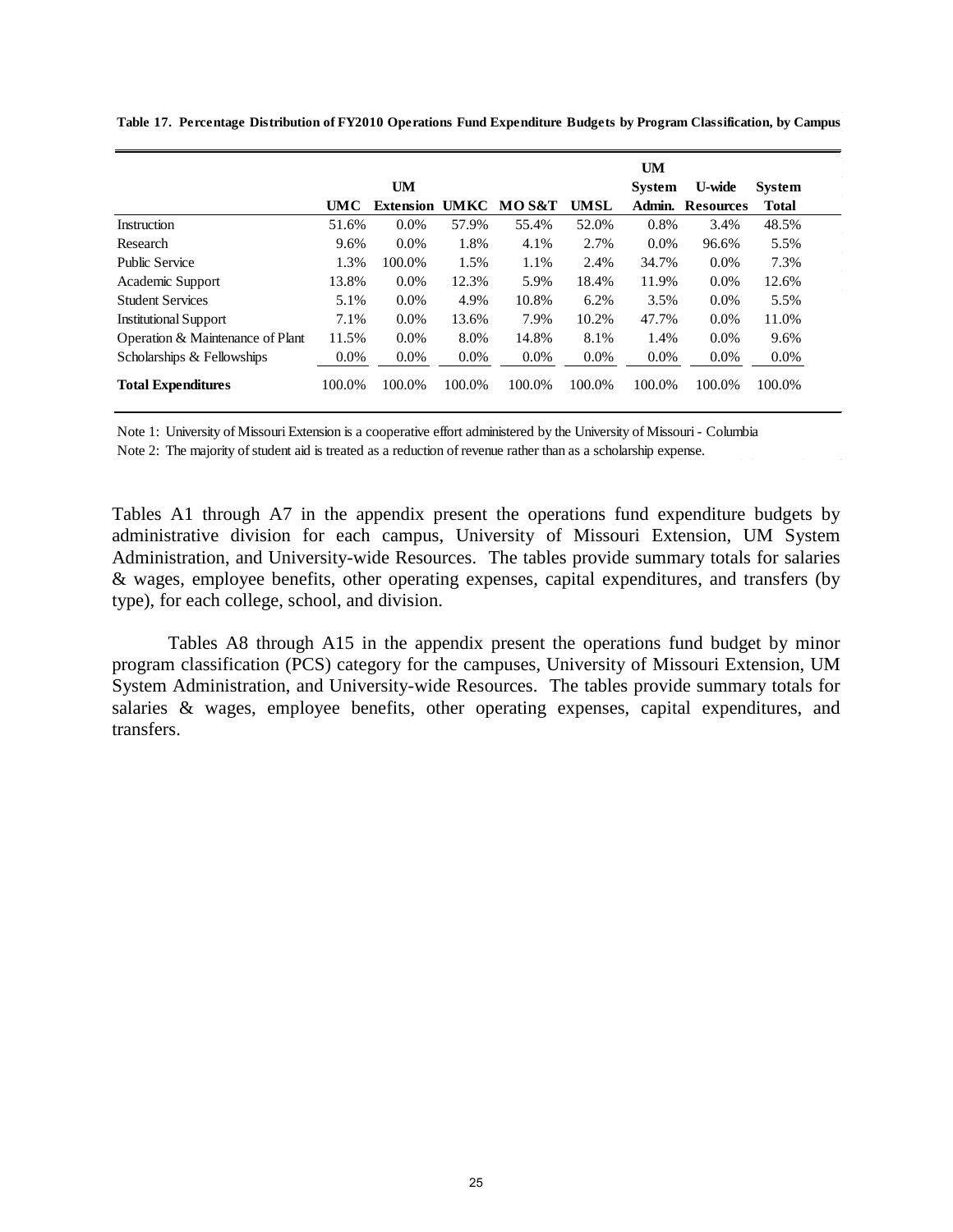# **FY2010 Other Curators' Programs Budget Summary**

In addition to the general state appropriation for the operations of the University, the Curators receive line-itemed state appropriations for the University Hospitals & Clinics, Missouri Rehabilitation Center, Missouri Kidney Program, Missouri Institute of Mental Health, Missouri Telehealth Network, Spinal Cord Injury Research, Missouri Research and Education Network (MOREnet), and the State Historical Society of Missouri.

Table 18 presents summary budget data for the Missouri Kidney Program, Missouri Institute of Mental Health, Missouri Telehealth Network and Spinal Cord Injury Research. These programs are recorded as restricted current funds.

|                                         |                  | Missouri     |                |             |
|-----------------------------------------|------------------|--------------|----------------|-------------|
|                                         | Missouri         | Institute of | Missouri       | Spinal Cord |
|                                         | Kidney           | Mental       | Telehealth     | Injury      |
|                                         | Program          | Health       | <b>Network</b> | Research    |
|                                         | <b>Fund 2010</b> | Fund 2020    | Fund 2015      | Fund 2050   |
| <b>BEGINNING BALANCE</b>                |                  |              |                |             |
| <b>REVENUES</b>                         |                  |              |                |             |
| <b>State Appropriations</b>             | \$3,798,865      | \$1,627,687  | \$836,641      | \$275,000   |
| <b>TOTAL REVENUES</b>                   | \$3,798,865      | \$1,627,687  | \$836,641      | \$275,000   |
| <b>EXPENDITURES &amp; TRANSFERS</b>     |                  |              |                |             |
| Salaries & Wages                        | \$427,151        | \$1,086,885  | \$391,403      | \$13,945    |
| <b>Employee Benefits</b>                | 104,187          | 296,546      | 103,408        | 4,005       |
| Expense and Equipment                   | 3,267,527        | 244,256      | 341,830        | 257,050     |
| <b>TOTAL EXPENDITURES</b>               | \$3,798,865      | \$1,627,687  | \$836,641      | \$275,000   |
| <b>TRANSFERS</b>                        |                  |              |                |             |
| <b>TOTAL EXPENDITURES AND TRANSFERS</b> | \$3,798,865      | \$1,627,687  | \$836,641      | \$275,000   |
| <b>ENDING BALANCE</b>                   |                  |              |                |             |
|                                         |                  |              |                |             |

#### **Table 18. FY2010 Operating Budget Summaries for the Missouri Kidney Program, the Missouri Institute of Mental Health, Missouri Telehealth Network, and Spinal Cord Injury Research**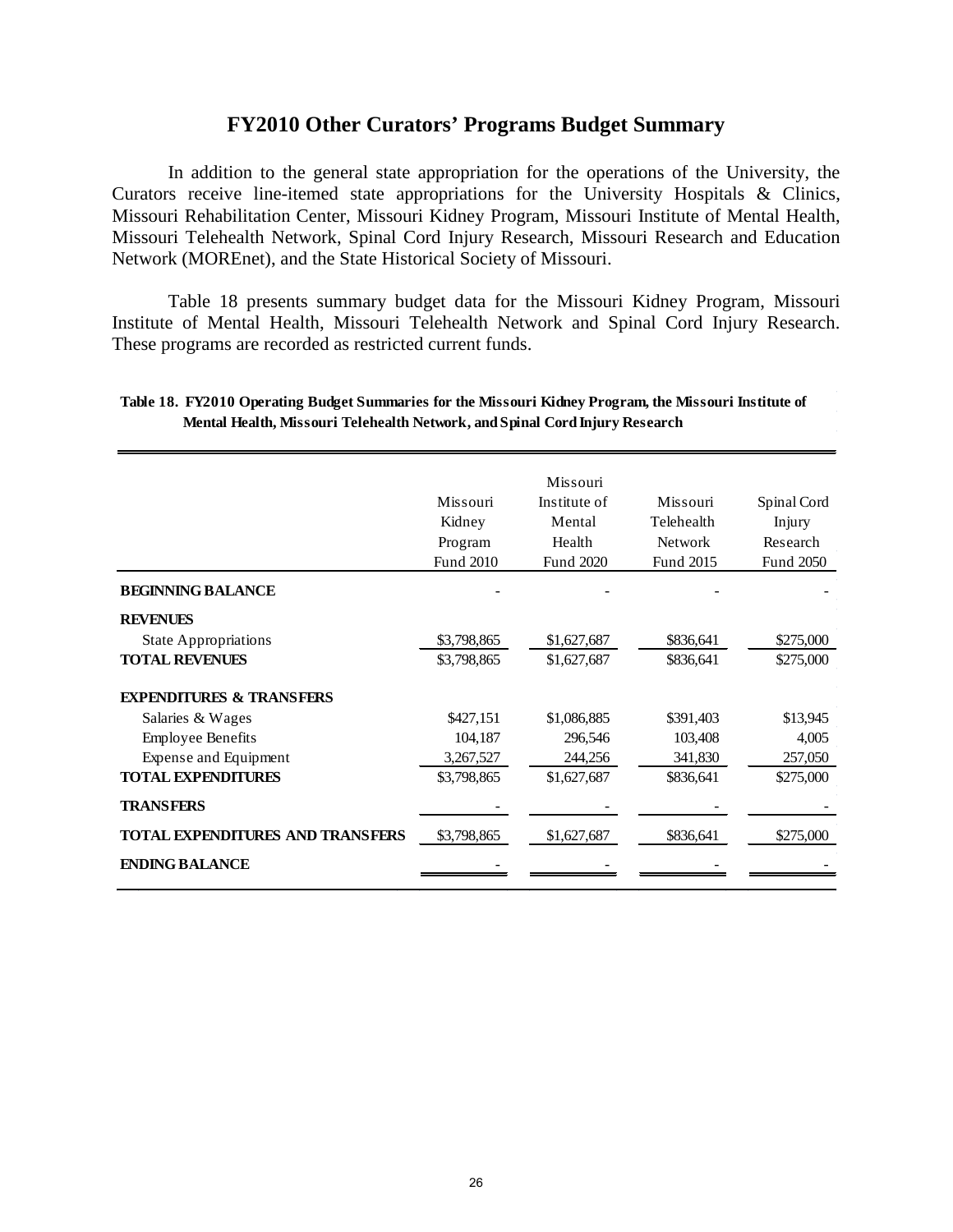Table 19 is a budget summary of the activities of the Missouri Research and Education Network (MOREnet) and provides separate budgets by type of fund.

|                                         | Operations<br>Fund 0000 | Restricted<br>Expendable<br>Gifts $\&$<br>Endowment<br>Income<br>Fund 2000 | Restricted<br>State<br>Appropriations<br>Fund 2040 | <b>FY</b> Estimate<br>of Grants &<br>Contracts<br>Project<br><b>Budgets</b> | Total for<br><b>MOREnet</b> |
|-----------------------------------------|-------------------------|----------------------------------------------------------------------------|----------------------------------------------------|-----------------------------------------------------------------------------|-----------------------------|
| <b>BEGINNING BALANCE</b>                | \$16,658,176            | \$34,485                                                                   |                                                    |                                                                             | \$16,692,661                |
| <b>REVENUES</b>                         |                         |                                                                            |                                                    |                                                                             |                             |
| <b>State Appropriations</b>             |                         |                                                                            | \$14,323,166                                       |                                                                             | \$14,323,166                |
| <b>State Grants</b>                     |                         |                                                                            |                                                    | \$3,309,250                                                                 | 3,309,250                   |
| Gift Income                             | 83,528                  | \$2,000                                                                    |                                                    |                                                                             | 85,528                      |
| Recovery of F&A                         | \$13,155                |                                                                            |                                                    | (150,000)                                                                   | (136, 845)                  |
| Investment Income                       |                         | 2,328                                                                      |                                                    |                                                                             | 2,328                       |
| Miscellaneous Income                    | 15,387,602              |                                                                            |                                                    |                                                                             | 15,387,602                  |
| <b>TOTAL REVENUES</b>                   | \$15,484,285            | \$4,328                                                                    | \$14,323,166                                       | \$3,159,250                                                                 | \$32,971,029                |
| <b>EXPENDITURES &amp; TRANSFERS</b>     |                         |                                                                            |                                                    |                                                                             |                             |
| Salaries & Wages                        | \$6,166,519             |                                                                            | \$25,073                                           | \$31,000                                                                    | \$6,222,592                 |
| <b>Employee Benefits</b>                | 1.801.019               |                                                                            | 7.239                                              | 8.700                                                                       | 1,816,958                   |
| Expense and Equipment                   |                         |                                                                            |                                                    |                                                                             |                             |
| Other Operating Expenses                | 8,087,114               | \$2,000                                                                    | 10,677,940                                         | 3,099,550                                                                   | 21,866,604                  |
| Capital Expenditures                    | 109,725                 |                                                                            | 3,612,914                                          |                                                                             | 3,722,639                   |
| Internal Sales & Services               | (1,265,635)             |                                                                            |                                                    | 20,000                                                                      | (1,245,635)                 |
| Net Expense and Equipment Expenditures  | \$6,931,204             | \$2,000                                                                    | \$14,290,854                                       | \$3,119,550                                                                 | \$24,343,608                |
| <b>TOTAL EXPENDITURES</b>               | \$14,898,742            | \$2,000                                                                    | \$14,323,166                                       | \$3,159,250                                                                 | \$32,383,158                |
| <b>TRANSFERS</b>                        | 1,110,000               |                                                                            |                                                    |                                                                             | 1,110,000                   |
| <b>TOTAL EXPENDITURES AND TRANSFERS</b> | \$16,008,742            | \$2,000                                                                    | \$14,323,166                                       | \$3,159,250                                                                 | \$33,493,158                |
| <b>ENDING BALANCE</b>                   | \$16,133,719            | \$36,813                                                                   |                                                    |                                                                             | \$16,170,532                |

**Table 19. FY2010 Operating Budget Summary for the Missouri Research and Education Network (MOREnet)**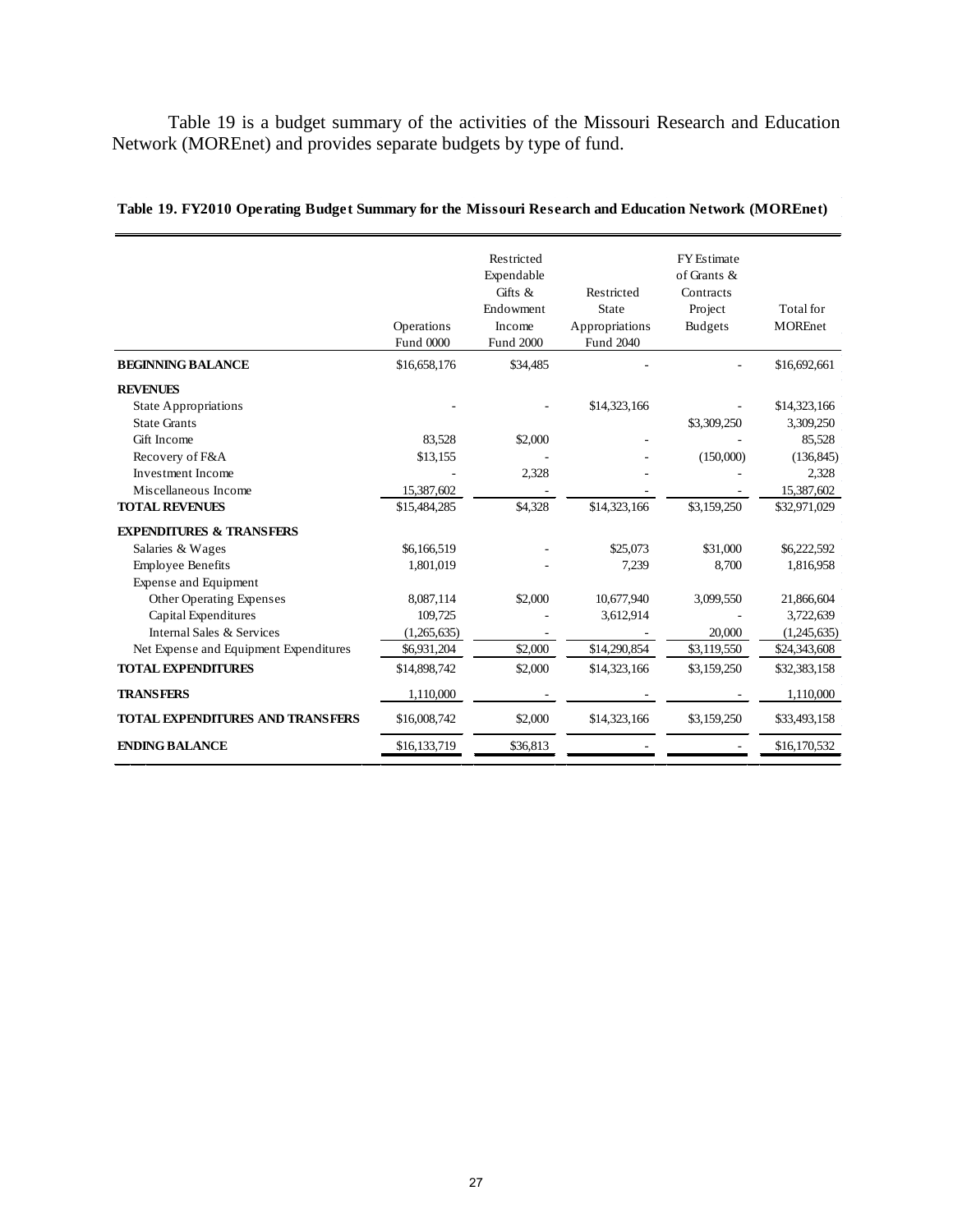Table 20 presents a budget summary for the State Historical Society of Missouri and the Missouri Bibliographic and Information User System (MOBIUS). Both operations are recorded as agency funds.

|                                     | <b>State Historical</b> |               |
|-------------------------------------|-------------------------|---------------|
|                                     | Society                 | <b>MOBIUS</b> |
|                                     | Fund 6030               | Fund 6020     |
| <b>BEGINNING BALANCE</b>            |                         | \$291,275     |
| <b>REVENUES</b>                     |                         |               |
| <b>State Appropriations</b>         | \$1,453,152             |               |
| Sales & Services                    |                         | \$2,346,990   |
| Miscellaneous Income                |                         | 532,030       |
| <b>TOTAL REVENUES</b>               | \$1,453,152             | \$2,879,020   |
| <b>EXPENDITURES &amp; TRANSFERS</b> |                         |               |
| Salaries & Wages                    | \$955,798               | \$572,385     |
| <b>Employee Benefits</b>            | 284,595                 | 170,285       |
| Expense and Equipment               | 212,759                 | 2,427,625     |
| <b>TOTAL EXPENDITURES</b>           | \$1,453,152             | \$3,170,295   |
| <b>TRANSFERS</b>                    |                         |               |
| TOTAL EXPENDITURES AND TRANSFERS    | \$1,453,152             | \$3,170,295   |
| <b>ENDING BALANCE</b>               |                         |               |

# **Table 20. FY2010 Other Curators' Programs Agency Fund Budgets**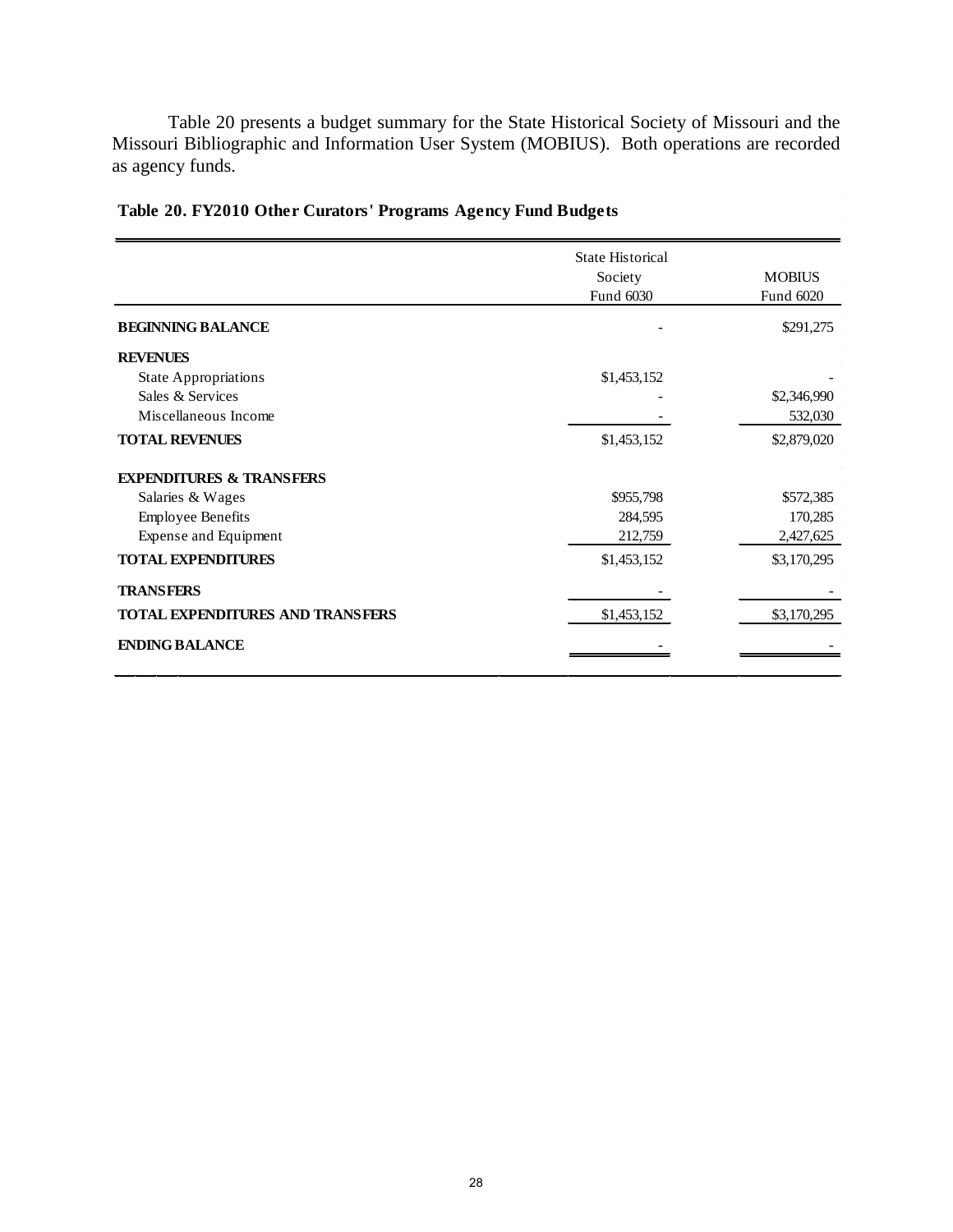**University of Missouri System Operating Budget Fiscal Year 2010**

**Appendix**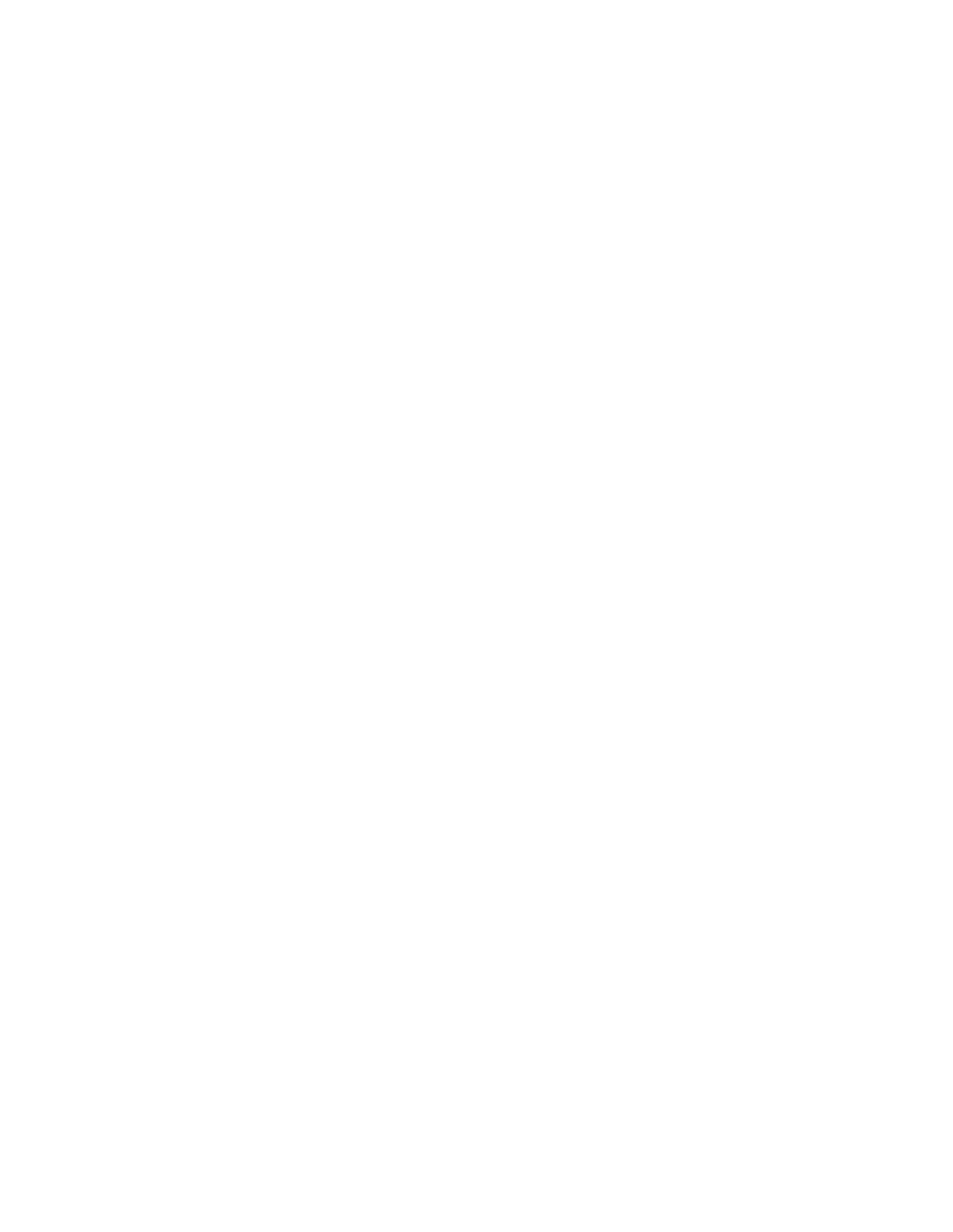#### **Table A1. FY2010, Operations Fund, Original Expenditure Budget, University of Missouri - Columbia, by Administrative Unit and Major Object of Expense**

|                                                                      | Salaries &<br>Wages       | <b>Staff Benefits</b>    | Other<br>Operating<br>Expenses | Capital<br>Expenditures | Total<br>Expenditures      | Internal<br><b>Transfers</b> | Mandatory<br>and Non-<br>Mandatory<br>Transfers | Total<br>Expenditures &<br>Transfers |
|----------------------------------------------------------------------|---------------------------|--------------------------|--------------------------------|-------------------------|----------------------------|------------------------------|-------------------------------------------------|--------------------------------------|
| College/School/Division<br>Chancellor                                |                           |                          |                                |                         |                            |                              |                                                 |                                      |
| Chancellor                                                           | \$1,432,230               | \$389,516                | \$239,376                      |                         | \$2,061,122                | \$1,276,954                  |                                                 | \$3,338,076                          |
| <b>University Affairs</b><br>University Affairs                      | \$1,954,996               | \$554,745                | \$1,060,669                    |                         | \$3,570,410                | (126,097.00)                 |                                                 | \$3,444,313                          |
| <b>Intercollegiate Athletics</b><br><b>Intercollegiate Athletics</b> | \$763,797                 | \$215,936                | $(\$227,486)$                  |                         | \$752,247                  | (\$319,611)                  |                                                 | \$432,636                            |
| Campus Budget<br>Campus Budget                                       | \$215,000                 | \$60,000                 | \$3,213                        |                         | \$278,213                  |                              |                                                 | \$278,213                            |
| <b>Administrative Services</b>                                       |                           |                          |                                |                         |                            |                              |                                                 |                                      |
| <b>Administrative Services</b><br><b>Campus Facilities</b>           | \$7,651,128<br>10,651,649 | \$2,009,283<br>3,066,271 | \$1,027,563<br>32,339,776      | \$14,100<br>4,254,967   | \$10,702,074<br>50,312,663 | \$38,686<br>8,710            | \$4,122,272                                     | \$10,740,760<br>54,443,645           |
| Business Services-Gen Admin                                          | 1,186,927                 | 298,453                  | 3,378,993                      | 42,000                  | 4,906,373                  | 113,000                      | 110,000                                         | 5,129,373                            |
| <b>Total Admin services</b>                                          | \$19,489,704              | \$5,374,007              | \$36,746,332                   | \$4,311,067             | \$65,921,110               | \$160,396                    | \$4,232,272                                     | \$70,313,778                         |
| VC Dev and Alumni Relations                                          |                           |                          |                                |                         |                            |                              |                                                 |                                      |
| Alumni & Development                                                 | \$6,861,954               | \$1,883,807              | \$1,682,105                    |                         | \$10,427,866               | \$22,300                     |                                                 | \$10,450,166                         |
| Total VC Dev and Alumni Relations                                    | \$6,861,954               | \$1,883,807              | \$1,682,105                    |                         | \$10.427.866               | \$22,300                     |                                                 | \$10,450,166                         |
| Executive Vice Chancellor & Provost                                  |                           |                          |                                |                         |                            |                              |                                                 |                                      |
| Information & Access Tech Svcs                                       | \$4,549,177               | \$1,313,345              | \$1,300,404                    | \$90,000                | \$7,252,926                | \$5,704,624                  | \$304,726                                       | \$13,262,276                         |
| <b>Enrollment Management</b>                                         | 4,660,570                 | 1,321,546                | 1,067,711                      |                         | 7,049,827                  | (602,000)                    |                                                 | 6,447,827                            |
| Office of Research                                                   | 15,242,427                | 4,015,335                | 6,606,290                      | 1,132,001               | 26,996,053                 | 7,182,911                    | 505,908                                         | 34,684,872                           |
| Provost<br>Ag, Food & Nat. Resources                                 | 11,220,054                | 2,843,626                | 7,005,009                      | 258,800                 | 21,327,489                 | 5,685,576                    | ä,                                              | 27,013,065                           |
| Agriculture - College                                                | 16,439,595                | 2,867,119                | 3,975,003                      | 653,600                 | 23,935,317                 | (1,864,352)                  | ÷,                                              | 22,070,965                           |
| Ag Experiment Station                                                | 5,256,853                 | 1,276,940                | 5,038,080                      | 834,000                 | 12,405,873                 | 1,174,758                    | $\overline{\phantom{m}}$                        | 13,580,631                           |
| Total Ag, Food & Nat. Resources                                      | 21,696,448                | 4,144,059                | 9,013,082                      | 1,487,600               | 36,341,190                 | (689, 594)                   | L.                                              | 35,651,596                           |
| Library                                                              | 5,662,929                 | 1,528,762                | 4,592,894                      | 2,500,668               | 14,285,253                 | (544, 843)                   | ä,                                              | 13,740,410                           |
| Arts & Science                                                       | 60,029,296                | 13,962,205               | 7,012,357                      | 455,000                 | 81,458,858                 | (5,552,455)                  | 6,120                                           | 75,912,523                           |
| <b>Business</b>                                                      | 10,592,513                | 2,825,367                | 1,538,648                      |                         | 14,956,528                 | 99,606                       | ÷,                                              | 15,056,134                           |
| Education                                                            | 12,527,491                | 3,076,068                | 2,709,404                      | 5,000                   | 18,317,963                 | (3,142,726)                  |                                                 | 15,175,237                           |
| Engineering<br>Extension                                             | 13,907,708                | 3,353,567                | 2,971,200                      | 454,444                 | 20,686,919                 | (1,569,180)                  | ä,                                              | 19,117,739                           |
| <b>FM</b> Station                                                    | 310,187                   | 86,731                   | 69,000                         | 65,000                  | 530,918                    |                              |                                                 | 530,918                              |
| Concerts                                                             | 185,777                   | 68,103                   | 736,000                        |                         | 989,880                    | (8,750)                      | ä,                                              | 981,130                              |
| <b>Continuing Education</b>                                          | 2,014,866                 | 545,782                  | 1,590,488                      |                         | 4,151,136                  | (762, 748)                   | $\overline{\phantom{a}}$                        | 3,388,388                            |
| Extension/Continuing Education                                       | 2,510,830                 | 700,616                  | 2,395,488                      | 65,000                  | 5,671,934                  | (771, 498)                   |                                                 | 4,900,436                            |
| Graduate School                                                      | 4,350,057                 | 1,149,205                | 757,724                        | 60,000                  | 6,316,985                  | (180, 035)                   | ä,                                              | 6,136,950                            |
| Human Environmental Sciences                                         | 6,507,725                 | 1,726,645                | 1,108,424                      | 81,800                  | 9,424,594                  | (285, 599)                   | ÷,                                              | 9,138,995                            |
| Journalism<br>Law                                                    | 7,359,019<br>5,651,400    | 1,821,439<br>1,599,692   | 2,354,703<br>962,827           | 5,000<br>474,931        | 11,540,161<br>8,688,850    | (127, 312)                   | 60,986<br>ä,                                    | 11,473,835<br>8,601,853              |
| Medicine                                                             | 38,386,601                | 9,288,473                | $(9,877,022)$ *                | 2,601,720               | 40,399,772                 | (86,997)<br>(13,540,482)     | $\overline{\phantom{a}}$                        | 26,859,290                           |
| School of Health Professions                                         | 6,609,407                 | 1,797,194                | 481,923                        | 384,324                 | 9,272,848                  | (2,862,513)                  | 18,881                                          | 6,429,216                            |
| Nursing                                                              | 3,896,528                 | 1,048,747                | 421,106                        | 318,500                 | 5,684,881                  | (3,055,753)                  |                                                 | 2,629,128                            |
| Veterinary Medicine                                                  | 14,392,257                | 2,499,939                | 2,187,076                      | 86,609                  | 19,165,881                 | (968, 582)                   | ä,                                              | 18,197,299                           |
| Food for the 21st Century                                            | 3,258,000                 | 785,243                  | 823,400                        | 118,000                 | 4,984,643                  |                              |                                                 | 4,984,643                            |
| <b>Total Provost</b>                                                 | \$253,010,437             | \$60,801,073             | \$45,432,649                   | \$10,579,397            | \$369,823,555              | (\$15,306,852)               | \$896,621                                       | \$355,413,324                        |
| Vice Chancellor Student Affairs                                      |                           |                          |                                |                         |                            |                              |                                                 |                                      |
| <b>Student Affairs</b>                                               | \$4,847,060               | \$1,076,306              | \$4,284,697                    | \$50,000                | \$10,258,063               | $(\$559,939)$                | \$316,315                                       | \$10,014,439                         |
| Campus Department                                                    |                           |                          |                                |                         |                            |                              |                                                 |                                      |
| Recovery                                                             |                           |                          | $(\$9,050,644)$                |                         | (\$9,050,644)              |                              |                                                 | (\$9,050,644)                        |
| <b>Campus Departments</b>                                            |                           |                          | 893,375                        |                         | 893,375                    | \$15,468,813                 | \$2,500,000                                     | 18,862,188                           |
| Campus Scholarships Fellowship                                       |                           |                          |                                |                         |                            | (1,459,222)                  |                                                 | (1,459,222)                          |
|                                                                      |                           |                          | $(\$8,157,269)$                |                         | $(\$8,157,269)$            | \$14,009,591                 | \$2,500,000                                     | \$8,352,322                          |
| <b>Total Expenditures and Transfers</b>                              | \$288,575,178             | \$70,355,390             | \$81,064,286                   | \$14,940,464            | \$454,935,317              | $(\$843,258)$                | \$7,945,208                                     | \$462,037,268                        |

Note: Columns may not add due to rounding.

\*The negative amount represents hospital support which is reported as internal sales and services.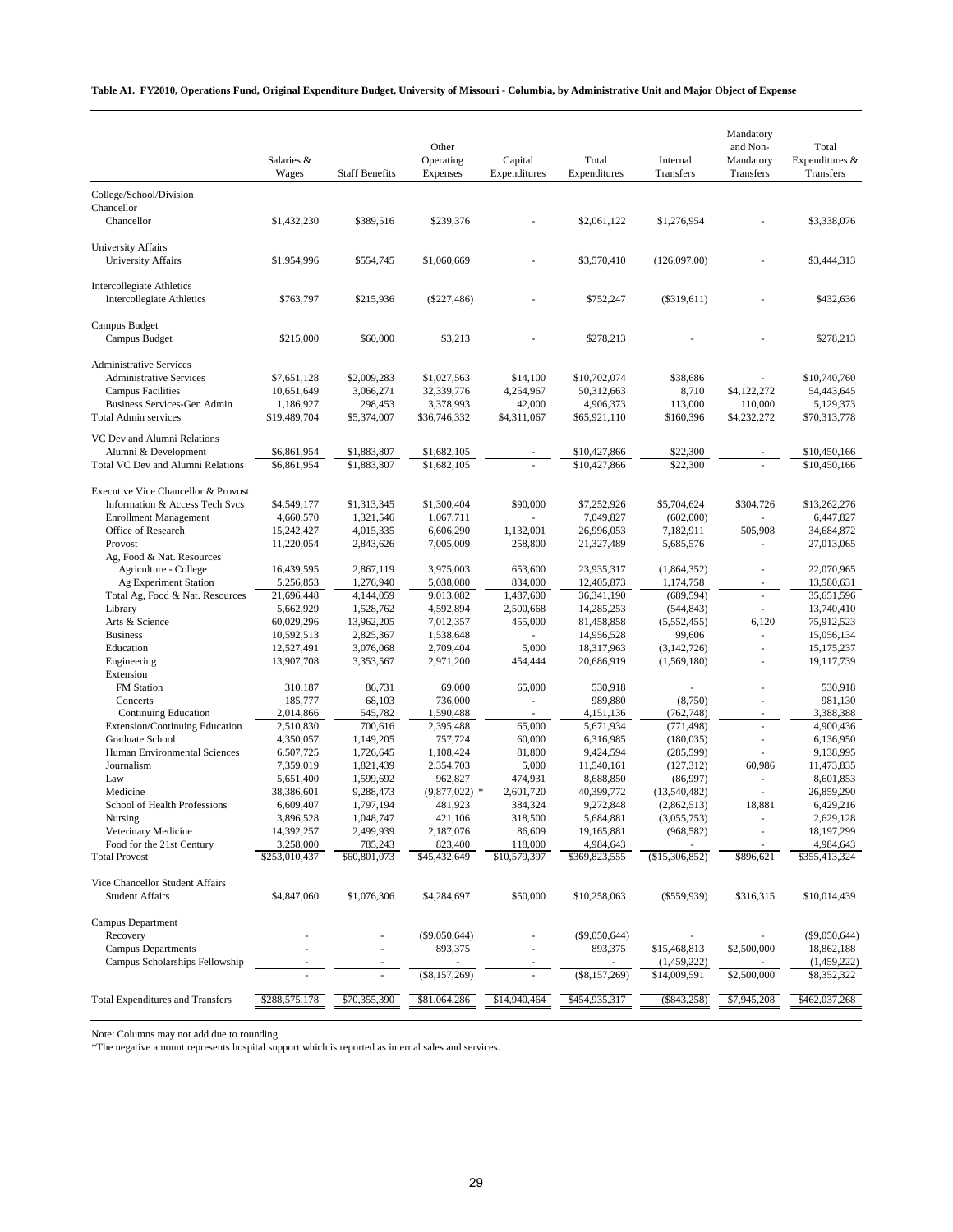#### **Table A2. FY2010 Operations Fund, Original Expenditure Budget, University of Missouri Extension by Administrative Unit and Major Object of Expense**

|                                   | Salaries &<br>Wages | Staff<br><b>Benefits</b> | Other<br>Operating<br><b>Expenses</b> | Capital<br>Expenditures  | Total<br>Expenditures | Internal<br>Transfers | Mandatory<br>and Non-<br>Mandatory<br><b>Transfers</b> | Total<br>Expenditures<br>& Transfers |
|-----------------------------------|---------------------|--------------------------|---------------------------------------|--------------------------|-----------------------|-----------------------|--------------------------------------------------------|--------------------------------------|
| College/School/Division           |                     |                          |                                       |                          |                       |                       |                                                        |                                      |
| VP for Outreach & Extension       |                     |                          |                                       |                          |                       |                       |                                                        |                                      |
| <b>Labor Education</b>            | \$84,618            | \$24,429                 |                                       |                          | \$109,047             |                       |                                                        | \$109,047                            |
| Agriculture & Natural Res         | 7,865,897           | 2,282,619                | \$664,951                             | \$6,000                  | 10,819,467            | $(\$376,208)$         | $\overline{\phantom{0}}$                               | 10,443,259                           |
| Business & Industry               | 1,481,013           | 420,836                  | 145,706                               | $\overline{\phantom{a}}$ | 2,047,555             | (78, 594)             |                                                        | 1,968,961                            |
| Human Environmental Sciences      | 5,287,978           | 1,516,191                | 1,101,911                             | $\overline{\phantom{a}}$ | 7,906,080             | (462, 192)            | $\overline{\phantom{a}}$                               | 7,443,888                            |
| Youth                             | 4,276,858           | 1,239,909                | 219,273                               | $\overline{\phantom{a}}$ | 5,736,040             | (202,796)             | $\overline{a}$                                         | 5,533,244                            |
| <b>Community Development</b>      | 2,279,042           | 649,495                  | 443,186                               | $\overline{\phantom{a}}$ | 3,371,723             | (177, 220)            | $\overline{\phantom{a}}$                               | 3,194,503                            |
| Health                            | 80,000              | 19,664                   | 3,007                                 | $\overline{a}$           | 102,671               |                       | $\overline{\phantom{a}}$                               | 102,671                              |
| Vet Med                           | 269,753             | 77,877                   | 38,171                                | $\overline{\phantom{a}}$ | 385,801               | 3,000                 |                                                        | 388,801                              |
| Outreach Development Fund         | 206,650             | 58,950                   | 65,200                                | $\overline{\phantom{a}}$ | 330,800               | 1,191,010             | $\overline{\phantom{a}}$                               | 1,521,810                            |
| Administration                    | 2,307,743           | 666,247                  | 142,308                               |                          | 3,116,298             |                       | $\overline{a}$                                         | 3,116,298                            |
| Program Support                   | 3,321,686           | 897,623                  | 3,646,399                             | $\overline{\phantom{a}}$ | 7,865,708             | (1,071,462)           | \$125,000                                              | 6,919,246                            |
| Total for VP Outreach & Extension | \$27,461,238        | \$7,853,840              | \$6,470,112                           | \$6,000                  | \$41,791,190          | (\$1,174,462)         | \$125,000                                              | \$40,741,728                         |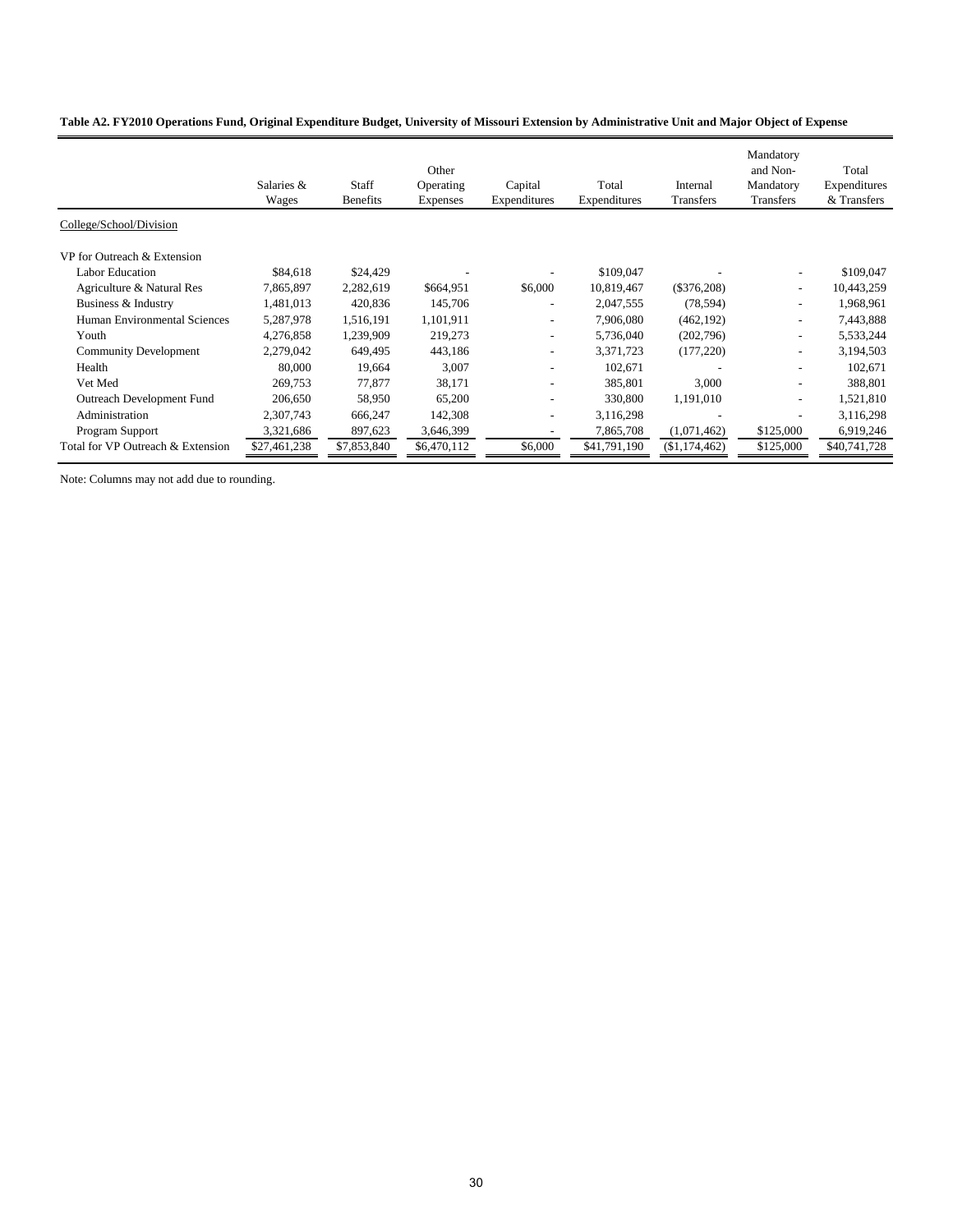#### **Table A3. FY2010, Operations Fund, Original Expenditure Budget, University of Missouri - Kansas City by Administrative Unit and Major Object of Expense**

|                                                                | Salaries &<br>Wages | Staff<br><b>Benefits</b> | Other<br>Operating<br>Expense | Capital<br>Expenditures  | Total<br>Expenditures | Internal<br>Transfers | Mandatory<br>& Non-<br>Mandatory<br>Transfers | Total<br>Expenditures<br>& Transfers |
|----------------------------------------------------------------|---------------------|--------------------------|-------------------------------|--------------------------|-----------------------|-----------------------|-----------------------------------------------|--------------------------------------|
| College/School/Division                                        |                     |                          |                               |                          |                       |                       |                                               |                                      |
| Chancellor                                                     |                     |                          |                               |                          |                       |                       |                                               |                                      |
| Chancellor                                                     | \$532,590           | \$150,616                | \$147,500                     |                          | \$830,706             |                       |                                               | \$830,706                            |
| <b>External Affairs</b>                                        |                     |                          |                               |                          |                       |                       |                                               |                                      |
| <b>External Affairs</b>                                        |                     |                          | \$225,000                     |                          | \$225,000             |                       |                                               | \$225,000                            |
| VC Academic Affairs                                            |                     |                          |                               |                          |                       |                       |                                               |                                      |
| School of Computing & Engr                                     | \$5,273,310         | \$1,333,928              | \$485,491                     |                          | \$7,092,729           | $(\$8,087)$           | $\overline{a}$                                | \$7,084,642                          |
| <b>Information Services</b>                                    | 4,475,210           | 1,175,688                | 3,429,551                     | \$305,000                | 9,385,449             |                       |                                               | 9,385,449                            |
| VC Academic Affairs                                            | 1,589,713           | 444,365                  | 542,970                       | $\overline{a}$           | 2,577,048             | 491,500               | $\overline{\phantom{a}}$                      | 3,068,548                            |
| College of Arts & Sciences                                     | 22,979,210          | 5,787,948                | 2,677,772                     | 11,500                   | 31,456,430            | (5,837,675)           | (\$38,800)                                    | 25,579,955                           |
| School of Biological Sciences                                  | 3,813,910           | 1,185,770                | 1,482,792                     | 95,800                   | 6,578,272             |                       | L,                                            | 6,578,272                            |
| School of Business & Pub Admin                                 | 7,076,828           | 1,817,131                | 1,177,600                     | $\overline{\phantom{a}}$ | 10,071,559            | (700,000)             | $\overline{a}$                                | 9,371,559                            |
| Conservatory of Music                                          | 4,308,484           | 1,115,551                | 285,170                       | $\overline{a}$           | 5,709,205             | (508,750)             | $\overline{\phantom{a}}$                      | 5,200,455                            |
| School of Dentistry                                            | 14,289,346          | 3,744,637                | 2,941,126                     | 175,000                  | 21,150,109            |                       | $\overline{a}$                                | 21,150,109                           |
| School of Education                                            | 4,487,524           | 1,168,977                | 472,679                       |                          | 6,129,180             | (21, 388)             | $\overline{a}$                                | 6,107,792                            |
| School of Graduate Studies                                     | 705,718             | 164,071                  | 125,812                       |                          | 995,601               |                       | $\overline{a}$                                | 995,601                              |
| School of Law                                                  | 5,987,846           | 1,728,795                | 795,127                       | 425,500                  | 8,937,268             | (274, 268)            |                                               | 8,663,000                            |
| Libraries                                                      | 3,567,344           | 957,592                  | 1,169,912                     | 2,331,437                | 8,026,285             | (97, 207)             | $\overline{\phantom{a}}$                      | 7,929,078                            |
| School of Medicine                                             | 30,609,669          | 5,699,053                | 4,506,496                     | 309,300                  | 41,124,518            |                       | $\sim$                                        | 41,124,518                           |
| School of Nursing                                              | 4,240,922           | 998,967                  | 384,958                       |                          | 5,624,847             | (30,000)              | L,                                            | 5,594,847                            |
|                                                                | 6,587,240           |                          |                               |                          |                       |                       |                                               |                                      |
| School of Pharmacy                                             |                     | 1,810,855                | 1,662,329                     | 110,000                  | 10,170,424            | 130,000               |                                               | 10,300,424                           |
| Office of Cultural Events                                      | 630,064             | 178,829                  | 36,826                        |                          | 845,719               |                       |                                               | 845,719                              |
| Radio Station                                                  |                     | $\overline{a}$           | 52,575                        |                          | 52,575                |                       | $\overline{a}$                                | 52,575                               |
| <b>Public Communication</b>                                    | 1,117,707           | 322,041                  | 733,794                       |                          | 2,173,542             | (620,000)             |                                               | 1,553,542                            |
| <b>Institute for Human Dev</b>                                 | 262,828             | 75,827                   | 58,155                        |                          | 396,810               | (100,000)             | L,                                            | 296,810                              |
| Research                                                       | 948,219             | 273,541                  | 317,077                       | 105,500                  | 1,644,337             | (290,000)             | $\overline{\phantom{a}}$                      | 1,354,337                            |
| <b>Total VC Academic Affairs</b>                               | \$122,951,092       | \$29,983,566             | \$23,338,212                  | \$3,869,037              | \$180,141,907         | $(\$7,865,875)$       | $(\$38,800)$                                  | \$172,237,232                        |
| VC Administration & Finance                                    |                     |                          |                               |                          |                       |                       |                                               |                                      |
| VC Administration & Finance                                    | \$8,265,360         | \$2,340,039              | \$11,727,691                  | \$3,788,401              | \$26,121,491          | $(\$342,799)$         | \$2,374,000                                   | \$28,152,692                         |
| Vice Chancellor Student Affairs                                |                     |                          |                               |                          |                       |                       |                                               |                                      |
| Vice Chancellor Student Affrs                                  | \$5,664,381         | \$1,550,701              | \$1,733,226                   |                          | \$8,948,308           | (\$185,989)           |                                               | \$8,762,319                          |
| VC University Advancement                                      |                     |                          |                               |                          |                       |                       |                                               |                                      |
| VC for University Advancement                                  | \$2,902,182         | \$837,280                | \$552,593                     |                          | \$4,292,055           |                       |                                               | \$4,292,055                          |
| Diversity                                                      |                     |                          |                               |                          |                       |                       |                                               |                                      |
| Diversity                                                      | \$474,788           | \$136,976                | \$256,783                     |                          | \$868,547             |                       |                                               | \$868,547                            |
|                                                                |                     |                          |                               |                          |                       |                       |                                               |                                      |
| Human Resources<br><b>Human Resources</b>                      | \$1,031,681         | \$222,995                | \$198,000                     |                          | \$1,452,676           |                       |                                               | \$1,452,676                          |
| Campus Wide<br>Campus Accounts                                 | \$1,104,000         | \$272,083                | \$4,606,922                   |                          | \$5,983,005           | \$7,350,323           | $(\$275,000)$                                 | \$13,058,328                         |
| Campus Scholarships & Waivers<br>Campus Scholarships & Waivers |                     |                          |                               |                          |                       | \$520,000             |                                               | \$520,000                            |
|                                                                |                     |                          |                               |                          |                       |                       |                                               |                                      |
| Total Expenditures & Transfers                                 | \$142,926,074       | \$35,494,256             | \$42,785,927                  | 7,657,438                | \$228,863,695         | (524, 340)            | 2,060,200                                     | \$230,399,555                        |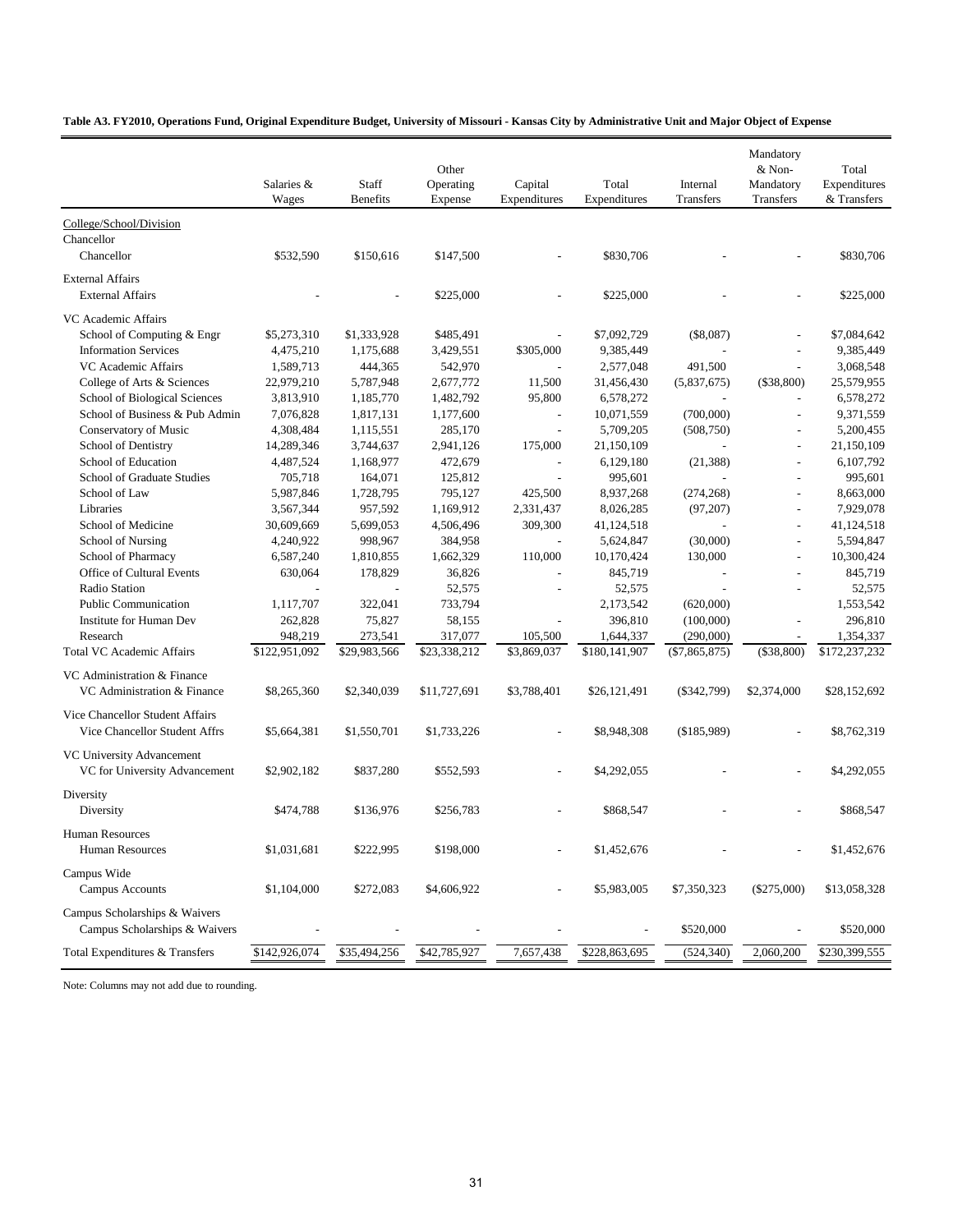|  |  |  |  |  |  | Table A4. FY2010 Operations Fund, Original Expenditure Budget, Missouri University of Science and Technology, by Administrative Unit and Major Object of Expense |
|--|--|--|--|--|--|------------------------------------------------------------------------------------------------------------------------------------------------------------------|
|--|--|--|--|--|--|------------------------------------------------------------------------------------------------------------------------------------------------------------------|

|                                                                        | Salaries &<br>Wages | <b>Staff Benefits</b> | Other<br>Operating<br>Expenses | Capital<br>Expenditures | Total<br>Expenditures | Internal<br>Transfers    | Mandatory<br>and Non-<br>Mandatory<br>Transfers | Total<br>Expenditures &<br>Transfers |
|------------------------------------------------------------------------|---------------------|-----------------------|--------------------------------|-------------------------|-----------------------|--------------------------|-------------------------------------------------|--------------------------------------|
| College/School/Division                                                |                     |                       |                                |                         |                       |                          |                                                 |                                      |
| Provost                                                                |                     |                       |                                |                         |                       |                          |                                                 |                                      |
| Academic & Instruction Depts                                           | \$35,412,807        | \$9,025,649           | \$3,007,280                    | \$272,027               | \$47,717,763          | $(\$3,500)$              |                                                 | \$47,714,263                         |
| Info Access & Tech Services                                            | 3,413,937           | 982,228               | 2,619,522                      |                         | 7,015,687             | 51,257                   |                                                 | 7,066,944                            |
| Global Learning                                                        | 2,175,748           | 587,143               | 1,675,994                      | 490,000                 | 4,928,885             | (4,255,415)              |                                                 | 673,470                              |
| <b>Undergraduate Studies</b>                                           | 1,215,801           | 314,222               | 444,850                        | 78,046                  | 2,052,919             | (13,571)                 |                                                 | 2,039,348                            |
| <b>Sponsored Programs</b>                                              | 2,525,573           | 569,880               | 1,280,289                      | 770,625                 | 5,146,367             | (345,203)                | \$25,000                                        | 4,826,164                            |
| <b>Enrollment Management</b>                                           | 2,550,342           | 699,167               | 936,288                        |                         | 4,185,797             |                          |                                                 | 4,185,797                            |
| Provost                                                                | 3,576,108           | 796.871               | 990,205                        | 1,197,093               | 6,560,277             | (496,000)                |                                                 | 6,064,277                            |
| <b>Graduate Studies</b>                                                | 289,439             | 81.426                | 64.060                         |                         | 434.925               | $\overline{\phantom{a}}$ | $\overline{\phantom{a}}$                        | 434,925                              |
| <b>Total Provost</b>                                                   | \$51,159,754        | \$13,056,587          | \$11,018,488                   | \$2,807,791             | \$78,042,620          | $(\$5,062,432)$          | \$25,000                                        | \$73,005,188                         |
| Chancellor                                                             |                     |                       |                                |                         |                       |                          |                                                 |                                      |
| <b>Chancellors Office</b>                                              | \$482,631           | \$122,803             | \$496,131                      |                         | \$1,101,565           |                          |                                                 | \$1,101,565                          |
| Office of Administrative Services<br>Office of Administrative Services | \$6,103,227         | \$1,723,470           | \$4,047,578                    | \$2,233,271             | \$14,107,546          | ( \$38, 200)             |                                                 | \$14,069,346                         |
| Office of Student Affairs<br>Office of Student Affairs                 | \$3,459,201         | \$868,038             | \$2,215,630                    |                         | \$6,542,869           | ( \$43,450)              | \$80,000                                        | \$6,579,419                          |
| Office of University Advancement<br>Office of University Advancement   | \$2,495,674         | \$713,254             | \$646,348                      |                         | \$3,855,276           | \$75,000                 |                                                 | \$3,930,276                          |
| Campus Departments<br>Chancellors Campus Dept - Campus                 |                     |                       | \$4,742,065                    |                         | \$4,742,065           | \$329,727                | \$244,892                                       | \$5,316,684                          |
| Total Expenditures & Transfers                                         | \$63,700,487        | \$16,484,152          | \$23,166,239                   | \$5,041,062             | \$108,391,940         | ( \$4, 739, 355)         | \$349,892                                       | \$104,002,477                        |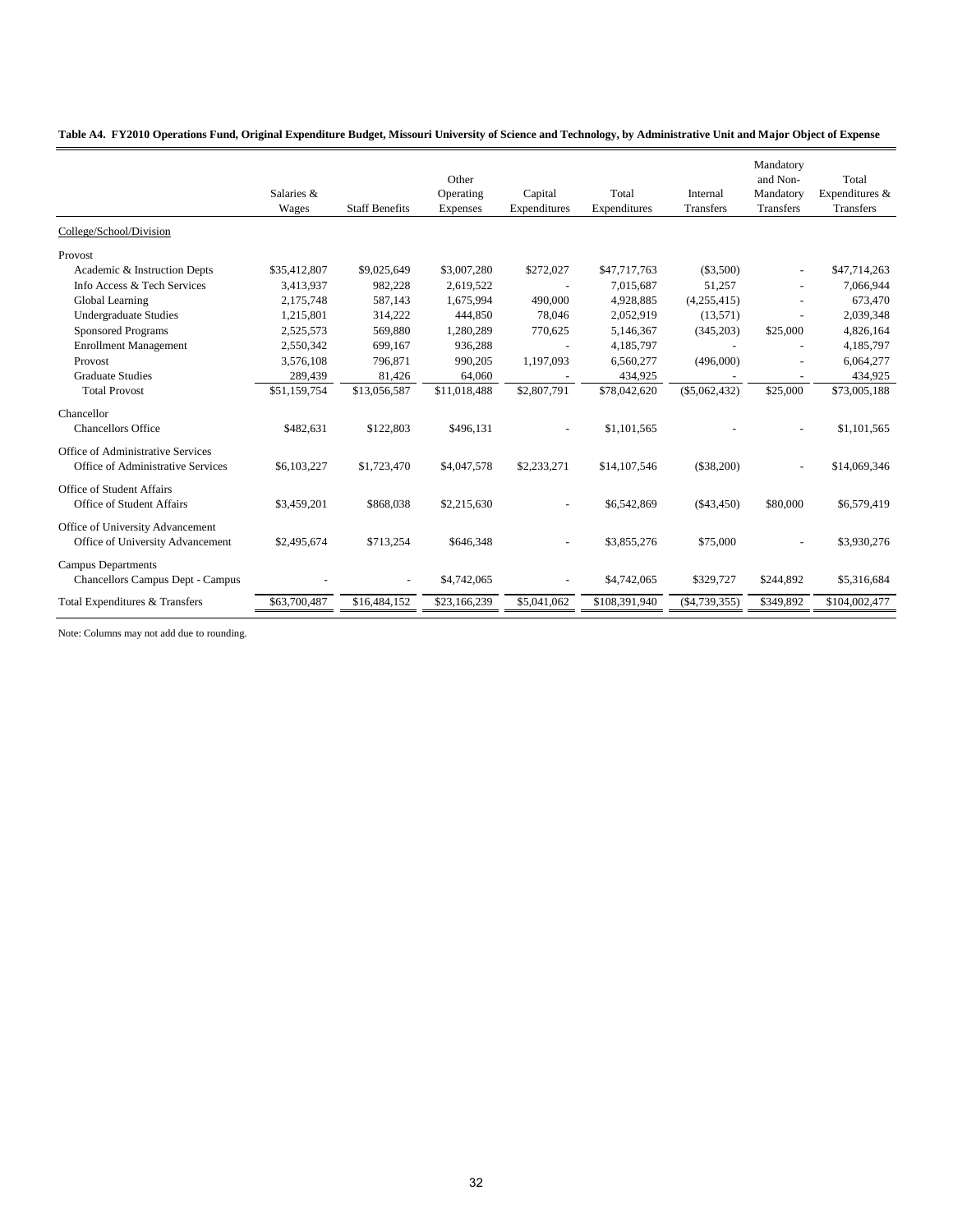#### **Table A5. FY2010 Operations Fund, Original Expenditure Budget, University of Missouri - St. Louis by Administrative Unit and Major Object of Expense**

|                                                                | Salaries &<br>Wages | <b>Staff Benefits</b> | Other<br>Operating<br>Expenses | Capital<br>Expenditures | Total<br>Expenditures | Internal<br><b>Transfers</b> | Mandatory<br>and Non-<br>Mandatory<br>Transfers | Total<br>Expenditures<br>& Transfers |
|----------------------------------------------------------------|---------------------|-----------------------|--------------------------------|-------------------------|-----------------------|------------------------------|-------------------------------------------------|--------------------------------------|
| College/School/Division                                        |                     |                       |                                |                         |                       |                              |                                                 |                                      |
| VC for Academic Affairs                                        |                     |                       |                                |                         |                       |                              |                                                 |                                      |
| <b>Institutional Safety</b>                                    | \$1,465,671         | \$407,466             | \$443,276                      | \$9,000                 | \$2,325,413           | \$21,806                     |                                                 | \$2,347,219                          |
| College of Fine Arts & Commun                                  | 6,072,940           | 1,507,210             | 551,626                        |                         | 8,131,776             | (144, 209)                   |                                                 | 7,987,567                            |
| College of Arts & Sciences                                     | 21,281,339          | 5,644,483             | 1,610,113                      | 198,400                 | 28,734,335            | (837, 378)                   |                                                 | 27,896,957                           |
| College of Business Administration                             | 8,460,665           | 2,209,638             | 340,200                        |                         | 11,010,503            | (386,998)                    | $\overline{a}$                                  | 10,623,505                           |
| College of Education                                           | 7,482,644           | 1,933,254             | 422,465                        | $\overline{a}$          | 9,838,363             | (1, 112, 678)                | $\overline{a}$                                  | 8,725,685                            |
| Graduate School                                                | 687,412             | 172,479               | 88,951                         |                         | 948,842               | 70,600                       |                                                 | 1,019,442                            |
| <b>Extension Division</b>                                      | 1,877,415           | 445,800               | 430,371                        |                         | 2,753,586             | (270, 607)                   | \$203,688                                       | 2,686,667                            |
| Libraries                                                      | 2,413,692           | 655,211               | 331,400                        | 2,220,000               | 5,620,303             | (311,266)                    |                                                 | 5,309,037                            |
| College of Optometry                                           | 3,604,500           | 1,074,995             | 740,002                        | 160,000                 | 5,579,497             | 30,000                       | 2,100,000                                       | 7,709,497                            |
| VC Academic Affairs                                            | 1,570,336           | 433,246               | 193,348                        |                         | 2,196,930             | 983,427                      |                                                 | 3,180,357                            |
| <b>Vice Provost Student Affairs</b>                            | 5,185,050           | 1,320,841             | 2,029,022                      | 10,300                  | 8,545,213             | 328,700                      | $\overline{a}$                                  | 8,873,913                            |
| College of Nursing                                             | 4,452,399           | 1,215,552             | 433,695                        | 100,000                 | 6,201,646             | 744,617                      | 290,000                                         | 7,236,263                            |
| <b>Honors College</b>                                          | 714,022             | 171,585               | 57,000                         |                         | 942,607               | 20,000                       | $\overline{a}$                                  | 962,607                              |
| Center for International Studies                               | 1,105,512           | 290,193               | 442,310                        |                         | 1,838,015             | (102,000)                    |                                                 | 1,736,015                            |
| Center for the Humanities                                      | 64,087              | 18,507                | 10,000                         |                         | 92,594                | $\overline{a}$               | $\overline{a}$                                  | 92,594                               |
| UMSL/Washington Univ. Engineer                                 | 153,818             | 40,658                | 2,426,502                      |                         | 2,620,978             |                              |                                                 | 2,620,978                            |
| VP Research                                                    | 1,108,481           | 314,614               | 994,448                        | $\overline{a}$          | 2,417,543             | (356, 276)                   | 165,200                                         | 2,226,467                            |
| <b>Public Policy Research Centers</b>                          | 537,777             | 152,864               | 43,975                         |                         | 734,616               |                              |                                                 | 734,616                              |
| <b>Total VC for Academic Affairs</b>                           | \$68,237,760        | \$18,008,596          | \$11,588,704                   | \$2,697,700             | \$100,532,760         | (\$1,322,262)                | \$2,758,888                                     | \$101,969,386                        |
| Chancellor                                                     |                     |                       |                                |                         |                       |                              |                                                 |                                      |
| Chancellor-Special Units                                       | \$344,369           | \$95,526              | \$61,422                       |                         | \$501,317             |                              |                                                 | \$501,317                            |
| Chancellor                                                     | 494,097             | 175,787               | 196,494                        |                         | 866,378               |                              |                                                 | 866,378                              |
| <b>Total Chancellor</b>                                        | \$838,466           | \$271,313             | \$257,916                      |                         | \$1,367,695           |                              |                                                 | \$1,367,695                          |
|                                                                |                     |                       |                                |                         |                       |                              |                                                 |                                      |
| Budget Development & Planning<br>Budget Development & Planning | \$865,656           | \$249,917             | \$4,059,984                    |                         | \$5,175,557           | \$1,450,150                  |                                                 | \$6,625,707                          |
|                                                                |                     |                       |                                |                         |                       |                              |                                                 |                                      |
| VC for Managerial & Tech Services                              |                     |                       |                                |                         |                       |                              |                                                 |                                      |
| Assoc VC Administrative                                        | \$3,978,955         | \$1,144,540           | \$5,860,505                    |                         | \$10,984,000          | $(\$20,000)$                 | \$3,210,845                                     | \$14,174,845                         |
| <b>Human Resources</b>                                         | 655,029             | 181,361               | 68,552                         |                         | 904,942               | (30,000)                     |                                                 | 874,942                              |
| <b>Information Technology Services</b>                         | 4,528,054           | 1,191,522             | 4,299,363                      | \$441,250               | 10,460,189            | 89,801                       | 1,000,000                                       | 11,549,990                           |
| VC for Managerial & Technological                              | 496,636             | 121,219               | 24,479                         |                         | 642,334               |                              |                                                 | 642,334                              |
| Finance                                                        | 772,139             | 222,918               | 197,123                        |                         | 1,192,180             | (82, 271)                    | (11,767)                                        | 1,098,142                            |
| <b>Business Services</b>                                       | 279,849             | 80,792                | 5,427                          |                         | 366,068               |                              |                                                 | 366,068                              |
| Total VC for Managerial & Tech Service \$10,710,662            |                     | \$2,942,352           | \$10,455,449                   | \$441,250               | \$24,549,713          | (\$42,470)                   | \$4,199,078                                     | \$28,706,321                         |
| VC Advancement                                                 |                     |                       |                                |                         |                       |                              |                                                 |                                      |
| <b>KWMU Radio</b>                                              | \$248,960           | \$71,875              | \$468                          |                         | \$321,303             |                              |                                                 | \$321,303                            |
| University Advancement                                         | 3,014,072           | 870,162               | 1,014,987                      |                         | 4,899,221             | \$155,282                    |                                                 | 5,054,503                            |
| <b>Total VC Development</b>                                    | \$3,263,032         | \$942,037             | \$1,015,455                    |                         | \$5,220,524           | \$155,282                    |                                                 | \$5,375,806                          |
| <b>Total Expenditures and Transfers</b>                        | \$83,915,576        | \$22,414,215          | \$27,377,508                   | \$3,138,950             | \$136,846,249         | \$240,700                    | \$6,957,966                                     | \$144,044,915                        |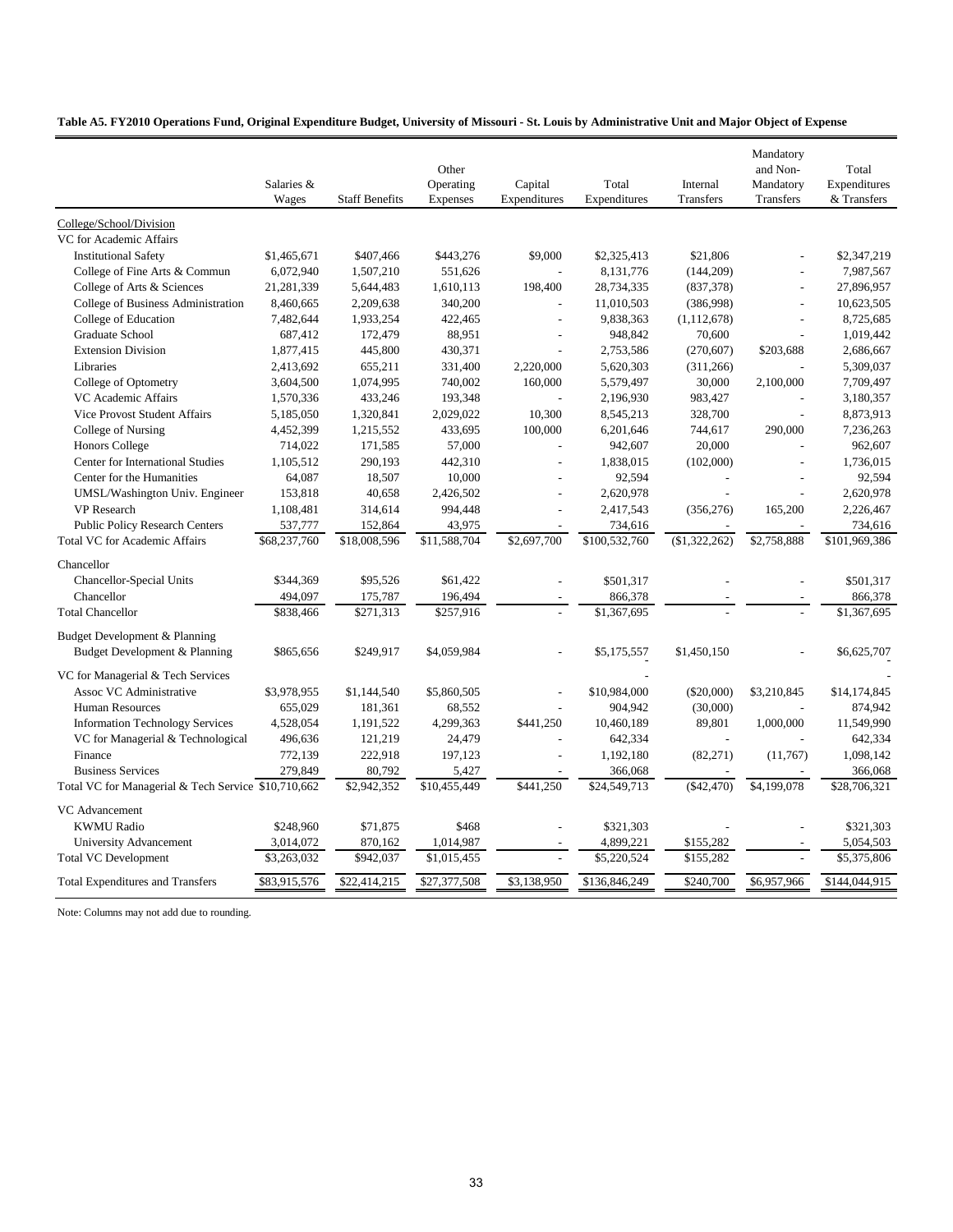**Table A6. FY2010, Operations Fund, Original Expenditure Budget, UM - System Administration by Administrative Unit and Major Object of Expense**

|                                                                      | Salaries &<br>Wages    | Staff<br><b>Benefits</b> | Other<br>Operating<br>Expenses | Capital<br>Expenditures | Total<br>Expenditures  | Internal<br>Transfers    | Mandatory<br>and Non-<br>Mandatory<br>Transfers | Total<br>Expenditures<br>& Transfers |
|----------------------------------------------------------------------|------------------------|--------------------------|--------------------------------|-------------------------|------------------------|--------------------------|-------------------------------------------------|--------------------------------------|
| College/School/Division                                              |                        |                          |                                |                         |                        |                          |                                                 |                                      |
| <b>Board of Curators</b>                                             |                        |                          |                                |                         |                        |                          |                                                 |                                      |
| <b>Board of Curators</b>                                             | \$134,800              | \$35,100                 | \$215,850                      |                         | \$385,750              | (\$135,200)              |                                                 | \$250,550                            |
|                                                                      |                        |                          |                                |                         |                        |                          |                                                 |                                      |
| President<br>President                                               |                        | \$241,820                |                                |                         |                        |                          |                                                 | \$1,384,547                          |
| Strategic Communications                                             | \$943,340              |                          | \$438,387                      |                         | \$1,623,547            | $(\$239,000)$<br>130,093 |                                                 |                                      |
| <b>Total President</b>                                               | 497,650<br>\$1,440,990 | 139,300<br>\$381,120     | 49,519<br>\$487,906            | $\overline{a}$          | 686,469<br>\$2,310,016 | (\$108,907)              | $\overline{\phantom{a}}$                        | 816,562<br>\$2,201,109               |
|                                                                      |                        |                          |                                |                         |                        |                          |                                                 |                                      |
| General Counsel                                                      |                        |                          |                                |                         |                        |                          |                                                 |                                      |
| General Counsel                                                      | \$1,362,000            | \$357,000                | \$581,519                      |                         | \$2,300,519            | $(\$50,000)$             |                                                 | \$2,250,519                          |
| <b>Government Relations</b>                                          |                        |                          |                                |                         |                        |                          |                                                 |                                      |
| <b>Government Relations</b>                                          | \$783,200              | \$224,000                | \$375,292                      |                         | \$1,382,492            | $(\$235,525)$            |                                                 | \$1,146,967                          |
|                                                                      |                        |                          |                                |                         |                        |                          |                                                 |                                      |
| <b>Human Resources</b>                                               |                        |                          |                                |                         |                        |                          |                                                 |                                      |
| <b>VP</b> - Human Resources                                          | \$1,839,468            | \$505,425                | $(\$367,616)$                  |                         | \$1,977,277            | $(\$360,600)$            |                                                 | \$1,616,677                          |
| <b>Information Systems</b>                                           |                        |                          |                                |                         |                        |                          |                                                 |                                      |
| Admin Info Technology Services                                       | \$4,467,553            | \$1,289,781              | \$2,217,463                    |                         | \$7,974,797            | $(\$7,247,637)$          | \$60,000                                        | \$787,160                            |
| <b>VP</b> Information Systems                                        | 1,096,614              | 316,593                  | 149,098                        |                         | 1,562,305              | (725, 140)               | 91,914                                          | 929,079                              |
| UM Information & Computing Svc                                       | 384,217                | 110,923                  | 68,086                         |                         | 563,226                |                          |                                                 | 563,226                              |
| <b>Library Systems</b>                                               | 520,849                | 146,126                  | 3,747,397                      |                         | 4,414,372              |                          | $\overline{a}$                                  | 4,414,372                            |
| Telecommunications                                                   | 69,335                 | 20,017                   | 1,810,843                      | $\overline{a}$          | 1,900,195              |                          | $\overline{a}$                                  | 1,900,195                            |
| <b>MOREnet</b>                                                       | 6,166,519              | 1,801,019                | 6,821,479                      | \$109,725               | 14,898,742             | $\overline{\phantom{a}}$ | 1,110,000                                       | 16,008,742                           |
| IT Systems Support                                                   | 935,223                | 269,998                  | 924,766                        |                         | 2,129,987              | (1,828,401)              | 310,000                                         | 611,586                              |
| <b>Total Information Systems</b>                                     | \$13,640,310           | \$3,954,457              | \$15,739,132                   | \$109,725               | \$33,443,624           | $(\$9,801,178)$          | \$1,571,914                                     | \$25,214,360                         |
| VP Academic Affairs                                                  |                        |                          |                                |                         |                        |                          |                                                 |                                      |
| eMINTS National Center                                               | \$1,349,250            | \$394,937                | \$1,015,945                    |                         | \$2,760,132            |                          |                                                 | \$2,760,132                          |
| VP Academic Affairs Office                                           | 753,500                | 183,100                  | 443,473                        |                         | 1,380,073              | $(\$686,477)$            |                                                 | 693,596                              |
| <b>University Press</b>                                              |                        |                          |                                |                         |                        | 397,835                  |                                                 | 397,835                              |
| <b>Western Historical Manuscripts</b>                                | 764,300                | 212,930                  | 67,651                         |                         | 1,044,881              |                          |                                                 | 1,044,881                            |
| <b>Total VP Academic Affairs</b>                                     | \$2,867,050            | \$790,967                | \$1,527,069                    |                         | \$5,185,086            | (\$288,642)              |                                                 | \$4,896,444                          |
|                                                                      |                        |                          |                                |                         |                        |                          |                                                 |                                      |
| VP Finance & Administration                                          |                        |                          |                                |                         |                        |                          |                                                 |                                      |
| VP Finance & Administration                                          | \$495,000              | \$100,000                | \$80,000                       |                         | \$675,000              |                          |                                                 | \$675,000                            |
| <b>Internal Auditing</b>                                             |                        | $\overline{\phantom{a}}$ | 1,073,600                      | $\overline{a}$          | 1,073,600              |                          | $\overline{a}$                                  | 1,073,600                            |
| Controller                                                           | 1,725,000              | 509,000                  | 468,605                        |                         | 2,702,605              | $(\$345,344)$            |                                                 | 2,357,261                            |
| Planning, Budget & Institut. Research                                | 637,000                | 183,521                  | 49,608                         |                         | 870,129                |                          |                                                 | 870,129                              |
| <b>Management Services</b>                                           | 5,107,378              | 1,428,627                | 1,189,764                      | $\overline{a}$          | 7,725,769              |                          | \$149,362                                       | 7,875,131                            |
| Treasurer's Office                                                   | 608,000                | 167,500                  | (601, 362)                     |                         | 174,138                |                          |                                                 | 174,138                              |
| Total VP Finance & Administration                                    | \$8,572,378            | \$2,388,648              | \$2,260,215                    |                         | \$13,221,241           | $(\$345,344)$            | \$149,362                                       | \$13,025,259                         |
| VP Research & Economic Development<br>VP Research & Economic Develop | \$1,228,896            | \$349,953                | \$544,000                      | \$10,000                | \$2,132,849            | \$650,000                |                                                 | \$2,782,849                          |
| <b>Campus Wide Departments</b><br><b>Campus Wide Departments</b>     | \$49,000               | \$9,950                  | $(\$6,425,105)$                |                         | $(\$6,366,155)$        | \$3,746,282              | \$1,300,000                                     | (\$1,319,873)                        |
|                                                                      |                        |                          |                                |                         |                        |                          |                                                 |                                      |
| <b>Total General Operating Budget</b>                                | \$31,918,092           | \$8,996,620              | \$14,938,262                   | \$119,725               | \$55,972,699           | $(\$6,929,114)$          | \$3,021,276                                     | \$52,064,861                         |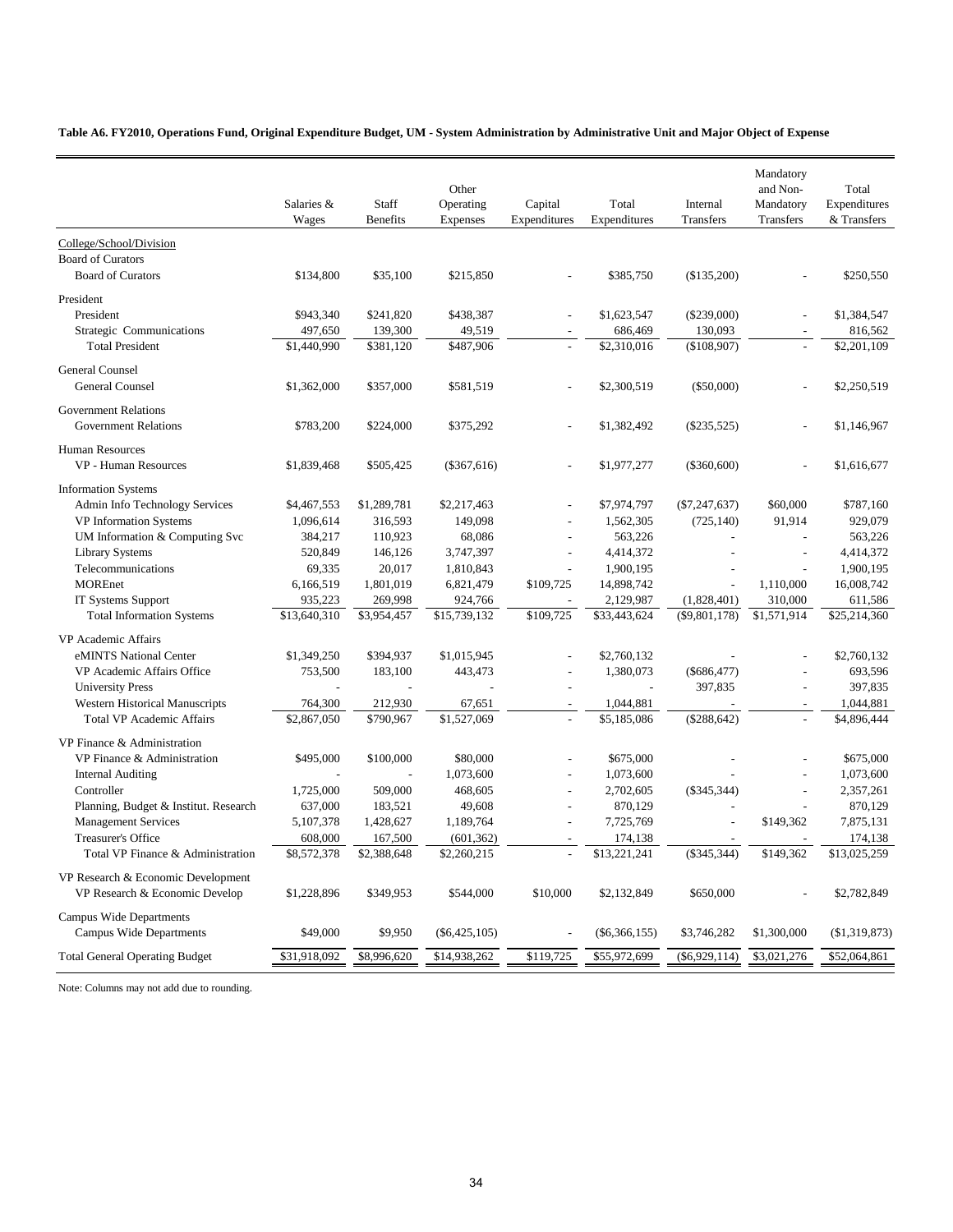#### **Table A7. FY2010,Operations Fund, Original Expenditure Budget, University of Missouri - University-wide Resources by Administrative Unit and Major Object of Expense**

|                                                                                          | Salaries &<br>Wages  | Staff<br><b>Benefits</b> | Other<br>Operating<br><b>Expenses</b> | Capital<br>Expenditures | Total<br>Expenditures  | Internal<br><b>Transfers</b> | Mandatory<br>and Non-<br>Mandatory<br><b>Transfers</b> | Total<br>Expenditures<br>& Transfers |
|------------------------------------------------------------------------------------------|----------------------|--------------------------|---------------------------------------|-------------------------|------------------------|------------------------------|--------------------------------------------------------|--------------------------------------|
| College/School/Division                                                                  |                      |                          |                                       |                         |                        |                              |                                                        |                                      |
| University-wide Resources<br>University-wide Resources<br>Total Expenditures & Transfers | \$85,000<br>\$85,000 | \$15,000<br>\$15,000     | \$45,000<br>\$45,000                  | $\sim$<br>$\sim$        | \$145,000<br>\$145,000 | \$6,935,000<br>\$6,935,000   | \$485,300<br>\$485,300                                 | \$7,565,300<br>\$7,565,300           |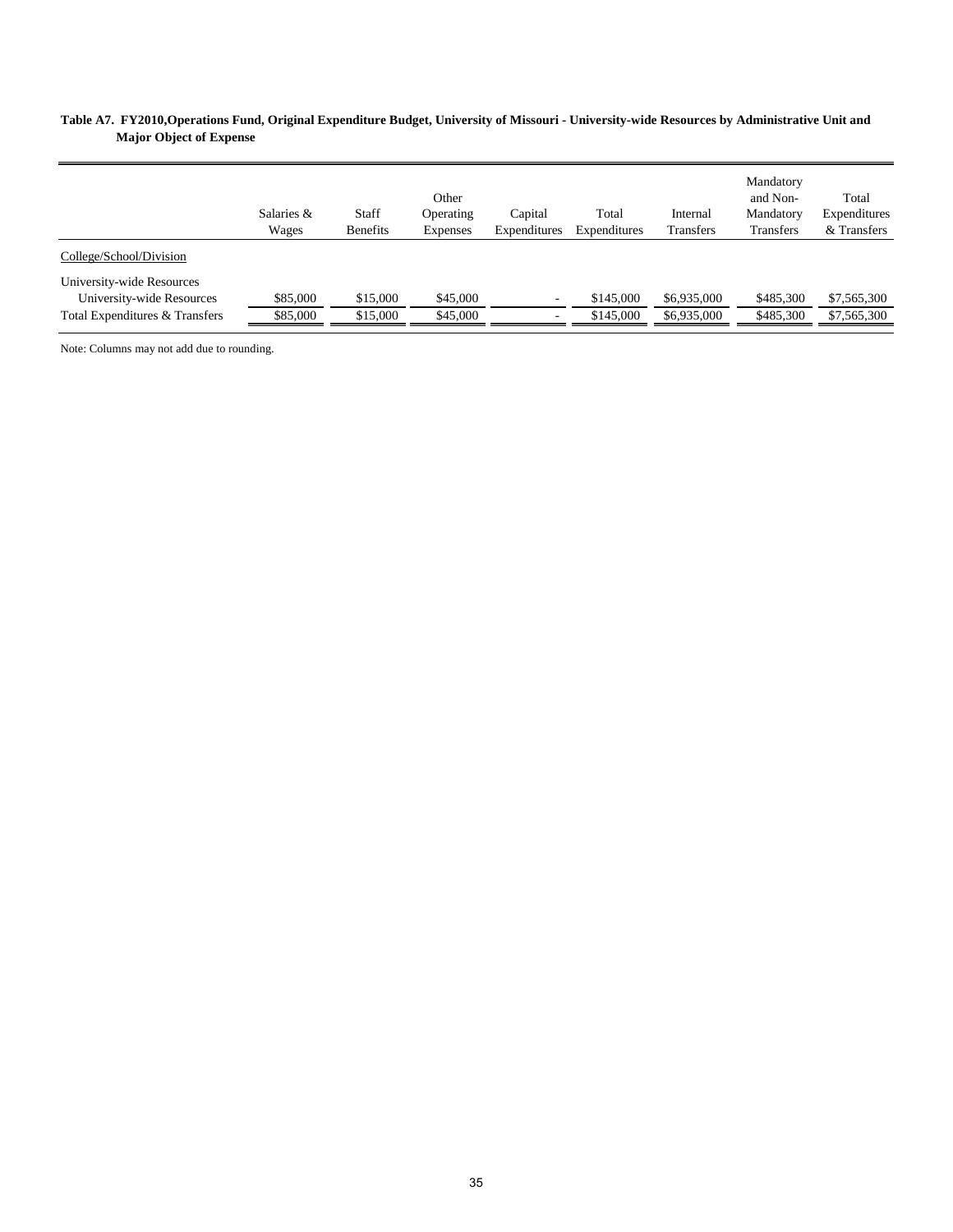**Table A8. FY2010 Operations Fund, Budgeted Expenditures by Program by Major Object of Expense, University of Missouri - Consolidated**

|                                                                    |                            |                             | Other                     |                          |                             |                             | Mandatory<br>and Non-    | Total                       |
|--------------------------------------------------------------------|----------------------------|-----------------------------|---------------------------|--------------------------|-----------------------------|-----------------------------|--------------------------|-----------------------------|
|                                                                    | Salaries &<br>Wages        | Employee<br><b>Benefits</b> | Operating<br>Expenses     | Capital<br>Expenditures  | Total<br>Expenditures       | Internal<br>Transfers       | Mandatory<br>Transfers   | Expenditures &<br>Transfers |
| <b>Instruction</b>                                                 |                            |                             |                           |                          |                             |                             |                          |                             |
| On-Campus General Academic Inst. \$356,170,285                     |                            | \$84,569,137                | \$42,535,520              | \$6,833,368              | \$490,108,310               | $(\$22, 135, 398)$          | \$5,241,623              | \$473,214,535               |
| <b>Community Education</b>                                         | 1,576,656                  | 421,412                     | 1,551,843                 |                          | 3,549,911                   | (1,207,852)                 | $\overline{\phantom{a}}$ | 2,342,059                   |
| Off-Campus General Academic Inst.                                  | 1,685,500                  | 444,600                     | 2,484,583                 | 480,000                  | 5,094,683                   | (5,405,214)                 |                          | (310, 531)                  |
| <b>Total Instruction</b>                                           | \$359,432,441              | \$85,435,149                | \$46,571,946              | \$7,313,368              | \$498,752,904               | $(\$28,748,464)$            | \$5,241,623              | \$475,246,063               |
| Research                                                           |                            |                             |                           |                          |                             |                             |                          |                             |
| <b>Institutes and Research Centers</b>                             | \$22,812,498               | \$5,212,461                 | \$7,101,683               | \$1,033,001              | \$36,159,643                | (\$1,036,709)               | \$25,000                 | \$35,147,934                |
| Individual and Project Research                                    | 7,481,778                  | 1,646,174                   | 9,509,930                 | 1,188,952                | 19,826,834                  | (1,731,752)                 | 115,472                  | 18,210,553                  |
| <b>Total Research</b>                                              | \$30,294,275               | \$6,858,635                 | \$16,611,613              | \$2,221,953              | \$55,986,476                | $(\$2,768,461)$             | \$140,472                | \$53,358,487                |
| <b>Public Service</b>                                              |                            |                             |                           |                          |                             |                             |                          |                             |
| <b>Community Service</b>                                           | \$16,077,156               | \$4,363,808                 | \$11,142,709              | \$159,850                | \$31,743,523                | $(\$1,209,507)$             | \$1,110,000              | \$31,644,016                |
| Cooperative Extension Service                                      | 27,824,268                 | 7,945,157                   | 6,542,487                 | 6,000                    | 42,317,912                  | (901, 183)                  | 125,000                  | 41,541,728                  |
| <b>Public Broadcasting Service</b>                                 | 715,796                    | 203,831                     | 122,043                   | 65,000                   | 1,106,670                   |                             |                          | 1,106,670                   |
| <b>Total Public Service</b>                                        | \$44,617,220               | \$12,512,796                | \$17,807,239              | \$230,850                | \$75,168,105                | (\$2,110,690)               | \$1,235,000              | \$74,292,415                |
|                                                                    |                            |                             |                           |                          |                             |                             |                          |                             |
| <b>Academic Support</b>                                            | \$15,671,973               |                             | \$10,412,871              |                          |                             |                             |                          |                             |
| Libraries<br>Museums and Galleries                                 | 999,517                    | \$4,248,318<br>107,789      | 99,845                    | \$9,152,629              | \$39,485,791<br>1,207,151   | $(\$987,581)$<br>(2,962)    |                          | \$38,498,210<br>1,204,189   |
| <b>Educational Media Services</b>                                  | 3,915,724                  | 1,057,342                   | 519,151                   | 18,000                   | 5,510,217                   | (350, 425)                  | \$244,726                | 5,404,518                   |
| <b>Ancillary Support</b>                                           | 13,361,288                 | 3,569,160                   | 6,742,884                 | 752,900                  | 24,426,232                  | 3,139,436                   | 1,000,000                | 28,565,668                  |
| Acad Admin & Personnel Develop                                     | 35,937,994                 | 9,102,392                   | 13,057,916                | 307,000                  | 58,405,303                  | 14,480,889                  | 826,500                  | 73,712,692                  |
| <b>Total Academic Support</b>                                      | \$69,886,496               | \$18,085,001                | \$30,832,667              | $\overline{$10,230,529}$ | \$129,034,694               | \$16,279,357                | \$2,071,226              | \$147,385,277               |
|                                                                    |                            |                             |                           |                          |                             |                             |                          |                             |
| <b>Student Services</b>                                            |                            |                             |                           |                          |                             |                             |                          |                             |
| <b>Student Services Administration</b>                             | \$9,349,474                | \$2,542,884                 | \$3,365,142               | \$65,000                 | \$15,322,500                | $(\$573,077)$               | \$77,500                 | \$14,826,923                |
| Social and Cultural Development<br>Counseling and Career Guidance  | 5,825,099                  | 1,247,781<br>2,221,777      | 6,161,235<br>830,701      | 10,300                   | 13,244,416<br>7,467,637     | 1,399,780                   | 504,707                  | 15,148,903<br>5,801,805     |
| Financial Aid Administration                                       | 4,415,160<br>3,041,010     | 844,539                     | 328,784                   |                          | 4,214,333                   | (1,665,832)<br>(56, 230)    |                          | 4,158,103                   |
| <b>Student Health Services</b>                                     | 755,721                    | 139,427                     | 138,660                   |                          | 1,033,808                   | (89,908)                    |                          | 943,900                     |
| Student Admission & Records                                        | 9,456,014                  | 2,597,595                   | 3,240,126                 | $\overline{\phantom{a}}$ | 15,293,735                  | (388, 436)                  |                          | 14,905,299                  |
| <b>Total Student Services</b>                                      | \$32,842,478               | \$9,594,003                 | \$14,064,647              | \$75,300                 | \$56,576,428                | (\$1,373,703)               | \$582,207                | \$55,784,933                |
|                                                                    |                            |                             |                           |                          |                             |                             |                          |                             |
| <b>Institutional Support</b>                                       |                            |                             |                           |                          |                             |                             |                          |                             |
| <b>Executive Management</b>                                        | \$14,695,711               | \$3,940,219                 | \$173,711                 | \$5,000                  | \$18,814,641                | \$3,272,646                 | $(\$275,000)$            | \$21,812,287                |
| <b>Fiscal Operations</b>                                           | 9,311,887                  | 2,619,637                   | 3,926,300                 | 22,000                   | 15,879,824                  | 5,326,759                   | (11,767)                 | 21,194,816                  |
| General Administration                                             | 32,710,493                 | 9,967,743                   | 3,089,106                 | 520,742                  | 46,288,084                  | 6,236,085                   | 1,975,276                | 54,499,445                  |
| Public Relations and Develop<br><b>Total Institutional Support</b> | 19,439,991<br>\$76,158,082 | 5,438,236<br>\$21,965,835   | 6,836,972<br>\$14,026,089 | \$547,742                | 31,715,199<br>\$112,697,748 | (1,067,630)<br>\$13,767,860 | \$1,688,509              | 30,647,569<br>\$128,154,117 |
|                                                                    |                            |                             |                           |                          |                             |                             |                          |                             |
| <b>Operation &amp; Maintenance of Plant</b>                        |                            |                             |                           |                          |                             |                             |                          |                             |
| Physical Plant Administration                                      | \$3,168,543                | \$905,605                   | $(\$217,071)$             |                          | \$3,857,077                 | \$30,994                    | \$4,125,688              | \$8,013,759                 |
| <b>Building Maintenance</b>                                        | 6,739,796                  | 1,939,892                   | 11,258,840                | \$8,078,368              | 28,016,896                  | (635, 219)                  | 853,845                  | 28, 235, 522                |
| <b>Custodial Services</b>                                          | 9,477,847                  | 2,726,595                   | 995,100                   | 35,000                   | 13,234,542                  | (204, 187)                  |                          | 13,030,355                  |
| Utilities                                                          | 1,252,138                  | 361,117                     | 36,644,177                | 46,500                   | 38,303,932                  | (413,000)                   | 2,606,272                | 40,497,204                  |
| Landscape and Grounds Maint                                        | 1,756,539                  | 493,530                     | 5,621,890                 | 5,000                    | 7,876,959                   | 11,366                      | 200,000                  | 8,088,325                   |
| Major Repairs and Renovations<br>Security and Safety               | 79,808<br>2,671,624        | 23,040<br>672,086           | 1,085,408<br>277,480      | 2,115,029<br>4,000       | 3,303,285<br>3,625,190      | (38,200)                    | 2,195,000                | 5,498,285<br>3,586,990      |
| <b>Logistical Services</b>                                         | 138,858                    | 40,088                      | 294,030                   |                          | 472,976                     |                             |                          | 472,976                     |
| Total Oper. & Maint. of Plant                                      | \$25,285,153               | \$7,161,953                 | \$55,959,854              | \$10,283,897             | \$98,690,857                | $(\$1,248,246)$             | \$9,980,805              | \$107,423,416               |
|                                                                    |                            |                             |                           |                          |                             |                             |                          |                             |
| <b>Scholarships &amp; Fellowships</b>                              |                            |                             |                           |                          |                             |                             |                          |                             |
| Scholarships                                                       |                            |                             | $(\$65,811)$              |                          | $(\$65,811)$                | $(\$1,093,082)$             |                          | (\$1,158,893)               |
| Fellowships<br><b>Total Scholarships &amp; Fellowships</b>         | \$65,500<br>\$65,500       | \$100<br>\$100              | 39,090<br>$(\$26,721)$    |                          | 104,690<br>\$38,879         | 260,600<br>$($ \$832,482)   |                          | 365,290<br>( \$793,603)     |
|                                                                    |                            |                             |                           |                          |                             |                             |                          |                             |
| <b>Total Operating Expenditures</b>                                | \$638,581,645              | \$161,613,473               | \$195,847,334             | \$30,903,639             | \$1,026,946,091             | $(\$7,034,829)$             | \$20,939,842             | \$1,040,851,104             |
| <b>Transfers</b>                                                   |                            |                             |                           |                          |                             |                             | \$5,000                  | \$5,000                     |
| <b>Total Expenditures &amp; Transfers</b>                          | \$638,581,645              | \$161,613,473               | \$195,847,334             | \$30,903,639             | \$1,026,946,091             | $(\$7,034,829)$             | \$20,944,842             | \$1,040,856,104             |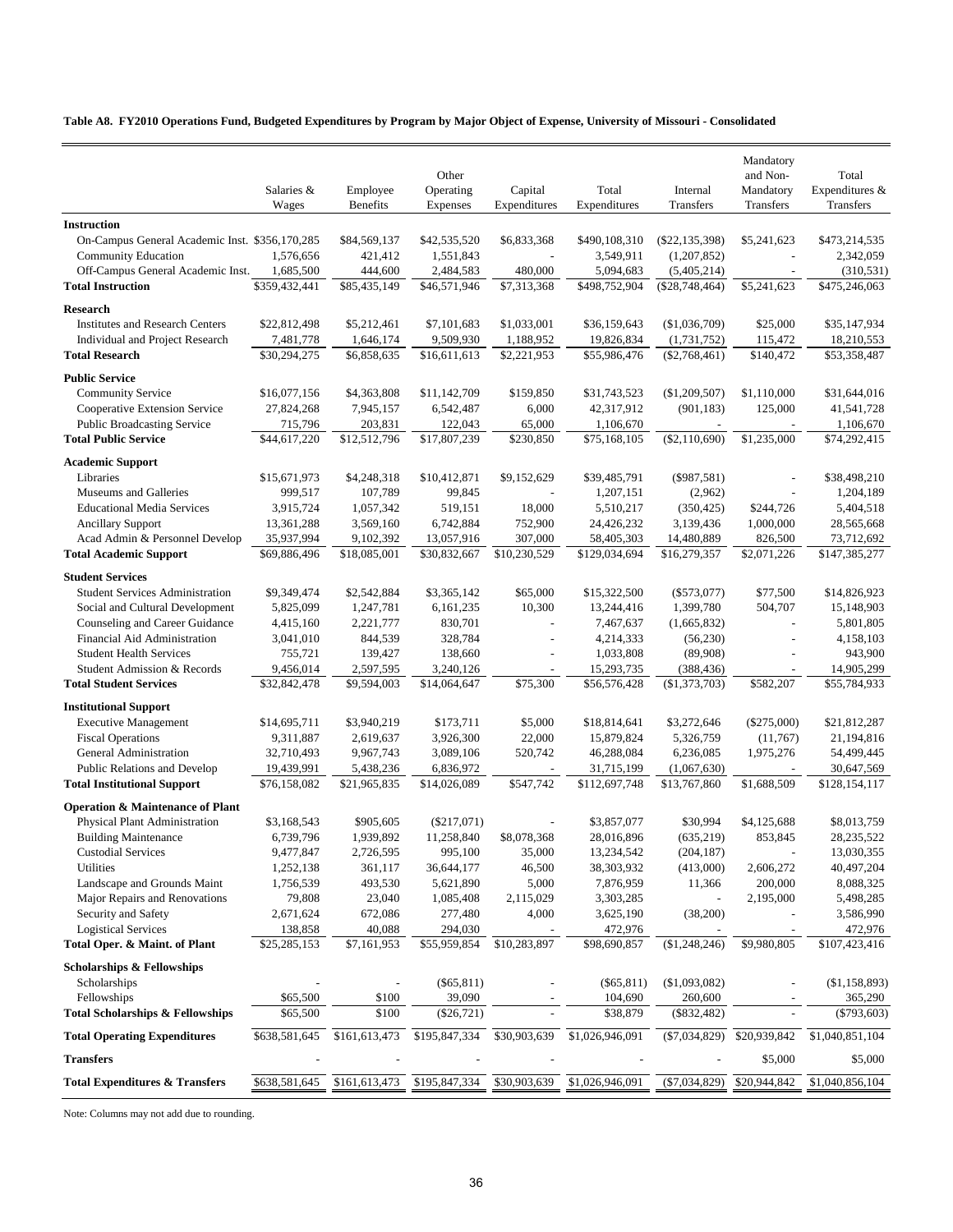#### **Table A9. FY2010 Operations Fund, Budgeted Expenditures by Program by Major Object of Expense, University of Missouri - Columbia**

|                                             | Salaries &<br>Wages | Employee<br>Benefits | Other<br>Operating<br>Expenses | Capital<br>Expenditures  | Total<br>Expenditures | Internal<br>Transfers | Mandatory<br>and Non-<br>Mandatory<br>Transfers | Total<br>Expenditures &<br>Transfers |
|---------------------------------------------|---------------------|----------------------|--------------------------------|--------------------------|-----------------------|-----------------------|-------------------------------------------------|--------------------------------------|
| <b>Instruction</b>                          |                     |                      |                                |                          |                       |                       |                                                 |                                      |
| On-Campus General Academic Inst.            | \$174,408,044       | \$40,569,474         | \$9,738,998                    | \$5,842,295              | \$230,558,811         | (\$19,880,600)        | \$3,141,623                                     | \$213,819,834                        |
| Community Education                         | 1,405,188           | 377,311              | 1,415,438                      |                          | 3,197,937             | (1,237,852)           | $\overline{a}$                                  | 1,960,085                            |
| Off-Campus General Academic Inst.           | 104,000             | 23,600               | 670,653                        |                          | 798,253               | (1,081,862)           |                                                 | (283, 609)                           |
| <b>Total Instruction</b>                    | \$175,917,232       | \$40,970,385         | \$11,825,089                   | \$5,842,295              | \$234,555,001         | $(\$22,200,314)$      | \$3,141,623                                     | \$215,496,310                        |
| Research                                    |                     |                      |                                |                          |                       |                       |                                                 |                                      |
| <b>Institutes and Research Centers</b>      | \$20,244,779        | \$4,634,741          | \$6,477,128                    | \$953,001                | \$32,309,649          | $(\$1,004,417)$       | ÷,                                              | \$31,305,232                         |
| Individual and Project Research             | 4,413,937           | 995,779              | 5,741,867                      | 174,927                  | 11,326,510            | (2, 553, 152)         | $(\$49,728)$                                    | 8,723,629                            |
| <b>Total Research</b>                       | \$24,658,716        | \$5,630,520          | \$12,218,995                   | \$1,127,928              | \$43,636,159          | $(\$3,557,569)$       | ( \$49, 728)                                    | \$40,028,862                         |
| <b>Public Service</b>                       |                     |                      |                                |                          |                       |                       |                                                 |                                      |
| <b>Community Service</b>                    | \$3,399,729         | \$767,773            | \$1,357,882                    | \$39,775                 | \$5,565,159           | $(\$511,347)$         |                                                 | \$5,053,812                          |
| Cooperative Extension Service               |                     |                      |                                |                          |                       |                       |                                                 |                                      |
| <b>Public Broadcasting Service</b>          | 310,187             | 86,731               | 69,000                         | 65,000                   | 530,918               |                       |                                                 | 530,918                              |
| <b>Total Public Service</b>                 | \$3,709,916         | \$854,504            | \$1,426,882                    | \$104,775                | \$6,096,077           | $(\$511,347)$         |                                                 | \$5,584,730                          |
| <b>Academic Support</b>                     |                     |                      |                                |                          |                       |                       |                                                 |                                      |
| Libraries                                   | \$6,529,627         | \$1,759,573          | \$4,535,211                    | \$2,978,599              | \$15,803,010          | $(\$579,108)$         |                                                 | \$15,223,902                         |
| Museums and Galleries                       | 613,706             |                      | 51,401                         |                          | 665,107               | (2,962)               |                                                 | 662,145                              |
| <b>Educational Media Services</b>           | 1,846,124           | 480,462              | 215,009                        | 8,000                    | 2,549,595             | 51,549                | \$244,726                                       | 2,845,870                            |
| <b>Ancillary Support</b>                    | 8,191,987           | 2,093,753            | 3,947,919                      | 377,900                  | 14,611,559            | 3,875,037             |                                                 | 18,486,596                           |
| Acad Admin & Personnel Develop              | 18,631,879          | 4,394,401            | 5,902,997                      | 70,000                   | 28,999,277            | 8,445,073             | 90,000                                          | 37,534,350                           |
| <b>Total Academic Support</b>               | \$35,813,323        | \$8,728,189          | \$14,652,537                   | \$3,434,499              | \$62,628,548          | \$11,789,589          | \$334,726                                       | \$74,752,863                         |
| <b>Student Services</b>                     |                     |                      |                                |                          |                       |                       |                                                 |                                      |
| <b>Student Services Administration</b>      | \$3,239,633         | \$884,602            | \$1,220,322                    | \$65,000                 | \$5,409,557           | $(\$389,099)$         |                                                 | \$5,020,458                          |
| Social and Cultural Development             | 2,762,369           | 533,965              | 2,713,647                      |                          | 6,009,981             | 1,381,384             | \$316,315                                       | 7,707,680                            |
| Counseling and Career Guidance              | 1,899,524           | 1,551,721            | 290,114                        | $\overline{a}$           | 3,741,358             | (798, 219)            | $\overline{a}$                                  | 2,943,139                            |
| Financial Aid Administration                | 1,101,000           | 312,431              | 113,468                        |                          | 1,526,899             |                       |                                                 | 1,526,899                            |
| <b>Student Health Services</b>              | 102,221             | 2,827                | 23,860                         | $\overline{a}$           | 128,908               | (89,908)              |                                                 | 39,000                               |
| Student Admission & Records                 | 3,824,036           | 999,378              | 1,685,784                      | $\overline{\phantom{a}}$ | 6,509,198             | (242, 145)            | $\overline{\phantom{a}}$                        | 6,267,053                            |
| <b>Total Student Services</b>               | \$12,928,783        | \$4,284,924          | \$6,047,194                    | \$65,000                 | \$23,325,901          | (\$137,987)           | \$316,315                                       | \$23,504,229                         |
| <b>Institutional Support</b>                |                     |                      |                                |                          |                       |                       |                                                 |                                      |
| <b>Executive Management</b>                 | \$3,761,390         | \$1,013,538          | $(\$1,063,746)$                | \$5,000                  | \$3,716,182           | \$2,417,352           |                                                 | \$6,133,534                          |
| <b>Fiscal Operations</b>                    | 3,110,889           | 842,975              | 976,573                        | 7,000                    | 4,937,437             | (276,086)             |                                                 | 4,661,351                            |
| General Administration                      | 7,759,617           | 2,220,935            | (838, 393)                     | 95,000                   | 9,237,159             | 14,033,759            | \$80,000                                        | 23,350,918                           |
| Public Relations and Development            | 9,161,832           | 2,496,273            | 2,855,728                      |                          | 14,513,833            | (370, 522)            |                                                 | 14,143,311                           |
| <b>Total Institutional Support</b>          | \$23,793,728        | \$6,573,721          | \$1,930,162                    | \$107,000                | \$32,404,611          | \$15,804,503          | \$80,000                                        | \$48,289,114                         |
| <b>Operation &amp; Maintenance of Plant</b> |                     |                      |                                |                          |                       |                       |                                                 |                                      |
| Physical Plant Administration               | \$1,495,601         | \$431,664            | $(\$292,586)$                  |                          | \$1,634,679           | \$8,710               |                                                 | \$1,643,389                          |
| <b>Building Maintenance</b>                 | 4,526,067           | 1,303,997            | 4,018,580                      | \$4,234,967              | 14,083,611            | (137,574)             | \$800,000                                       | 14,746,037                           |
| <b>Custodial Services</b>                   | 4,019,553           | 1,157,050            | 285,035                        |                          | 5,461,638             | (204, 187)            |                                                 | 5,257,451                            |
| Utilities                                   |                     |                      | 27,921,381                     |                          | 27,921,381            |                       | 2,422,272                                       | 30, 343, 653                         |
| Landscape and Grounds Maintanence           | 1,015,937           | 287,444              | 347,571                        |                          | 1,650,952             |                       |                                                 | 1,650,952                            |
| Major Repairs and Renovations               |                     |                      | 335,208                        | 20,000                   | 355,208               |                       | 900,000                                         | 1,255,208                            |
| Security and Safety                         | 557,464             | 92,904               | 39,873                         | 4,000                    | 694,241               |                       |                                                 | 694,241                              |
| <b>Logistical Services</b>                  | 138,858             | 40,088               | 294,030                        |                          | 472,976               |                       |                                                 | 472,976                              |
| Total Operation & Maint of Plant            | \$11,753,480        | \$3,313,147          | \$32,949,092                   | \$4,258,967              | \$52,274,686          | $(\$333,051)$         | \$4,122,272                                     | \$56,063,907                         |
| Scholarships & Fellowships                  |                     |                      |                                |                          |                       |                       |                                                 |                                      |
| Scholarships                                |                     |                      | \$1,500                        |                          | \$1,500               | $(\$1,892,082)$       |                                                 | $(\$1,890,582)$                      |
| Fellowships                                 |                     |                      | 12,835                         |                          | 12,835                | 195,000               |                                                 | 207,835                              |
| <b>Total Scholarships &amp; Fellowships</b> |                     |                      | \$14,335                       |                          | \$14,335              | $(\$1,697,082)$       | $\overline{\phantom{a}}$                        | $(\$1,682,747)$                      |
| <b>Total Operating Expenditures</b>         | \$288,575,178       | \$70,355,390         | \$81,064,286                   | \$14,940,464             | \$454,935,317         | $(\$843,258)$         | \$7,945,208                                     | \$462,037,268                        |
| <b>Transfers</b>                            |                     |                      |                                |                          |                       |                       |                                                 |                                      |
| <b>Total Expenditures &amp; Transfers</b>   | \$288,575,178       | \$70,355,390         | \$81,064,286                   | \$14,940,464             | \$454,935,317         | $(\$843,258)$         | \$7,945,208                                     | \$462,037,268                        |
|                                             |                     |                      |                                |                          |                       |                       |                                                 |                                      |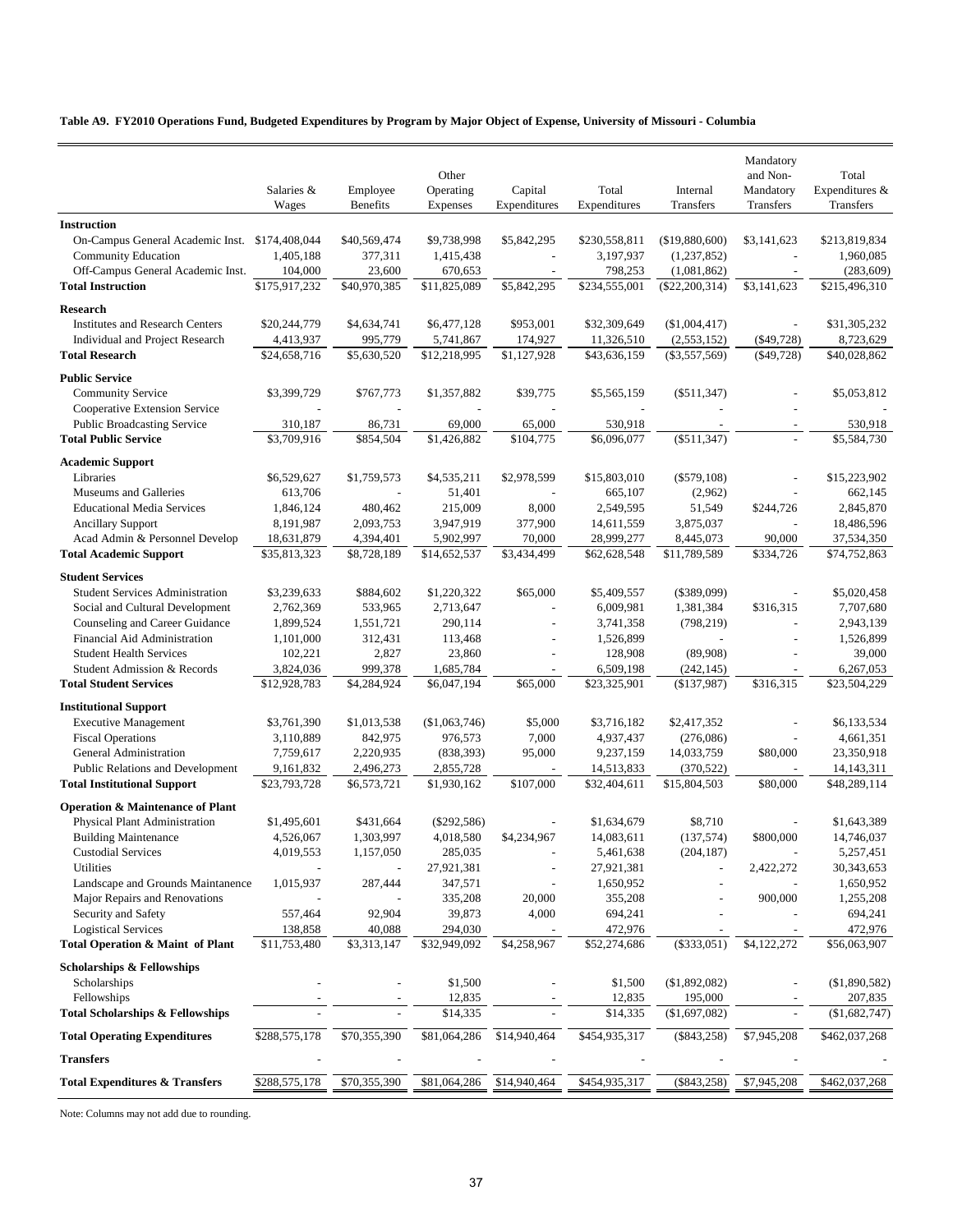#### **Table A10. FY2010 Operations Fund, Budgeted Expenditures by Program by Major Object of Expense, University of Missouri Extension**

|                                                                           |              |                 | Other       |              |              |               | Mandatory<br>and Non- | Total          |
|---------------------------------------------------------------------------|--------------|-----------------|-------------|--------------|--------------|---------------|-----------------------|----------------|
|                                                                           | Salaries &   | Employee        | Operating   | Capital      | Total        | Internal      | Mandatory             | Expenditures & |
|                                                                           | Wages        | <b>Benefits</b> | Expenses    | Expenditures | Expenditures | Transfers     | Transfers             | Transfers      |
| <b>Instruction</b>                                                        |              |                 |             |              |              |               |                       |                |
| On-Campus General Academic Inst.                                          |              |                 |             |              |              |               |                       |                |
| Community Education                                                       |              |                 |             |              |              |               |                       |                |
| Off-Campus General Academic Inst.                                         |              |                 |             |              |              |               |                       |                |
| <b>Total Instruction</b>                                                  |              |                 |             |              |              |               |                       |                |
| <b>Research</b>                                                           |              |                 |             |              |              |               |                       |                |
| <b>Institutes and Research Centers</b><br>Individual and Project Research |              |                 |             |              |              |               |                       |                |
| <b>Total Research</b>                                                     |              |                 |             |              |              |               |                       |                |
| <b>Public Service</b>                                                     |              |                 |             |              |              |               |                       |                |
| Community Service                                                         |              |                 | \$17,325    |              | \$17,325     | $(\$716,704)$ |                       | $(\$699,379)$  |
| Cooperative Extension Service                                             | \$27,461,238 | \$7,853,840     | 6,452,787   | \$6,000      | 41,773,865   | (457, 758)    | \$125,000             | 41,441,106     |
| <b>Public Broadcasting Service</b>                                        |              |                 |             |              |              |               |                       |                |
| <b>Total Public Service</b>                                               | \$27,461,238 | \$7,853,840     | \$6,470,112 | \$6,000      | \$41,791,190 | (\$1,174,462) | \$125,000             | \$40,741,728   |
| <b>Academic Support</b>                                                   |              |                 |             |              |              |               |                       |                |
| Libraries                                                                 |              |                 |             |              |              |               |                       |                |
| Museums and Galleries                                                     |              |                 |             |              |              |               |                       |                |
| <b>Educational Media Services</b><br><b>Ancillary Support</b>             |              |                 |             |              |              |               |                       |                |
| Acad Admin & Personnel Develop                                            |              |                 |             |              |              |               |                       |                |
| <b>Total Academic Support</b>                                             |              |                 |             |              |              |               |                       |                |
| <b>Student Services</b>                                                   |              |                 |             |              |              |               |                       |                |
| <b>Student Services Administration</b>                                    |              |                 |             |              |              |               |                       |                |
| Social and Cultural Development                                           |              |                 |             |              |              |               |                       |                |
| Counseling and Career Guidance                                            |              |                 |             |              |              |               |                       |                |
| Financial Aid Administration                                              |              |                 |             |              |              |               |                       |                |
| <b>Student Health Services</b><br>Student Admission & Records             |              |                 |             |              |              |               |                       |                |
| <b>Total Student Services</b>                                             |              |                 |             |              |              |               |                       |                |
| <b>Institutional Support</b>                                              |              |                 |             |              |              |               |                       |                |
| <b>Executive Management</b>                                               |              |                 |             |              |              |               |                       |                |
| <b>Fiscal Operations</b>                                                  |              |                 |             |              |              |               |                       |                |
| General Administration                                                    |              |                 |             |              |              |               |                       |                |
| Public Relations and Development                                          |              |                 |             |              |              |               |                       |                |
| <b>Total Institutional Support</b>                                        |              |                 |             |              |              |               |                       |                |
| <b>Operation &amp; Maintenance of Plant</b>                               |              |                 |             |              |              |               |                       |                |
| Physical Plant Administration<br><b>Building Maintenance</b>              |              |                 |             |              |              |               |                       |                |
| <b>Custodial Services</b>                                                 |              |                 |             |              |              |               |                       |                |
| Utilities                                                                 |              |                 |             |              |              |               |                       |                |
| Landscape and Grounds Maintenance                                         |              |                 |             |              |              |               |                       |                |
| Major Repairs and Renovations                                             |              |                 |             |              |              |               |                       |                |
| Security and Safety<br><b>Logistical Services</b>                         |              |                 |             |              |              |               |                       |                |
| Total Operation & Maint of Plant                                          |              |                 |             |              |              |               |                       |                |
| <b>Scholarships &amp; Fellowships</b>                                     |              |                 |             |              |              |               |                       |                |
| Scholarships                                                              |              |                 |             |              |              |               |                       |                |
| Fellowships                                                               |              |                 |             |              |              |               |                       |                |
| <b>Total Scholarships &amp; Fellowships</b>                               |              |                 |             |              |              |               |                       |                |
| <b>Total Operating Expenditures</b>                                       | \$27,461,238 | \$7,853,840     | \$6,470,112 | \$6,000      | \$41,791,190 | (\$1,174,462) | \$125,000             | \$40,741,728   |
| <b>Transfers</b>                                                          |              |                 |             |              |              |               |                       |                |
| <b>Total Expenditures &amp; Transfers</b>                                 | \$27,461,238 | \$7,853,840     | \$6,470,112 | \$6,000      | \$41,791,190 | (\$1,174,462) | \$125,000             | \$40,741,728   |
|                                                                           |              |                 |             |              |              |               |                       |                |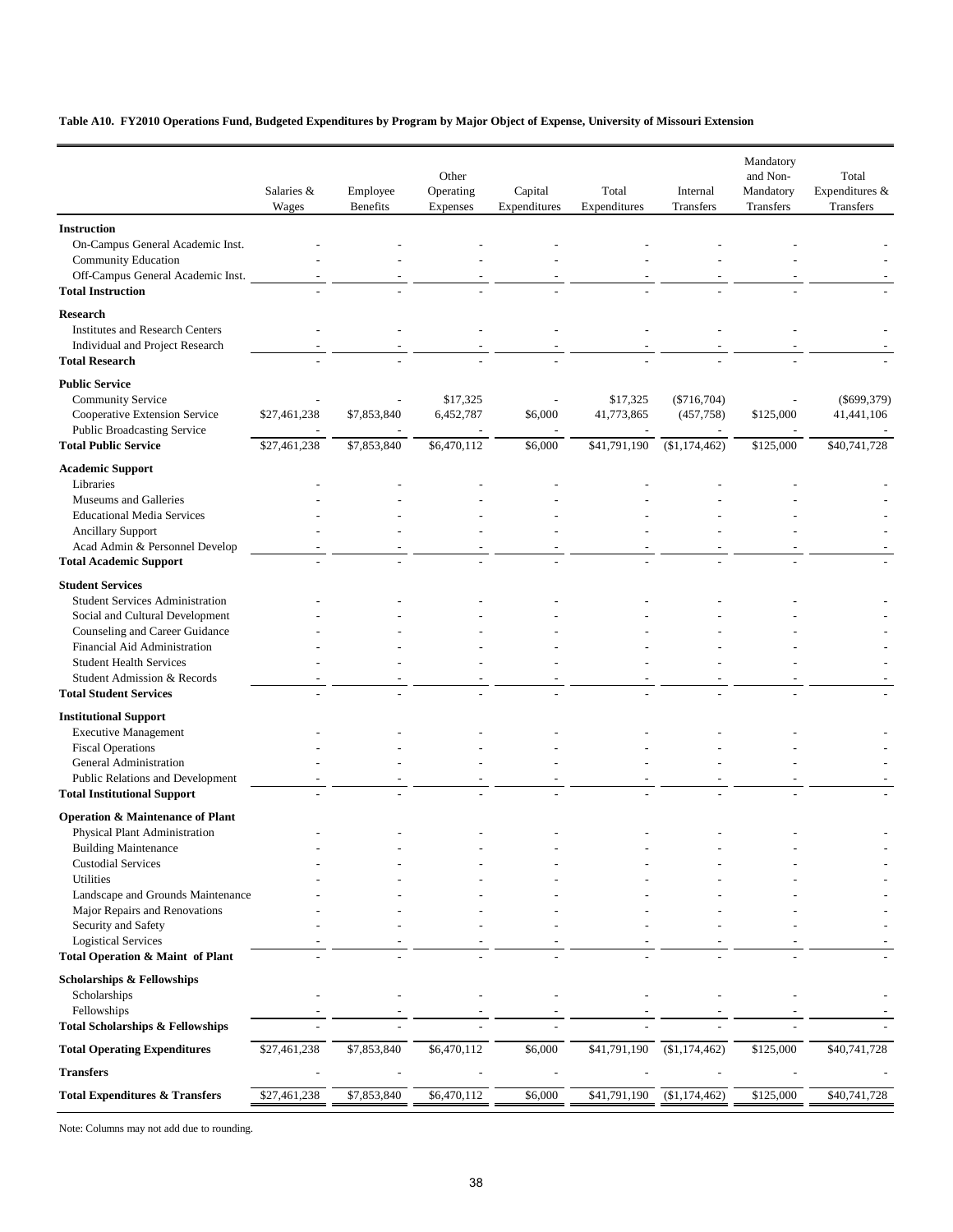|                                                                        | Salaries &<br>Wages       | Employee<br>Benefits   | Other<br>Operating<br>Expenses | Capital<br>Expenditures  | Total<br>Expenditures     | Internal<br>Transfers     | Mandatory<br>and Non-<br>Mandatory<br>Transfers | Total<br>Expenditures &<br><b>Transfers</b> |
|------------------------------------------------------------------------|---------------------------|------------------------|--------------------------------|--------------------------|---------------------------|---------------------------|-------------------------------------------------|---------------------------------------------|
|                                                                        |                           |                        |                                |                          |                           |                           |                                                 |                                             |
| <b>Instruction</b><br>On-Campus General Academic Inst.                 | \$93,669,751              | \$21,245,742           | \$17,099,037                   | \$410,100                | \$132,424,630             | $(\$493,974)$             |                                                 | \$131,930,656                               |
| Community Education                                                    | 66,188                    | 16,714                 | 62,748                         |                          | 145,650                   |                           |                                                 | 145,650                                     |
| Off-Campus General Academic Inst.                                      | $\overline{a}$            |                        | 85,000                         | $\overline{a}$           | 85,000                    | (80,000)                  | $\overline{\phantom{a}}$                        | 5,000                                       |
| <b>Total Instruction</b>                                               | \$93,735,939              | \$21,262,456           | \$17,246,785                   | \$410,100                | \$132,655,280             | $(\$573,974)$             | $\overline{a}$                                  | \$132,081,306                               |
| <b>Research</b>                                                        |                           |                        |                                |                          |                           |                           |                                                 |                                             |
| <b>Institutes and Research Centers</b>                                 | \$54,500                  | \$13,283               | \$20,700                       |                          | \$88,483                  |                           |                                                 | \$88,483                                    |
| Individual and Project Research                                        | 1,471,538                 | 336,147                | 2,010,217                      | \$130,000                | 3,947,902                 | (\$278,600)               |                                                 | 3,669,302                                   |
| <b>Total Research</b>                                                  | \$1,526,038               | \$349,430              | \$2,030,917                    | \$130,000                | \$4,036,385               | $(\$278,600)$             | $\overline{a}$                                  | \$3,757,785                                 |
| <b>Public Service</b>                                                  |                           |                        |                                |                          |                           |                           |                                                 |                                             |
| <b>Community Service</b>                                               | \$2,020,452               | \$540,305              | \$570,214                      |                          | \$3,130,971               | (\$188,000)               |                                                 | \$2,942,971                                 |
| Cooperative Extension Service                                          | 100,000                   | 22,000                 | 15,200                         | $\overline{a}$           | 137,200                   | (123, 425)                | $\overline{a}$                                  | 13,775                                      |
| <b>Public Broadcasting Service</b>                                     |                           |                        | 52,575                         |                          | 52,575                    |                           |                                                 | 52,575                                      |
| <b>Total Public Service</b>                                            | \$2,120,452               | \$562,305              | \$637,989                      |                          | \$3,320,746               | $(\$311,425)$             | $\overline{\phantom{a}}$                        | \$3,009,321                                 |
| <b>Academic Support</b>                                                |                           |                        |                                |                          |                           |                           |                                                 |                                             |
| Libraries                                                              | \$4,470,430               | \$1,215,292            | \$1,459,712                    | \$2,756,937              | \$9,902,371               | $(\$97,207)$              |                                                 | \$9,805,164                                 |
| Museums and Galleries                                                  | 318,311                   | 91,833                 | 19,900                         |                          | 430,044                   |                           |                                                 | 430,044                                     |
| <b>Educational Media Services</b>                                      | 619,251                   | 163,855                | 712,401                        |                          | 1,495,507                 | (317, 494)                |                                                 | 1,178,013                                   |
| <b>Ancillary Support</b>                                               | 1,496,734                 | 417,836                | 371,838                        | $\overline{a}$           | 2,286,408                 | (66,085)                  | $\overline{\phantom{a}}$                        | 2,220,323                                   |
| Acad Admin & Personnel Develop                                         | 9,008,681                 | 2,467,029              | 2,462,749                      | 137,000                  | 14,075,459                | (360, 149)                | $(\$38,800)$                                    | 13,676,510                                  |
| <b>Total Academic Support</b>                                          | \$15,913,407              | \$4,355,845            | \$5,026,600                    | \$2,893,937              | \$28,189,789              | $(\$840,935)$             | (\$38,800)                                      | \$27,310,054                                |
| <b>Student Services</b>                                                |                           |                        |                                |                          |                           |                           |                                                 |                                             |
| <b>Student Services Administration</b>                                 | \$2,731,377               | \$694,028              | \$894,075                      |                          | \$4,319,480               | \$1,836,425               |                                                 | \$6,155,905                                 |
| Social and Cultural Development                                        | 875,623                   | 215,810                | 580,132                        | ÷,                       | 1,671,565                 | 10,896                    |                                                 | 1,682,461                                   |
| Counseling and Career Guidance                                         | 1,374,553                 | 352,205                | 208,408                        | L,                       | 1,935,166                 | (842, 613)                |                                                 | 1,092,553                                   |
| Financial Aid Administration                                           | 825,947                   | 238,284                | 88,557                         | ÷,                       | 1,152,788                 | (56, 230)                 |                                                 | 1,096,558                                   |
| <b>Student Health Services</b>                                         |                           |                        |                                | $\overline{\phantom{a}}$ |                           |                           |                                                 |                                             |
| Student Admission & Records<br><b>Total Student Services</b>           | 1,373,627                 | 448,993<br>\$1,949,320 | 207,434<br>\$1,978,606         | $\frac{1}{2}$            | 2,030,054<br>\$11,109,053 | (61, 152)<br>\$887,326    |                                                 | 1,968,902<br>\$11,996,379                   |
|                                                                        | \$7,181,127               |                        |                                |                          |                           |                           |                                                 |                                             |
| <b>Institutional Support</b>                                           |                           |                        |                                |                          |                           |                           |                                                 |                                             |
| <b>Executive Management</b>                                            | \$3,274,248               | \$888,399              | \$384,705                      |                          | \$4,547,352               | $(\$46,500)$              | $(\$275,000)$                                   | \$4,225,852                                 |
| <b>Fiscal Operations</b>                                               | 1,054,784                 | 295,035                | 1,763,375                      | \$15,000                 | 3,128,194                 | 6,111,281                 |                                                 | 9,239,475                                   |
| General Administration                                                 | 10,706,141                | 3,731,085              | 2,790,249                      | 415,000                  | 17,642,475                | (4,389,418)               | $\overline{a}$                                  | 13,253,057                                  |
| Public Relations and Development<br><b>Total Institutional Support</b> | 3,140,438<br>\$18,175,611 | 903,381<br>\$5,817,900 | 1,680,013<br>\$6,618,342       | \$430,000                | 5,723,832<br>\$31,041,853 | (661, 734)<br>\$1,013,629 | $(\$275,000)$                                   | 5,062,098<br>\$31,780,482                   |
|                                                                        |                           |                        |                                |                          |                           |                           |                                                 |                                             |
| <b>Operation &amp; Maintenance of Plant</b>                            |                           |                        |                                |                          |                           |                           |                                                 |                                             |
| Physical Plant Administration                                          | \$318,000                 | \$92,000               | \$242,100                      |                          | \$652,100                 | \$76,284                  | \$2,374,000                                     | \$3,102,384                                 |
| <b>Building Maintenance</b>                                            | 255,000                   | 71,000                 | 3,360,708<br>498,000           | \$3,753,401              | 7,440,109                 | (477, 645)                |                                                 | 6,962,464                                   |
| <b>Custodial Services</b><br><b>Utilities</b>                          | 2,266,000<br>365,000      | 650,000<br>105,000     | 135,000                        | 25,000<br>15,000         | 3,439,000<br>620,000      | (413,000)                 |                                                 | 3,439,000<br>207,000                        |
| Landscape and Grounds Maintenance                                      |                           |                        | 4,941,000                      |                          | 4,941,000                 |                           |                                                 | 4,941,000                                   |
| Major Repairs and Renovations                                          |                           |                        |                                |                          |                           |                           |                                                 |                                             |
| Security and Safety                                                    | 1,009,000                 | 279,000                | 39,600                         |                          | 1,327,600                 |                           |                                                 | 1,327,600                                   |
| <b>Logistical Services</b>                                             |                           |                        |                                |                          |                           |                           |                                                 |                                             |
| Total Operation & Maint of Plant                                       | \$4,213,000               | \$1,197,000            | \$9,216,408                    | \$3,793,401              | \$18,419,809              | $(\$814,361)$             | \$2,374,000                                     | \$19,979,448                                |
| <b>Scholarships &amp; Fellowships</b>                                  |                           |                        |                                |                          |                           |                           |                                                 |                                             |
| Scholarships                                                           |                           |                        | \$10,280                       |                          | \$10,280                  | \$394,000                 |                                                 | \$404,280                                   |
| Fellowships                                                            | \$60,500                  |                        | 20,000                         |                          | 80,500                    |                           |                                                 | 80,500                                      |
| <b>Total Scholarships &amp; Fellowships</b>                            | \$60,500                  |                        | \$30,280                       |                          | \$90,780                  | \$394,000                 |                                                 | \$484,780                                   |
| <b>Total Operating Expenditures</b>                                    | \$142,926,074             | \$35,494,256           | \$42,785,927                   | \$7,657,438              | \$228,863,695             | $(\$524,340)$             | \$2,060,200                                     | \$230,399,555                               |
| <b>Transfers</b>                                                       |                           |                        |                                |                          |                           |                           |                                                 |                                             |
| <b>Total Expenditures &amp; Transfers</b>                              | \$142,926,074             | \$35,494,256           | \$42,785,927                   | \$7,657,438              | \$228,863,695             | $(\$524,340)$             | \$2,060,200                                     | \$230,399,555                               |
|                                                                        |                           |                        |                                |                          |                           |                           |                                                 |                                             |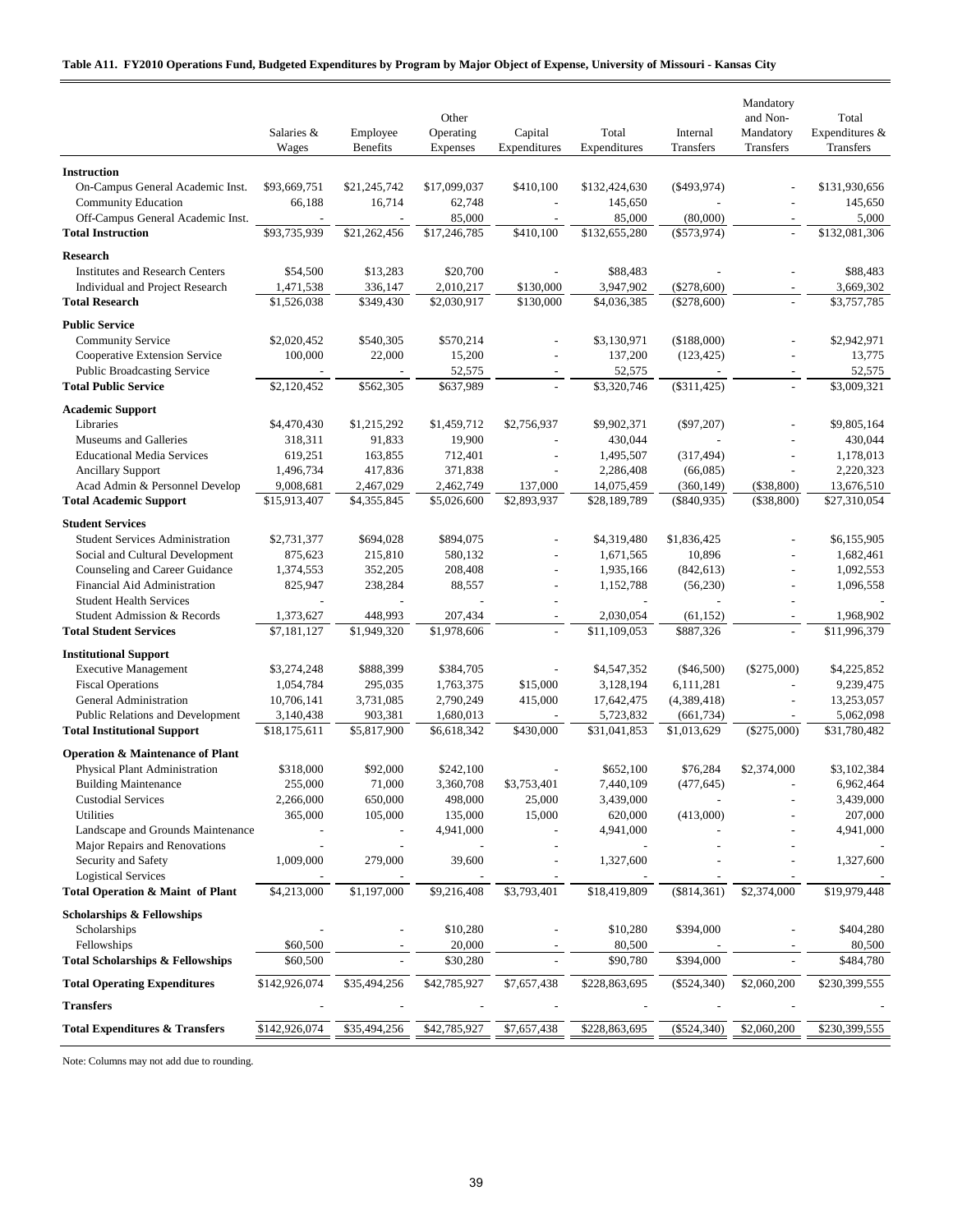#### **Table A12. FY2010 Operations Fund, Budgeted Expenditures by Program by Major Object of Expense, Missouri University of Science and Technology**

|                                                                 | Salaries &<br>Wages      | Employee<br><b>Benefits</b> | Other<br>Operating<br>Expenses | Capital<br>Expenditures | Total<br>Expenditures    | Internal<br>Transfers        | Mandatory<br>and Non-<br>Mandatory<br>Transfers | Total<br>Expenditures &<br>Transfers |
|-----------------------------------------------------------------|--------------------------|-----------------------------|--------------------------------|-------------------------|--------------------------|------------------------------|-------------------------------------------------|--------------------------------------|
| <b>Instruction</b>                                              |                          |                             |                                |                         |                          |                              |                                                 |                                      |
| On-Campus General Academic Inst.                                | \$39,118,917             | \$9,891,093                 | \$7,232,502                    | \$319,723               | \$56,562,235             | (\$311,743)                  |                                                 | \$56,250,492                         |
| <b>Community Education</b>                                      | 95,280                   | 25,387                      | 36,657                         |                         | 157,324                  | 15,000                       |                                                 | 172,324                              |
| Off-Campus General Academic Inst.                               | 1,045,000                | 300,000                     | 1,432,026                      | 480,000                 | 3,257,026                | (4,270,415)                  |                                                 | (1,013,389)                          |
| <b>Total Instruction</b>                                        | \$40,259,197             | \$10,216,480                | \$8,701,185                    | \$799,723               | \$59,976,585             | $(\$4,567,158)$              |                                                 | \$55,409,427                         |
|                                                                 |                          |                             |                                |                         |                          |                              |                                                 |                                      |
| <b>Research</b>                                                 |                          |                             |                                |                         |                          |                              |                                                 |                                      |
| <b>Institutes and Research Centers</b>                          | \$1,501,038              | \$295,916                   | \$423,960                      | \$40,000                | \$2,260,914              |                              | \$25,000                                        | \$2,285,914                          |
| Individual and Project Research                                 | 921,973                  | 231,570                     | 271,205                        | 760,625                 | 2,185,373                | $(\$690,000)$                |                                                 | 1,495,373                            |
| <b>Total Research</b>                                           | \$2,423,010              | \$527,486                   | \$695,165                      | \$800,625               | \$4,446,287              | $(\$690,000)$                | \$25,000                                        | \$3,781,287                          |
| <b>Public Service</b>                                           |                          |                             |                                |                         |                          |                              |                                                 |                                      |
| <b>Community Service</b>                                        | \$276,428                | \$74,244                    | \$574,176                      | \$350                   | \$925,198                | $(\$311,023)$                |                                                 | \$614,175                            |
| Cooperative Extension Service                                   | 48,815                   | 12,717                      | 11,500                         | ÷,                      | 73,032                   | (42,930)                     |                                                 | 30,102                               |
| <b>Public Broadcasting Service</b>                              | 156,649                  | 45,225                      |                                |                         | 201,874                  |                              |                                                 | 201,874                              |
| <b>Total Public Service</b>                                     | \$481,892                | \$132,186                   | \$585,676                      | \$350                   | \$1,200,104              | $($ \$353,953)               |                                                 | \$846,151                            |
| <b>Academic Support</b>                                         |                          |                             |                                |                         |                          |                              |                                                 |                                      |
|                                                                 |                          |                             |                                |                         |                          |                              |                                                 |                                      |
| Libraries<br>Museums and Galleries                              | \$1,029,075              | \$274,236                   | \$273,000                      | \$1,197,093             | \$2,773,404              |                              |                                                 | \$2,773,404                          |
| <b>Educational Media Services</b>                               | 579,439                  |                             | (494, 840)                     | 10,000                  |                          |                              |                                                 | 260,600                              |
| <b>Ancillary Support</b>                                        | 341,860                  | 166,001<br>87,394           | 207,973                        |                         | 260,600<br>637,227       |                              |                                                 | 637,227                              |
|                                                                 |                          |                             |                                |                         |                          |                              |                                                 |                                      |
| Acad Admin & Personnel Develop<br><b>Total Academic Support</b> | 1,656,779<br>\$3,607,153 | 444,548<br>\$972,179        | 624,155<br>\$610,288           | \$1,207,093             | 2,725,482<br>\$6,396,713 | $(\$21,000)$<br>$(\$21,000)$ |                                                 | 2,704,482<br>\$6,375,713             |
|                                                                 |                          |                             |                                |                         |                          |                              |                                                 |                                      |
| <b>Student Services</b>                                         |                          |                             |                                |                         |                          |                              |                                                 |                                      |
| <b>Student Services Administration</b>                          | \$1,348,363              | \$386,075                   | \$232,426                      |                         | \$1,966,864              | $\overline{\phantom{m}}$     | \$77,500                                        | \$2,044,364                          |
| Social and Cultural Development                                 | 1,519,507                | 366,056                     | 1,851,106                      |                         | 3,736,669                | $(\$38,200)$                 | 63,392                                          | 3,761,861                            |
| Counseling and Career Guidance                                  | 599,483                  | 169,751                     | 193,206                        |                         | 962,440                  |                              |                                                 | 962,440                              |
| Financial Aid Administration                                    | 318,063                  | 91,824                      | 24,565                         | $\overline{a}$          | 434,452                  |                              |                                                 | 434,452                              |
| <b>Student Health Services</b>                                  | 648,000                  | 136,400                     | 89,600                         |                         | 874,000                  |                              |                                                 | 874,000                              |
| Student Admission & Records                                     | 2,201,435                | 597,639                     | 942,932                        |                         | 3,742,006                |                              |                                                 | 3,742,006                            |
| <b>Total Student Services</b>                                   | \$6,634,851              | \$1,747,745                 | \$3,333,834                    | $\overline{a}$          | \$11,716,430             | $(\$38,200)$                 | \$140,892                                       | \$11,819,122                         |
| <b>Institutional Support</b>                                    |                          |                             |                                |                         |                          |                              |                                                 |                                      |
| <b>Executive Management</b>                                     | \$1,509,675              | \$402,463                   | \$151,449                      | ÷,                      | \$2,063,587              | \$894,156                    |                                                 | \$2,957,743                          |
| <b>Fiscal Operations</b>                                        | 1,324,682                | 375,387                     | 281,974                        |                         | 1,982,043                |                              |                                                 | 1,982,043                            |
| General Administration                                          | 663,674                  | 191,602                     | 117,501                        | \$1,742                 | 974,519                  |                              |                                                 | 974,519                              |
| Public Relations and Development                                | 2,185,659                | 619,819                     | 762,469                        | $\overline{a}$          | 3,567,947                | 75,000                       | $\sim$                                          | 3,642,947                            |
| <b>Total Institutional Support</b>                              | \$5,683,690              | \$1,589,271                 | \$1,313,393                    | \$1,742                 | \$8,588,096              | \$969,156                    |                                                 | \$9,557,252                          |
| <b>Operation &amp; Maintenance of Plant</b>                     |                          |                             |                                |                         |                          |                              |                                                 |                                      |
|                                                                 |                          |                             |                                |                         | \$509,880                |                              |                                                 | \$509,880                            |
| Physical Plant Administration<br><b>Building Maintenance</b>    | \$369,284<br>284,740     | \$101,389<br>81,972         | \$39,207                       | \$90,000                | 2,990,100                |                              |                                                 | 2,990,100                            |
|                                                                 |                          |                             | 2,533,388                      |                         |                          |                              |                                                 |                                      |
| <b>Custodial Services</b>                                       | 1,416,962                | 407,018                     | 96,302                         | 10,000                  | 1,930,282                |                              |                                                 | 1,930,282                            |
| Utilities                                                       | 887,138                  | 256,117                     | 4,423,731                      | 31,500                  | 5,598,486                |                              | \$184,000                                       | 5,782,486                            |
| Landscape and Grounds Maintenance                               | 467,602                  | 129,086                     | 114,608                        | 5,000                   | 716,296                  |                              |                                                 | 716,296                              |
| Major Repairs and Renovations                                   | 79,808                   | 23,040                      | 521,200                        | 2,095,029               | 2,719,077                |                              |                                                 | 2,719,077                            |
| Security and Safety                                             | 1,105,160                | 300,182                     | 198,007                        |                         | 1,603,349                | $(\$38,200)$                 |                                                 | 1,565,149                            |
| <b>Logistical Services</b><br>Total Operation & Maint of Plant  | \$4,610,694              | \$1,298,804                 | \$7,926,443                    | \$2,231,529             | \$16,067,470             | $(\$38,200)$                 | \$184,000                                       | \$16,213,270                         |
|                                                                 |                          |                             |                                |                         |                          |                              |                                                 |                                      |
| <b>Scholarships &amp; Fellowships</b>                           |                          |                             |                                |                         |                          |                              |                                                 |                                      |
| Scholarships                                                    |                          |                             |                                |                         |                          |                              |                                                 |                                      |
| Fellowships                                                     |                          |                             | \$255                          |                         | \$255                    |                              |                                                 | \$255                                |
| <b>Total Scholarships &amp; Fellowships</b>                     |                          |                             | \$255                          |                         | \$255                    |                              |                                                 | \$255                                |
| <b>Total Operating Expenditures</b>                             | \$63,700,487             | \$16,484,152                | \$23,166,239                   | \$5,041,062             | \$108,391,940            | $($ \$4,739,355)             | \$349,892                                       | \$104,002,477                        |
| <b>Transfers</b>                                                |                          |                             |                                |                         |                          |                              |                                                 |                                      |
| <b>Total Expenditures &amp; Transfers</b>                       | \$63,700,487             | \$16,484,152                | \$23,166,239                   | \$5,041,062             | \$108,391,940            | $(\$4,739,355)$              | \$349,892                                       | \$104,002,477                        |
|                                                                 |                          |                             |                                |                         |                          |                              |                                                 |                                      |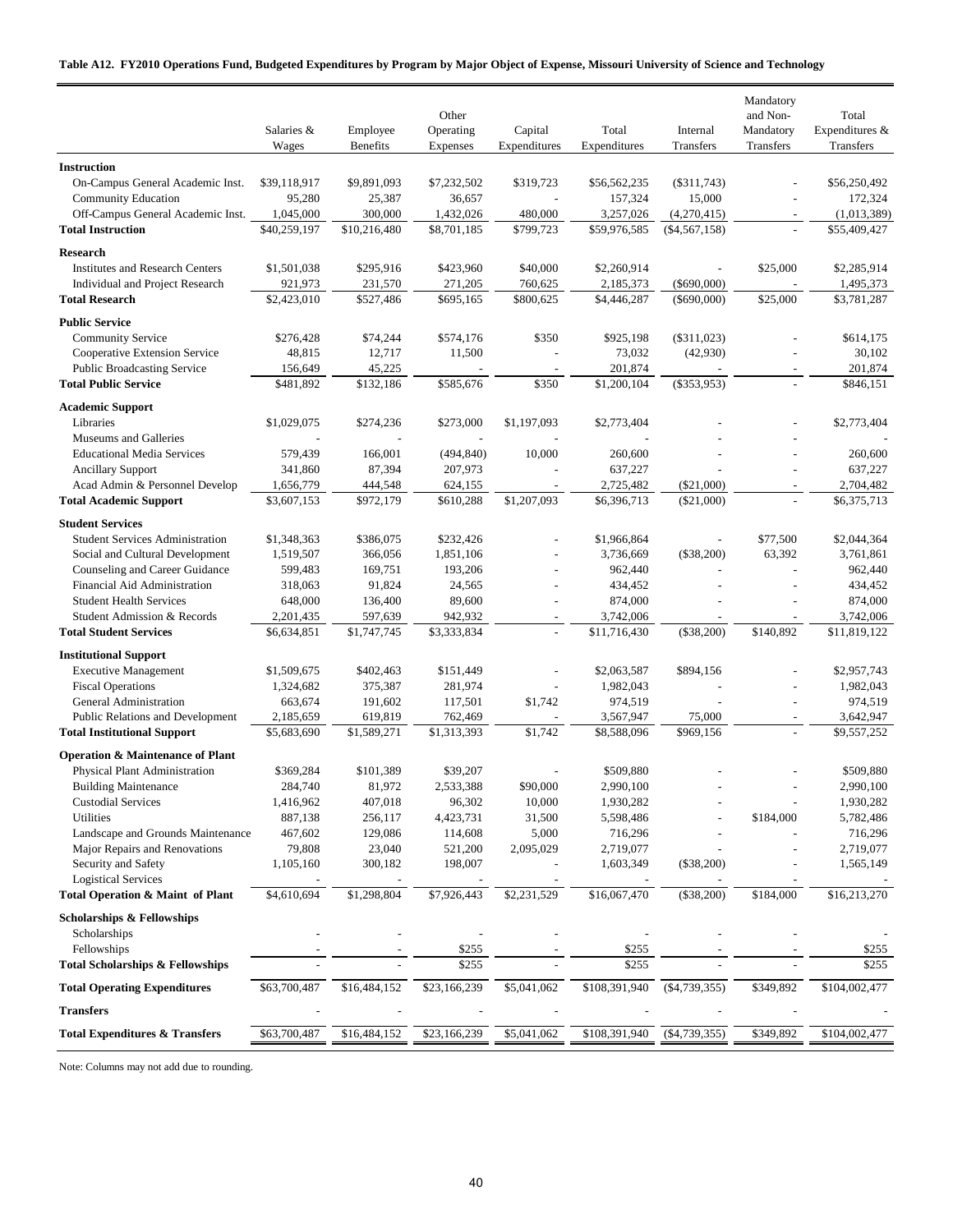#### **Table A13. FY2010 Operations Fund, Budgeted Expenditures by Program by Major Object of Expense, University of Missouri - St. Louis**

|                                                                    | Salaries &<br>Wages    | Employee<br>Benefits | Other<br>Operating<br>Expenses | Capital<br>Expenditures  | Total<br>Expenditures  | Internal<br>Transfers  | Mandatory<br>and Non-<br>Mandatory<br>Transfers | Total<br>Expenditures &<br>Transfers |
|--------------------------------------------------------------------|------------------------|----------------------|--------------------------------|--------------------------|------------------------|------------------------|-------------------------------------------------|--------------------------------------|
|                                                                    |                        |                      |                                |                          |                        |                        |                                                 |                                      |
| <b>Instruction</b><br>On-Campus General Academic Inst.             | \$48,735,073           | \$12,799,928         | \$8,316,283                    | \$261,250                | \$70,112,534           | $(\$868,881)$          | \$2,100,000                                     | \$71,343,653                         |
| <b>Community Education</b>                                         | 10,000                 | 2,000                | 37,000                         |                          | 49,000                 | 15,000                 |                                                 | 64,000                               |
| Off-Campus General Academic Inst.                                  | 536,500                | 121,000              | 296,904                        |                          | 954,404                | 27,063                 |                                                 | 981,467                              |
| <b>Total Instruction</b>                                           | \$49,281,573           | \$12,922,928         | \$8,650,187                    | \$261,250                | \$71,115,938           | $(\$826,818)$          | \$2,100,000                                     | \$72,389,120                         |
|                                                                    |                        |                      |                                |                          |                        |                        |                                                 |                                      |
| <b>Research</b>                                                    |                        |                      |                                |                          |                        |                        |                                                 |                                      |
| <b>Institutes and Research Centers</b>                             | \$1,012,181            | \$268,521            | \$179,895                      | \$40,000                 | \$1,500,597            | $(\$32,292)$           | $\overline{a}$                                  | \$1,468,305                          |
| Individual and Project Research                                    | 589,330                | 67,678               | 1,446,641                      | 123,400                  | 2,227,049              | (410,000)              | \$165,200                                       | 1,982,249                            |
| <b>Total Research</b>                                              | \$1,601,511            | \$336,199            | \$1,626,536                    | \$163,400                | \$3,727,646            | ( \$442, 292)          | \$165,200                                       | \$3,450,554                          |
| <b>Public Service</b>                                              |                        |                      |                                |                          |                        |                        |                                                 |                                      |
| <b>Community Service</b>                                           | \$1,900,882            | \$501,577            | \$280,688                      |                          | \$2,683,147            | (\$132,433)            |                                                 | \$2,550,714                          |
| Cooperative Extension Service                                      | 214,215                | 56,600               | 63,000                         | $\overline{\phantom{a}}$ | 333,815                | (277,070)              | $\overline{a}$                                  | 56,745                               |
| <b>Public Broadcasting Service</b>                                 | 248,960                | 71,875               | 468                            |                          | 321,303                |                        |                                                 | 321,303                              |
| <b>Total Public Service</b>                                        | \$2,364,057            | \$630,052            | \$344,156                      |                          | \$3,338,265            | $(\$409,503)$          | $\overline{\phantom{a}}$                        | \$2,928,762                          |
| <b>Academic Support</b>                                            |                        |                      |                                |                          |                        |                        |                                                 |                                      |
| Libraries                                                          | \$2,358,692            | \$640,211            | \$329,900                      | \$2,220,000              | \$5,548,803            | $(\$311,266)$          |                                                 | \$5,237,537                          |
| Museums and Galleries                                              | 67,500                 | 15,956               | 28,544                         |                          | 112,000                |                        |                                                 | 112,000                              |
| <b>Educational Media Services</b>                                  | 870,910                | 247,024              | 86,581                         |                          | 1,204,515              | (84, 480)              |                                                 | 1,120,035                            |
| <b>Ancillary Support</b>                                           | 3,330,707              | 970,177              | 2,215,154                      | 375,000                  | 6,891,038              | (1,067,351)            | \$1,000,000                                     | 6,823,687                            |
| Acad Admin & Personnel Develop                                     | 6,154,445              | 1,660,194            | 3,489,211                      | 100,000                  | 11,403,850             | 2,055,920              | 290,000                                         | 13,749,770                           |
| <b>Total Academic Support</b>                                      | \$12,782,254           | \$3,533,562          | \$6,149,390                    | \$2,695,000              | \$25,160,206           | \$592,823              | \$1,290,000                                     | \$27,043,029                         |
| <b>Student Services</b>                                            |                        |                      |                                |                          |                        |                        |                                                 |                                      |
| <b>Student Services Administration</b>                             | \$884,000              | \$247,300            | \$524,896                      |                          | \$1,656,196            | $(\$50,000)$           |                                                 | \$1,606,196                          |
| Social and Cultural Development                                    | 667,600                | 131,950              | 1,013,351                      | \$10,300                 | 1,823,201              | 45,700                 | \$125,000                                       | 1,993,901                            |
| Counseling and Career Guidance                                     | 541,600                | 148,100              | 138,973                        | $\overline{a}$           | 828,673                | (25,000)               |                                                 | 803,673                              |
| Financial Aid Administration                                       | 796,000                | 202,000              | 102,194                        |                          | 1,100,194              |                        |                                                 | 1,100,194                            |
| <b>Student Health Services</b>                                     | 5,500                  | 200                  | 25,200                         |                          | 30,900                 |                        |                                                 | 30,900                               |
| Student Admission & Records                                        | 2,056,916              | 551,585              | 403,976                        |                          | 3,012,477              | (85, 139)              |                                                 | 2,927,338                            |
| <b>Total Student Services</b>                                      | \$4,951,616            | \$1,281,135          | \$2,208,590                    | \$10,300                 | \$8,451,641            | (\$114,439)            | \$125,000                                       | \$8,462,202                          |
|                                                                    |                        |                      |                                |                          |                        |                        |                                                 |                                      |
| <b>Institutional Support</b><br><b>Executive Management</b>        |                        | \$529,918            |                                |                          | \$2,666,944            |                        |                                                 | \$2,985,782                          |
|                                                                    | \$1,805,354<br>772,139 | 222,918              | \$331,672<br>1,216,672         |                          | 2,211,729              | \$318,838<br>(82, 271) | (\$11,767)                                      | 2,117,691                            |
| <b>Fiscal Operations</b><br>General Administration                 | 2,440,458              | 683,026              | 216,274                        | \$9,000                  | 3,348,758              | 631,114                | $\qquad \qquad \blacksquare$                    | 3,979,872                            |
| Public Relations and Development                                   | 3,615,485              | 1,039,375            | 1,090,335                      |                          | 5,745,195              | 155,282                |                                                 | 5,900,477                            |
| <b>Total Institutional Support</b>                                 | \$8,633,436            | \$2,475,237          | \$2,854,953                    | \$9,000                  | \$13,972,626           | \$1,022,963            | (\$11,767)                                      | \$14,983,822                         |
|                                                                    |                        |                      |                                |                          |                        |                        |                                                 |                                      |
| <b>Operation &amp; Maintenance of Plant</b>                        |                        |                      |                                |                          |                        |                        |                                                 |                                      |
| Physical Plant Administration                                      | \$573,808              | \$162,552            | \$82,584                       |                          | \$818,944              | $(\$54,000)$           | \$53,845                                        | \$2,505,632                          |
| <b>Building Maintenance</b>                                        | 1,673,989              | 482,923              | 1,101,164                      |                          | 3,258,076              | (20,000)               | 1,740,688                                       | 3,291,921                            |
| <b>Custodial Services</b>                                          | 1,775,332              | 512,527              | 115,763                        |                          | 2,403,622              |                        |                                                 | 2,403,622                            |
| Utilities                                                          |                        |                      | 3,868,065                      |                          | 3,868,065              |                        |                                                 | 3,868,065                            |
| Landscape and Grounds Maintenance<br>Major Repairs and Renovations | 273,000                | 77,000               | 218,711                        |                          | 568,711                | 11,366                 | 200,000                                         | 780,077                              |
| Security and Safety                                                |                        |                      | 229,000                        |                          | 229,000                |                        | 1,295,000                                       | 1,524,000                            |
| <b>Logistical Services</b>                                         |                        |                      |                                |                          |                        |                        |                                                 |                                      |
| Total Operation & Maint of Plant                                   | \$4,296,129            | \$1,235,002          | \$5,615,287                    |                          | \$11,146,418           | $(\$62,634)$           | \$3,289,533                                     | \$14,373,317                         |
|                                                                    |                        |                      |                                |                          |                        |                        |                                                 |                                      |
| <b>Scholarships &amp; Fellowships</b>                              |                        |                      |                                |                          |                        |                        |                                                 |                                      |
| Scholarships                                                       |                        |                      | $(\$77,591)$                   |                          | $(\$77,591)$           | \$415,000              |                                                 | \$337,409                            |
| Fellowships<br><b>Total Scholarships &amp; Fellowships</b>         | \$5,000<br>\$5,000     | \$100<br>\$100       | 6,000<br>$(\$71,591)$          |                          | 11,100<br>$(\$66,491)$ | 65,600<br>\$480,600    |                                                 | 76,700<br>\$414,109                  |
|                                                                    |                        |                      |                                |                          |                        |                        |                                                 |                                      |
| <b>Total Operating Expenditures</b>                                | \$83,915,576           | \$22,414,215         | \$27,377,508                   | \$3,138,950              | \$136,846,249          | \$240,700              | \$6,957,966                                     | \$144,044,915                        |
| <b>Transfers</b>                                                   |                        |                      |                                |                          |                        |                        |                                                 |                                      |
| <b>Total Expenditures &amp; Transfers</b>                          | \$83,915,576           | \$22,414,215         | \$27,377,508                   | \$3,138,950              | \$136,846,249          | \$240,700              | \$6,957,966                                     | \$144,044,915                        |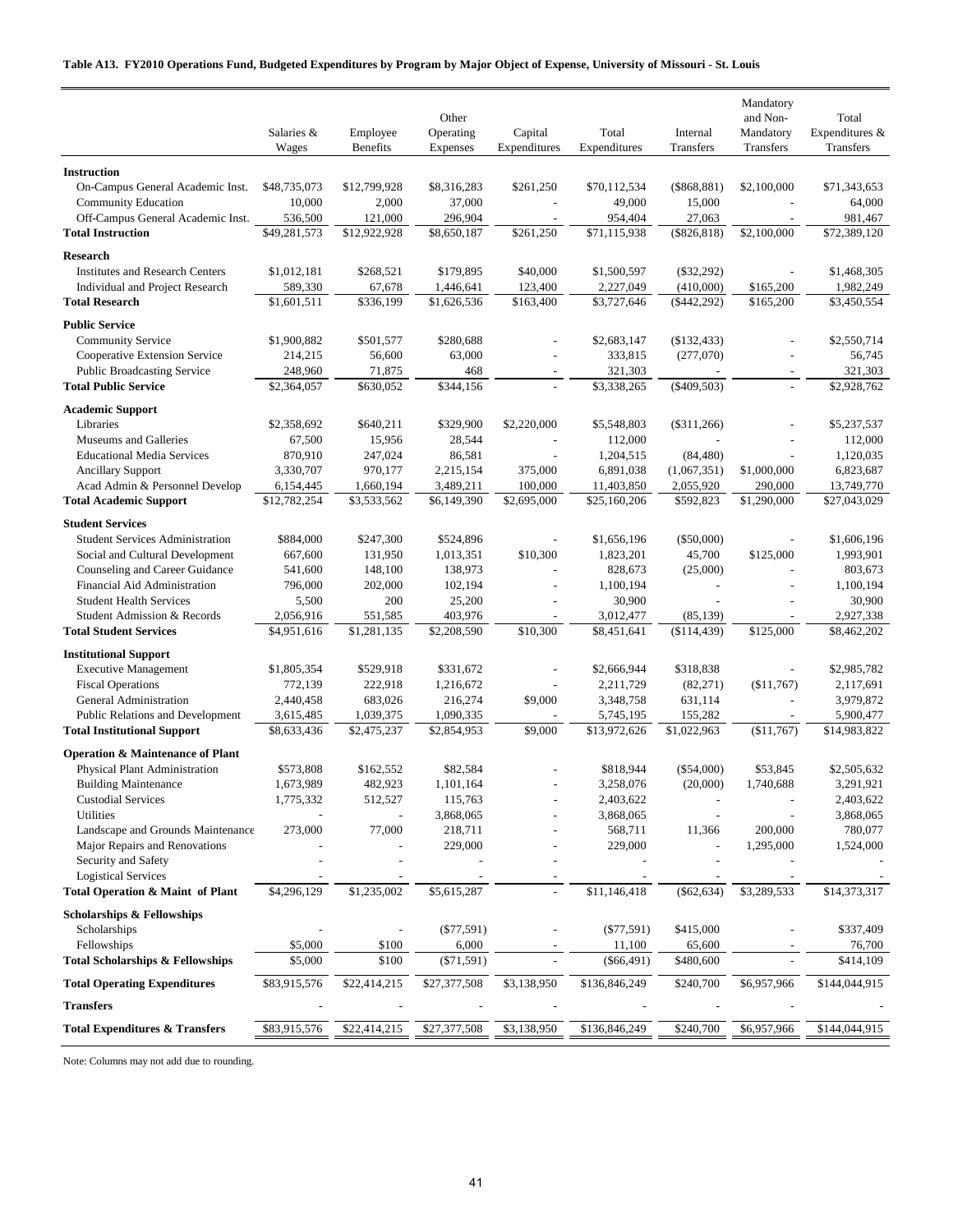#### **Table A14. FY2010 Operations Fund, Budgeted Expenditures by Program by Major Object of Expense, University of Missouri - System Administration**

|                                                                                                    | Salaries &<br>Wages     | Employee<br><b>Benefits</b> | Other<br>Operating<br>Expenses | Capital<br>Expenditures | Total<br>Expenditures    | Internal<br>Transfers     | Mandatory<br>and Non-<br>Mandatory<br>Transfers | Total<br>Expenditures &<br>Transfers |
|----------------------------------------------------------------------------------------------------|-------------------------|-----------------------------|--------------------------------|-------------------------|--------------------------|---------------------------|-------------------------------------------------|--------------------------------------|
| <b>Instruction</b>                                                                                 |                         |                             |                                |                         |                          |                           |                                                 |                                      |
| On-Campus General Academic Inst.<br>Community Education                                            | \$238,500               | \$62,900                    | \$143,700                      |                         | \$445,100                | $(\$580,200)$             |                                                 | (\$135,100)                          |
| Off-Campus General Academic Inst.<br><b>Total Instruction</b>                                      | \$238,500               | \$62,900                    | \$143,700                      |                         | \$445,100                | $(\$580,200)$             |                                                 | (\$135,100)                          |
| <b>Research</b><br><b>Institutes and Research Centers</b><br>Individual and Project Research       |                         |                             |                                |                         |                          |                           |                                                 |                                      |
| <b>Total Research</b>                                                                              |                         |                             |                                |                         |                          |                           |                                                 |                                      |
| <b>Public Service</b><br><b>Community Service</b>                                                  | \$8,479,665             | \$2,479,909                 | \$8,342,424                    | \$119,725               | \$19,421,723             | \$650,000                 | \$1,110,000                                     | \$21,181,723                         |
| Cooperative Extension Service<br><b>Public Broadcasting Service</b><br><b>Total Public Service</b> | \$8,479,665             | \$2,479,909                 | \$8,342,424                    | \$119,725               | \$19,421,723             | \$650,000                 | \$1,110,000                                     | \$21,181,723                         |
|                                                                                                    |                         |                             |                                |                         |                          |                           |                                                 |                                      |
| <b>Academic Support</b><br>Libraries<br>Museums and Galleries                                      | \$1,284,149             | \$359,006                   | \$3,815,048                    |                         | \$5,458,203              |                           |                                                 | \$5,458,203                          |
| <b>Educational Media Services</b>                                                                  |                         |                             |                                |                         |                          |                           |                                                 |                                      |
| <b>Ancillary Support</b>                                                                           |                         |                             |                                |                         |                          | \$397,835                 |                                                 | 397,835                              |
| Acad Admin & Personnel Develop<br><b>Total Academic Support</b>                                    | 486,210<br>\$1,770,359  | 136,220<br>\$495,226        | 578,804<br>\$4,393,852         |                         | 1,201,234<br>\$6,659,437 | (373,955)<br>\$23,880     |                                                 | 827,279<br>\$6,683,317               |
| <b>Student Services</b>                                                                            |                         |                             |                                |                         |                          |                           |                                                 |                                      |
| <b>Student Services Administration</b>                                                             | \$1,146,101             | \$330,879                   | \$493,423                      |                         | \$1,970,403              | (\$1,970,403)             |                                                 |                                      |
| Social and Cultural Development                                                                    |                         |                             | 3,000                          |                         | 3,000                    |                           |                                                 | \$3,000                              |
| Counseling and Career Guidance                                                                     |                         |                             |                                |                         |                          |                           |                                                 |                                      |
| Financial Aid Administration<br><b>Student Health Services</b>                                     |                         |                             |                                |                         |                          |                           |                                                 |                                      |
| Student Admission & Records                                                                        |                         |                             |                                |                         |                          |                           |                                                 |                                      |
| <b>Total Student Services</b>                                                                      | \$1,146,101             | \$330,879                   | \$496,423                      | $\overline{a}$          | \$1,973,403              | (\$1,970,403)             |                                                 | \$3,000                              |
| <b>Institutional Support</b>                                                                       |                         |                             |                                |                         |                          |                           |                                                 |                                      |
| <b>Executive Management</b>                                                                        | \$4,345,044             | \$1,105,901                 | \$369,631                      |                         | \$5,820,576              | $(\$311,200)$             |                                                 | \$5,509,376                          |
| <b>Fiscal Operations</b><br>General Administration                                                 | 3,049,393<br>11,140,603 | 883,322<br>3,141,095        | (312, 294)<br>803,475          | $\overline{a}$          | 3,620,421<br>15,085,173  | (426, 165)<br>(4,039,370) | \$1,895,276                                     | 3,194,256<br>12,941,079              |
| <b>Public Relations and Development</b>                                                            | 1,336,577               | 379,388                     | 448,427                        |                         | 2,164,392                | (265, 656)                |                                                 | 1,898,736                            |
| <b>Total Institutional Support</b>                                                                 | \$19,871,617            | \$5,509,706                 | \$1,309,239                    | ÷                       | \$26,690,562             | $(\$5,042,391)$           | \$1,895,276                                     | \$23,543,447                         |
| <b>Operation &amp; Maintenance of Plant</b>                                                        |                         |                             |                                |                         |                          |                           |                                                 |                                      |
| Physical Plant Administration<br><b>Building Maintenance</b>                                       | \$411,850               | \$118,000                   | $(\$288,376)$<br>245,000       |                         | \$241,474<br>245,000     |                           | \$11,000                                        | \$252,474<br>245,000                 |
| <b>Custodial Services</b>                                                                          |                         |                             |                                |                         |                          |                           |                                                 |                                      |
| Utilities                                                                                          |                         |                             | 296,000                        |                         | 296,000                  |                           |                                                 | 296,000                              |
| Landscape and Grounds Maintenance<br>Major Repairs and Renovations                                 |                         |                             |                                |                         |                          |                           |                                                 |                                      |
| Security and Safety                                                                                |                         |                             |                                |                         |                          |                           |                                                 |                                      |
| <b>Logistical Services</b>                                                                         |                         |                             |                                |                         |                          |                           |                                                 |                                      |
| <b>Total Operation &amp; Maint of Plant</b>                                                        | \$411,850               | \$118,000                   | \$252,624                      |                         | \$782,474                |                           | \$11,000                                        | \$793,474                            |
| <b>Scholarships &amp; Fellowships</b><br>Scholarships                                              |                         |                             |                                |                         |                          | (\$10,000)                |                                                 | (\$10,000)                           |
| Fellowships<br>Total Scholarships & Fellowships                                                    |                         |                             |                                |                         |                          | (\$10,000)                |                                                 | (\$10,000)                           |
|                                                                                                    |                         |                             |                                |                         |                          |                           |                                                 |                                      |
| <b>Total Operating Expenditures</b>                                                                | \$31,918,092            | \$8,996,620                 | \$14,938,262                   | \$119,725               | \$55,972,699             | $(\$6,929,114)$           | \$3,016,276                                     | \$52,059,861                         |
| Transfers                                                                                          |                         |                             |                                |                         |                          |                           | \$5,000                                         | \$5,000                              |
| <b>Total Expenditures &amp; Transfers</b>                                                          | \$31,918,092            | \$8,996,620                 | \$14,938,262                   | \$119,725               | \$55,972,699             | $(\$6,929,114)$           | \$3,021,276                                     | \$52,064,861                         |